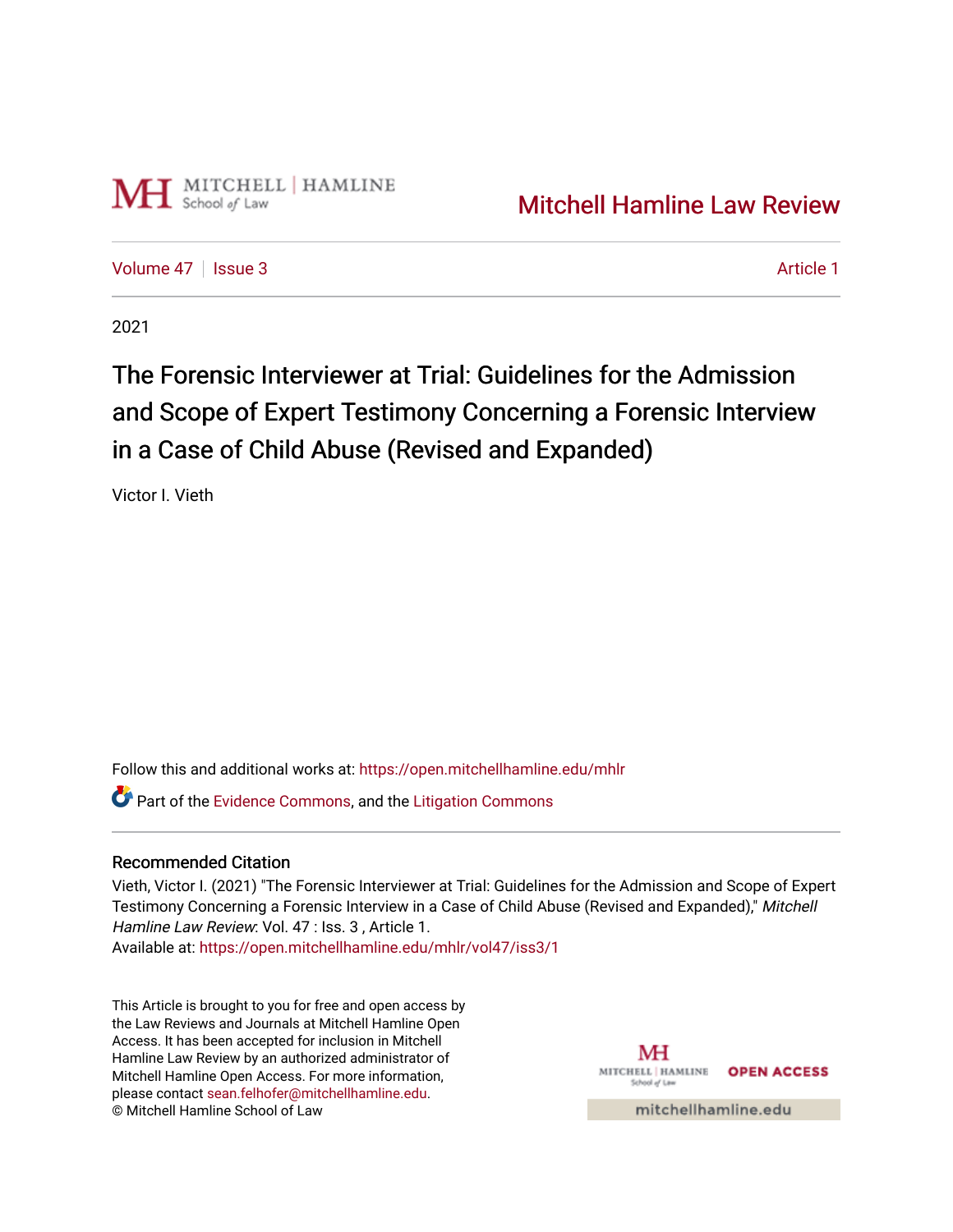# THE FORENSIC INTERVIEWER AT TRIAL: GUIDELINES FOR THE ADMISSION AND SCOPE OF EXPERT TESTIMONY CONCERNING A FORENSIC INTERVIEW IN A CASE OF CHILD ABUSE (REVISED AND EXPANDED)<sup>[1](#page-1-0)</sup>

## Victor I. Vieth<sup> $t$ </sup>

<span id="page-1-0"></span> $\frac{1}{1}$ <sup>1</sup> This Article was originally published in 2009 in the Mitchell Hamline Law Review. The original article has been widely used in the field and cited by trial and appellate courts. See, e.g., State v. Maday, 892 N.W.2d 611, 624 (Wis. 2017). However, there has been additional case law, research, and significant developments in the field of forensic interviewing. Accordingly, this Article updates and modifies the original Article to reflect these developments.

<sup>†</sup> Director of Education & Research, Zero Abuse Project. The author thanks Steve Sedensky, Joe Del Russo, and Tom Leclair for their helpful comments and suggestions on the original draft. The author is also grateful to Caitlin Lindenhovius for her research assistance on updating this Article. The drafting of this Article was supported by Award #2019-CI-FX-K006 awarded by the Office of Juvenile Justice and Delinquency Prevention, Office of Justice Programs, U.S. Department of Justice. The opinions, findings, and conclusions or recommendations expressed in this program are those of the author(s) and do not necessarily reflect those of the Department of Justice.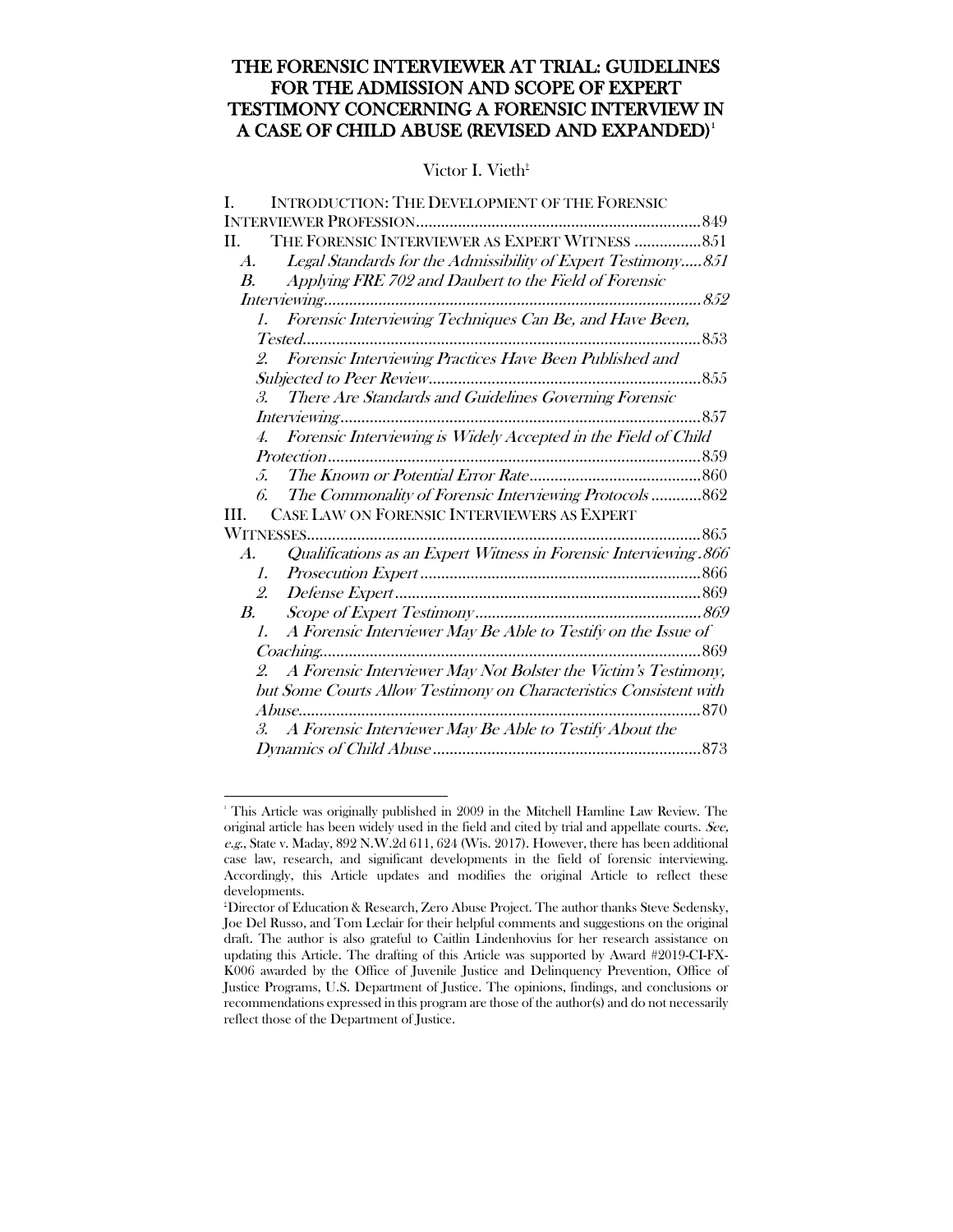| A Forensic Interviewer May Be Able to Testify About the                        |
|--------------------------------------------------------------------------------|
| Process of Forensic Interviewing and Respond to a Defense Expert's             |
|                                                                                |
| 5. Admissibility and Scope of Defense Expert's Testimony  875                  |
| Commentary on the Permissible Scope of the Forensic<br>C.                      |
|                                                                                |
| GUIDELINES FOR FORENSIC INTERVIEWERS WHO MAY BE<br>IV.                         |
|                                                                                |
| The Forensic Interviewer Should Receive Basic and Advanced<br>$A$ .            |
|                                                                                |
| The Forensic Interview Should Use Protocol Supported by<br>$\boldsymbol{B}$ .  |
|                                                                                |
| The Forensic Interviewer Should Participate in Peer Review882<br>$\mathcal{C}$ |
| The Forensic Interviewer Should be Familiar with and Work<br>D.                |
| Within Nationally Accepted Guidelines and Standards 882                        |
| The Forensic Interviewer Should Document the Interview883<br>E.                |
| $F_{\cdot}$<br>The Forensic Interviewer Should Not Rely Exclusively on the     |
|                                                                                |
| The Forensic Interviewer Should be Cognizant of the Rules of<br>G.             |
|                                                                                |
| The Forensic Interviewer Should Function as Part of a<br>H.                    |
|                                                                                |
| GUIDELINES FOR CHALLENGING THE ADMISSION AND SCOPE OF<br>V.                    |
|                                                                                |
| $\boldsymbol{A}$ .                                                             |
| B.                                                                             |
| $\mathcal{C}$ .                                                                |
| D.<br>An Acknowledgement of Contradictory Research  888                        |
| An Awareness of Sensitivity Versus Specificity Bias 888<br>E.                  |
| VI.                                                                            |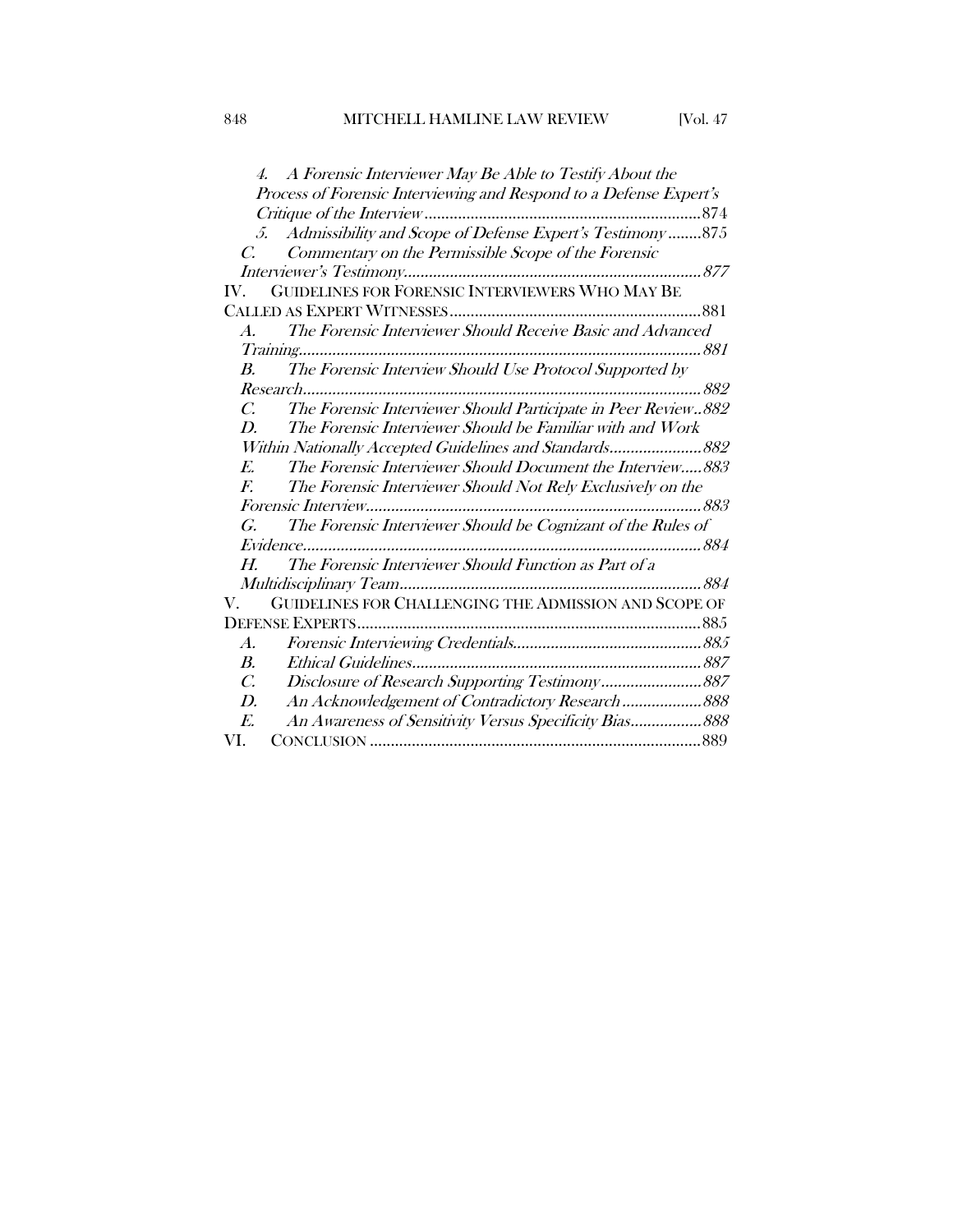# *"If we could first know where we are, and whither we are tending, we could then better judge what to do, and how to do it." --Abraham Lincoln*[2](#page-3-1)

## <span id="page-3-10"></span><span id="page-3-0"></span>I. INTRODUCTION: THE DEVELOPMENT OF THE FORENSIC INTERVIEWER PROFESSION

<span id="page-3-11"></span>The field of forensic interviewing is approaching five decades<sup>[3](#page-3-2)</sup> and is an integral part of a multidisciplinary response to a report of child maltreatment.[4](#page-3-3) The concept of a "forensic interview" was necessitated by high-profile child sexual abuse cases from the 1980s. In these cases, children were interviewed by professionals with little or no training in the art and science of eliciting information from children.<sup>5</sup> In some cases, children were interviewed on multiple occasions by several persons.<sup>[6](#page-3-5)</sup> In an attempt to improve the response to these cases, Children's Advocacy Centers (CAC) began to emerge and spread across the country.<sup>[7](#page-3-6)</sup>

<span id="page-3-9"></span>Today, there are over 900 CACs accredited by the National Children's Alliance (NCA),<sup>[8](#page-3-7)</sup> which is funded by the United States Department of Justice pursuant to the Victims of Child Abuse Act.<sup>[9](#page-3-8)</sup> One of these NCA accreditation standards involves the forensic interviewing of

<span id="page-3-1"></span><sup>2</sup> GENE GRIESSMAN, THE WORDS LINCOLN LIVED BY: 52 TIMELESS PRINCIPLES TO LIGHT YOUR PATH 34 (1997).

<span id="page-3-2"></span><sup>&</sup>lt;sup>8</sup> Kathleen Coulborn Faller, *Forty Years of Forensic Interviewing of Children Suspected of* Sexual Abuse, 1974–2014: Historical Benchmarks, 4 SOCIAL SCIENCES 34, 34–65 (2015) [hereinafter Faller, Forty Years].

<span id="page-3-3"></span><sup>4</sup> "Forensic interviews are the foundation for multiple CAC/MDT functions including child abuse investigation, prosecution, child protection, and implementation of appropriate services, and may also be the beginning of the road toward healing for many children and families. The manner in which a child is treated during the initial forensic interview may significantly impact the child's understanding of, and ability to respond to, the intervention process and/or criminal justice system." NAT'L CHILDS.' ALL., STANDARDS FOR ACCREDITED MEMBERS 2017 EDITION 20 (2017).

<span id="page-3-4"></span><sup>&</sup>lt;sup>5</sup> See generally ROSS CHEIT, THE WITCH-HUNT NARRATIVE: POLITICS, PSYCHOLOGY, AND THE SEXUAL ABUSE OF CHILDREN 181 (2014); DAVID HECHLER, THE BATTLE AND THE BACKLASH: THE CHILD SEXUAL ABUSE WAR (1998) (reviewing a number of sexual abuse cases using an investigative reporting technique and style).

<span id="page-3-5"></span><sup>&</sup>lt;sup>6</sup> Nancy Chandler, *Children's Advocacy Centers: Making a Difference One Child at a Time*, 28 HAMLINE J. PUB. L. & POL'Y 315, 323–25 (2006).

 $^7$  Id. at 321-22.

<span id="page-3-7"></span><span id="page-3-6"></span><sup>8</sup> NAT'L CHILDS.' ALL., ONE VOICE, STRONGER ANNUAL REPORT 2 (2019), https://www.nationalchildrensalliance.org/wp-content/uploads/2020/04/AR2019-web.pdf [https://perma.cc/HG89-FUXS].

<span id="page-3-8"></span>Victims of Child Abuse Act, 34 U.S.C. §§ 20301–20304 (2018).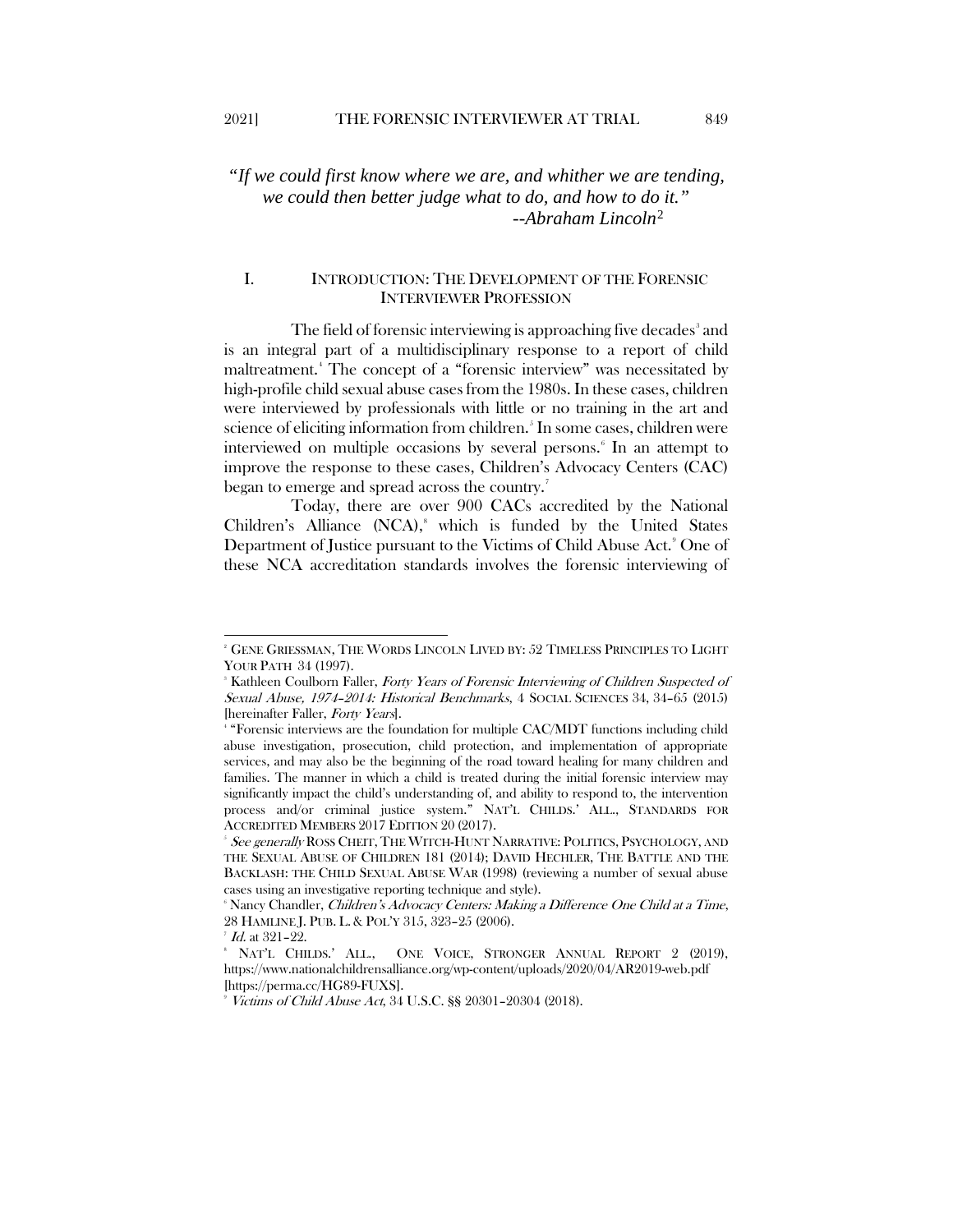children, including the requisite basic and advanced training for those conducting this work as well as ongoing peer review.<sup>[10](#page-4-0)</sup>

A number of state and national forensic interview training programs have been approved by the NCA as meeting this educational requirement.[11](#page-4-1) In 2015, the United States Department of Justice, Office of Justice Programs, Office of Juvenile Justice and Delinquency Prevention (OJJDP) published a document written by representatives of many of the nation's leading forensic interview training programs<sup>[12](#page-4-2)</sup> that set forth agreed upon best practices in the field of forensic interviewing.<sup>[13](#page-4-3)</sup>

<span id="page-4-8"></span>The OJJDP publication noted that although "national training programs are generally based on the same body of research, some differences exist."<sup>14</sup> However, focusing on the variations among these forensic interview training programs "obscures consistencies within the various forensic interview models."<sup>[15](#page-4-5)</sup> Moreover, in some cases, "the veracity of the child's statement" or the work of the forensic interviewer "has been questioned solely on the basis of the model being used."[16](#page-4-6)

The OJJDP best practices guide defined a child forensic interview this way:

> A forensic interview of a child is a developmentally sensitive and legally sound method of gathering factual information regarding allegations of abuse or exposure to violence. This interview is conducted by a competently trained, neutral professional utilizing research and practiceinformed techniques as part of a larger investigative process.<sup>[17](#page-4-7)</sup>

<span id="page-4-0"></span> $\degree$  According to one national survey, ninety-four percent of forensic interviewers subject their work to ongoing peer review, averaging 5.12 hours per month in peer review. Melanie B. Fessinger & Bradley D. McAuliff, A National Survey of Child Forensic Interviewers: Implications for Research, Practice, and Law, 44 LAW AND HUM. BEHAV. 113, 123 (2020).

<span id="page-4-1"></span> $11$  See infra notes 30-34 and accompanying text for additional information about these approved programs.

<span id="page-4-2"></span> $12$  Representatives of the following forensic interview training programs drafted the document: American Professional Society on the Abuse of Children (APSAC), CornerHouse Interagency Child Abuse Evaluation and Training Center, NCA, the National Institute of Child Health and Human Development (NICHD), and Gundersen National Child Protection Training Center. The latter organization has subsequently merged into the Zero Abuse Project and oversees the national and state ChildFirst training programs.

<span id="page-4-3"></span><sup>13</sup> CHRIS NEWLIN, LINDA CORDISCO STEELE, ANDRA CHAMBERLIN, JENNIFER ANDERSON, JULIE KENNISTON, AMY RUSSELL, HEATHER STEWART & VIOLA VAUGHAN-EDEN, OJJDP, CHILD FORENSIC INTERVIEWING: BEST PRACTICES 5 (Sept. 2015), https://ojjdp.ojp.gov/sites/g/files/xyckuh176/files/pubs/248749.pdf [https://perma.cc/UD7P-JU7Y].

 $\frac{1}{15}$  *Id.* at 2.

<span id="page-4-7"></span><span id="page-4-6"></span><span id="page-4-5"></span><span id="page-4-4"></span> $^{16}$   $Id.$ 

 $\mathbf{H}$  Id.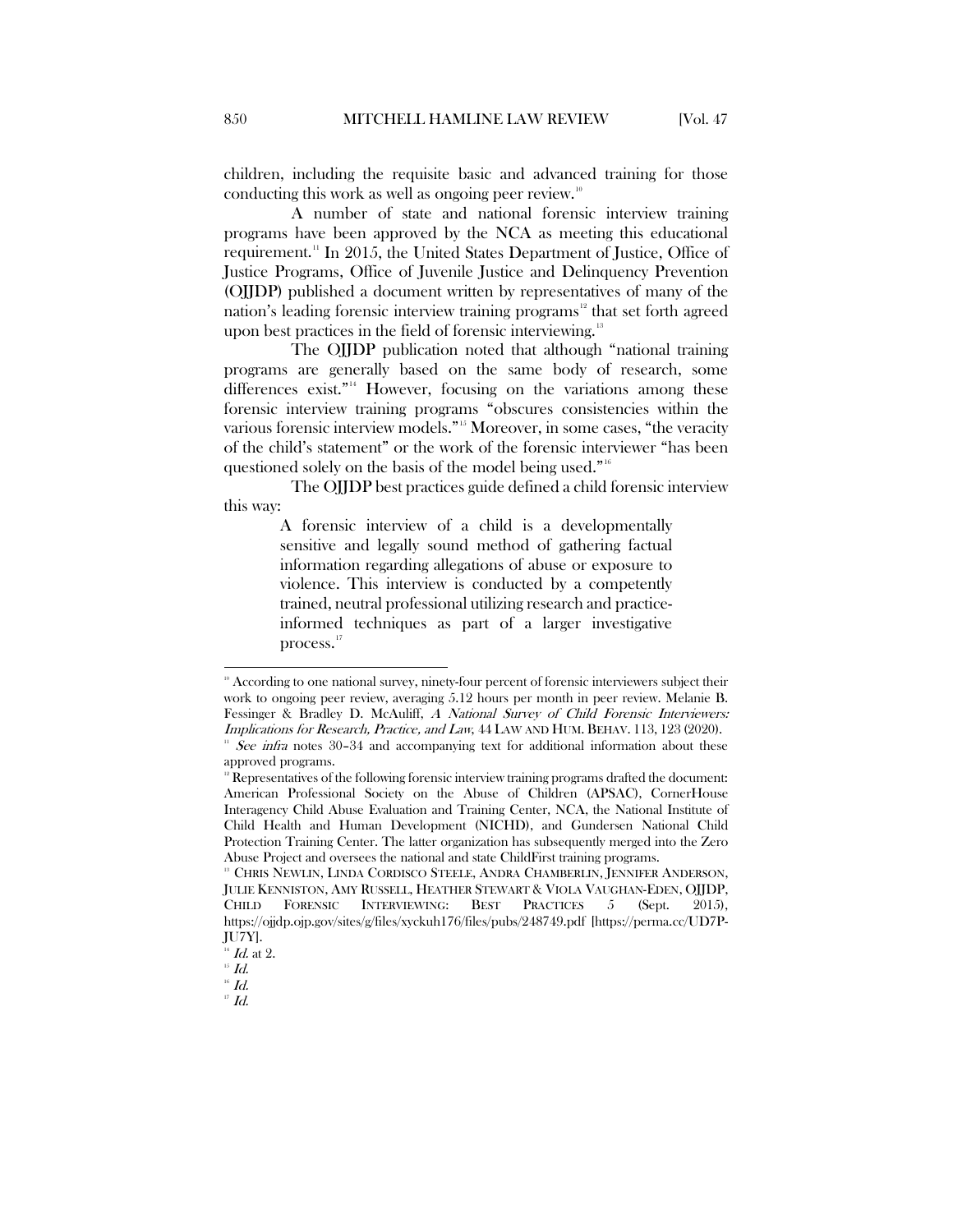The growth of the profession of forensic interviewing in the past fifty years, the development of standards governing this work, and the significant research influencing this work are all factors courts must consider when prosecutors seek to utilize a forensic interviewer as an expert witness or when defense attorneys call experts completely outside of this field to critique the work of an interviewer or the credibility of a child's statements.

This Article explores this issue and offers forensic interviewers and the attorneys who call them to the witness stand—concrete suggestions for offering expert testimony and in otherwise defending these interviews in court.[18](#page-5-2) The Article also offers guidelines for challenging the testimony of those called as experts to critique a forensic interview.<sup>[19](#page-5-3)</sup>

#### <span id="page-5-0"></span>II. THE FORENSIC INTERVIEWER AS EXPERT WITNESS

#### <span id="page-5-1"></span>A. Legal Standards for the Admissibility of Expert Testimony

The federal rules of evidence define an expert witness as follows: If scientific, technical or other specialized knowledge will assist the trier of fact to understand the evidence or to determine a fact in issue, a witness qualified as an expert by knowledge, skill, experience, training, or education may testify thereto in the form of an opinion or otherwise, if (1) the testimony is based upon sufficient facts or data, (2) the testimony is the product of reliable principles and methods, and (3) the witness has applied the principles and methods reliable to the facts of the case.<sup>[20](#page-5-4)</sup>

In applying this rule to both scientific and non-scientific evidence, the United States Supreme Court cited five factors that may be considered. These factors are (1) whether the "theory or technique can be (and has been) tested," (2) whether it "has been subjected to peer review and publication," (3) whether "there is a high 'known or potential rate of error,'" (4) "whether there are 'standards controlling the technique's operation,'" and (5) "whether the theory or technique enjoys 'general acceptance' within a 'relevant scientific community.'"<sup>[21](#page-5-5)</sup>

With respect to the general acceptance standard, the United States Supreme Court noted that, although not required, "[w]idespread acceptance can be an important factor in ruling particular evidence and a 'known technique which has been able to attract minimal support within the

<span id="page-5-2"></span>See infra Part IV.

<span id="page-5-3"></span>See infra Part V.

<span id="page-5-4"></span>FED. R. EVID. 702.

<span id="page-5-5"></span><sup>&</sup>lt;sup>21</sup> Kumho Tire Co. v. Carmichael, 526 U.S. 137, 149-50 (1999) (quoting Daubert v. Merrell Dow Pharm., Inc., 509 U.S. 579, 592–94 (1993)).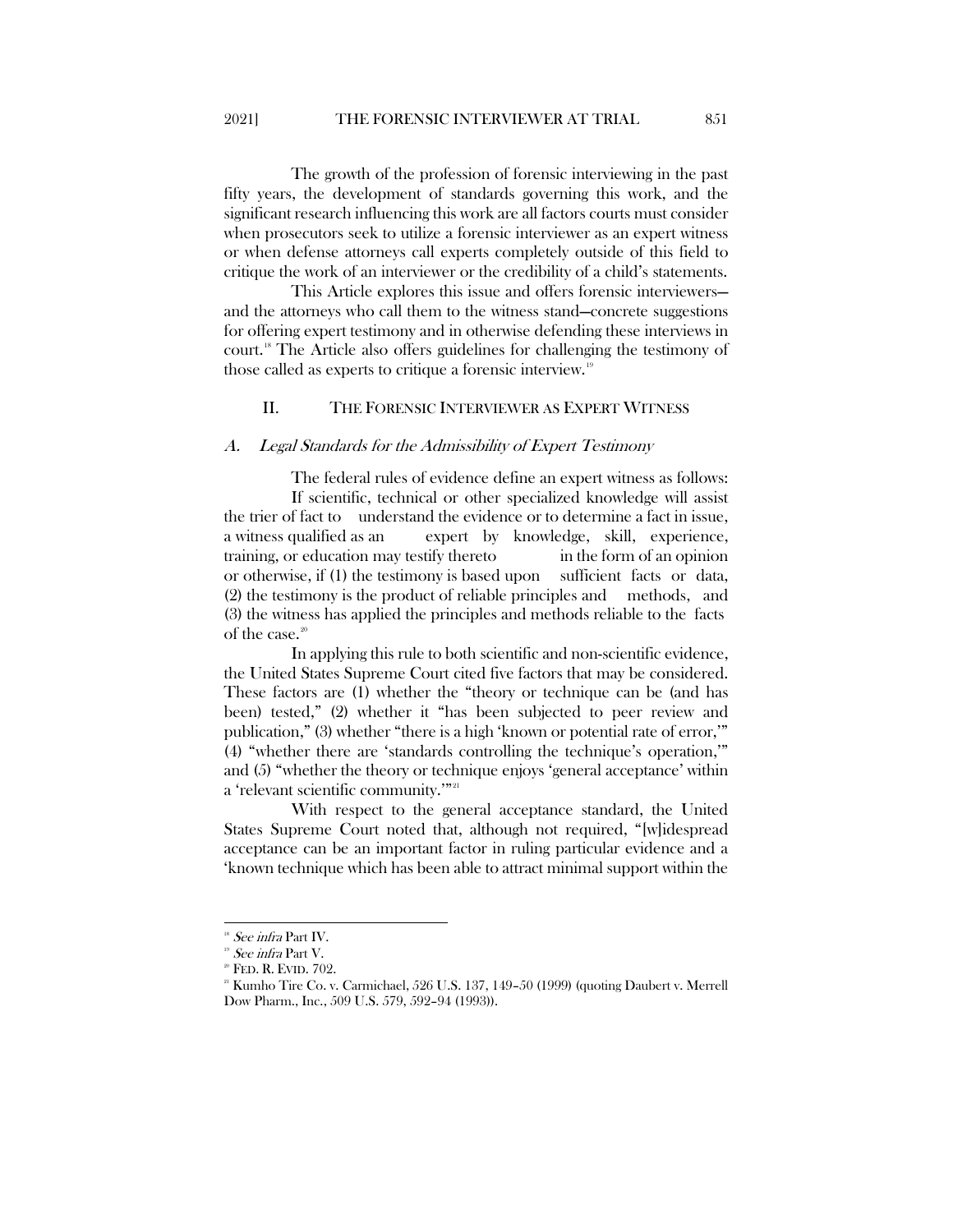community'  $\ldots$  may properly be viewed with skepticism."<sup>[22](#page-6-1)</sup> These factors are non-exclusive and non-exhaustive, and their applicability in a particular case "depend[s] on the nature of the issue, the expert's particular expertise, and the subject of his testimony."[23](#page-6-2)

The rule is not as complicated as it may appear on the first reading. Essentially, an expert witness needs to have more knowledge than the judge<sup> $24$ </sup> or jury on relevant issues—enough knowledge to allow the witness to "educate" the court on a particular matter. A witness is qualified as an expert based not only on training received but also on the witness's experience. A witness with a bachelor's degree who has conducted 100 forensic interviews may be more credible than a witness with a Ph.D. who has merely read research on forensic interviewing and never actually conducted a forensic interview.<sup>[25](#page-6-4)</sup> Indeed, in cases of child abuse, the following professionals have been qualified as expert witnesses on one or more issues: police officers, psychologists/psychiatrists, rape crisis/sexual assault counselors, teachers, victim-witness coordinators, social workers, physicians/nurses, and probation officers.<sup>[26](#page-6-5)</sup>

#### <span id="page-6-6"></span><span id="page-6-0"></span>B. Applying FRE 702 and Daubert to the Field of Forensic Interviewing

In applying the *Daubert/Kumho Tire* factors to the field of forensic interviewing, it is understandable why most courts examining the issue have allowed expert testimony in this area. The factors pertaining to the admission of expert testimony and their applicability to the field of forensic interviewing are considered more fully below.

<span id="page-6-1"></span><sup>22</sup> Daubert, 509 U.S. at 594 (quoting United States v. Downing, 753 F.2d 1224, 1238 (3d Cir. 1985)).

 $28$  Kumho Tire, 526 U.S. at 150 (quoting language from a brief of *amicus curiae*).

<span id="page-6-3"></span><span id="page-6-2"></span> $24$  A survey of 2,240 judges found that barely fifty percent of them had received any child welfare training before hearing child protection proceedings. View from the Bench: Obstacles to Safety & Permanency for Children in Foster Care, CHILD. & FAM. RSCH. CTR., SCH. OF SOC. WORK, UNIV. OF ILL., URBANA-CHAMPAIGN (July 2004).

<span id="page-6-4"></span><sup>25</sup> Forensic interviewers are taught and rely on "research-based and practice-informed techniques." Julie Kenniston, The Evolution of the Childhood Trust Child Forensic Interview Training, 32 APSAC ADVISOR 48 (2020). Those who do the work of interviewing children who may have been abused do not always have the luxury of waiting for the ideal laboratory study to determine the best means of interviewing a child in a particular context. Many practices that are today considered best practice, such as CACs, were developed in the field long before researchers were able to assess their efficacy.

<span id="page-6-5"></span><sup>&</sup>lt;sup>8</sup> See, e.g., State v. Boston, 545 N.E.2d 1220, 1231−32 (Ohio 1989) ("In an appropriate case, a bank president could be an expert witness—and in child abuse cases, experts, properly qualified, might include a priest, a social worker or teacher, any of whom might have specialized knowledge, experience and training in recognizing occurrences of child abuse.").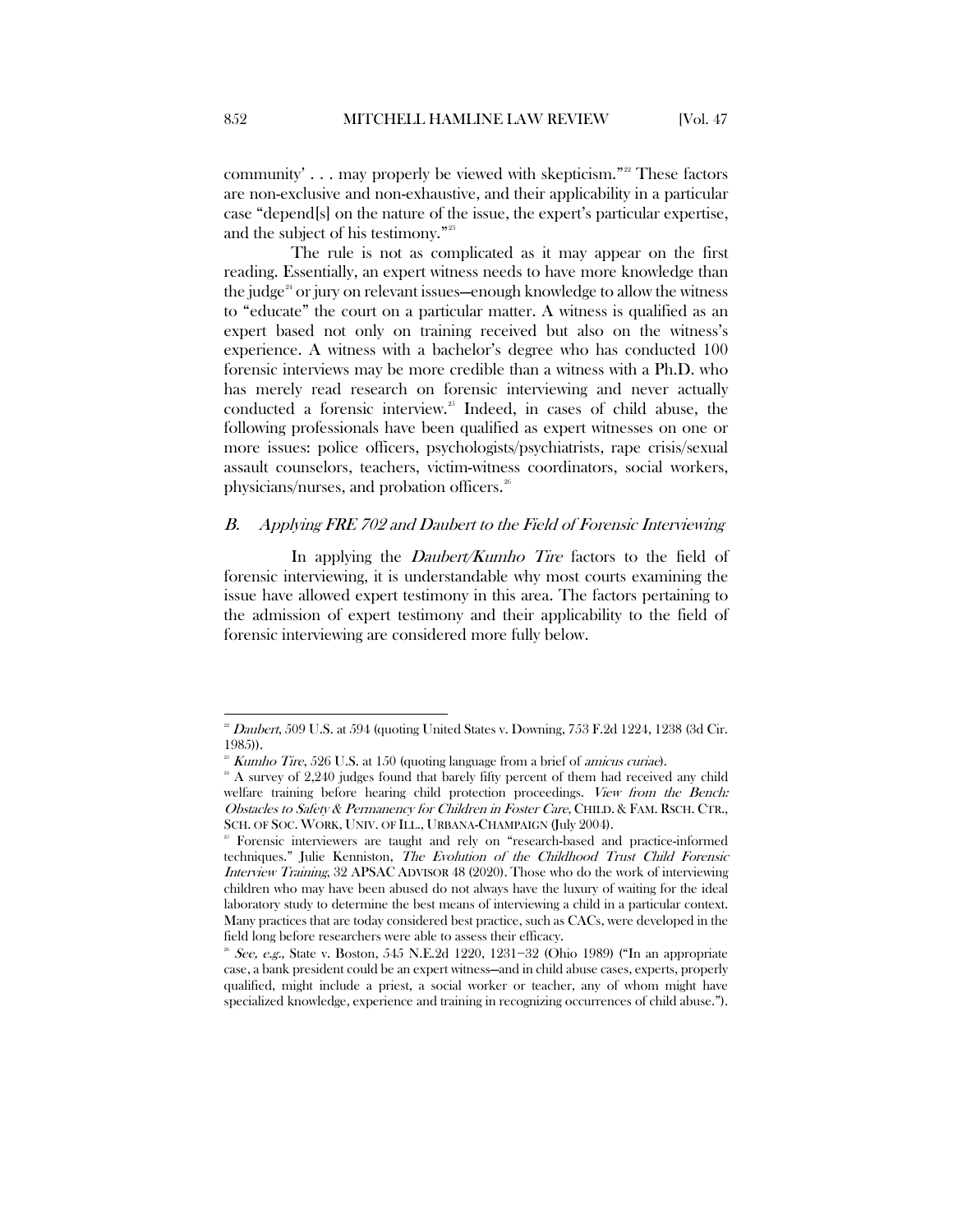### <span id="page-7-0"></span>1. Forensic Interviewing Techniques Can Be, and Have Been, Tested

In the wake of the high-profile daycare cases of the 1980s, there was a demand to improve the training of those who conduct forensic interviews<sup>[27](#page-7-1)</sup> and, when possible, to interview children in "child-friendly" environments, including CACs.<sup>[28](#page-7-2)</sup> As a result, hundreds of CACs were developed,<sup>[29](#page-7-3)</sup> and several national and state forensic interview training programs were established. $^{\text{\tiny{30}}}$  $^{\text{\tiny{30}}}$  $^{\text{\tiny{30}}}$ 

<span id="page-7-12"></span><span id="page-7-11"></span>National and state organizations that offer quality forensic interview training include the American Professional Society on the Abuse of Children (APSAC);<sup>[31](#page-7-5)</sup> the National Children's Advocacy Center in Huntsville, Alabama;<sup>[32](#page-7-6)</sup> CornerHouse;<sup>[33](#page-7-7)</sup> the Childhood Trust forensic interview training program in Cincinnati, Ohio;<sup>[34](#page-7-8)</sup> NICHD;<sup>[35](#page-7-9)</sup> RADAR;<sup>36</sup> and the ChildFirst (sometimes referred to as "Finding Words") forensic

<span id="page-7-1"></span><sup>&</sup>lt;sup>27</sup> See MINN. ATT'Y GEN.'S OFF., REPORT ON SCOTT COUNTY INVESTIGATIONS 21 (1985) (recommending "more extensive training" for law enforcement officers conducting sexual abuse investigations and stating that this "includes a need for training in child development and psychology and interviewing techniques.").

<span id="page-7-2"></span><sup>&</sup>lt;sup>28</sup> See Chandler, *supra* note [6,](#page-3-9) at  $321-22$ .

 $2^{\circ}$  *Id.* at 322.

<span id="page-7-4"></span><span id="page-7-3"></span><sup>&</sup>lt;sup>30</sup> In 2003-2004, the American Professional Society on the Abuse of Children (APSAC) published a series of articles detailing these various forensic interviewing training programs. In 2020, APSAC again published a series of articles detailing these programs. See supra note 29 and infra notes 30−35. The 2004 articles are as follows: Kathleen Coulborn Faller & Patricia Toth, APSAC Forensic Interview Clinics, APSAC ADVISOR, Spring 2004, at 2; Lori S. Holmes & Victor I. Vieth, Finding Words/Half a Nation: The Forensic Interview Training Program of CornerHouse and APRI's National Center for Prosecution of Child Abuse, APSAC ADVISOR, Winter 2003, at 4; Erna Olafson & Julie Kenniston, The Child Forensic Interview Training Institute of the Childhood Trust, Cincinnati Children's Hospital, APSAC ADVISOR, Winter 2004, at 11; Linda Cordisco Steele, Child Forensic Interview Structure, National Children's Advocacy Center, APSAC ADVISOR, Fall 2003, at 2 (all discussing national forensic interview training programs).

<span id="page-7-5"></span>Patti Toth, APSAC's Approach to Child Forensic Interviews: Learning to Listen, 32(2) APSAC ADVISOR 9, 15 (2020).<br><sup>32</sup> This program offers basic and advanced forensic interview training. *Forensic Interviewing* 

<span id="page-7-6"></span>of Children Training, NAT'L CHILDS.' ADVOC. CTR., https://www.nationalcac.org/forensicinterviewing-of-children-training/ [https://perma.cc/V33H-HFNJ].

<span id="page-7-7"></span><sup>&</sup>lt;sup>33</sup> Julie Stauffer, A Look Inside the CornerHouse Forensic Interview Protocol<sup>TM</sup>, 32(2) APSAC ADVISOR 19, 25 (2020).

<span id="page-7-9"></span><span id="page-7-8"></span>Kenniston, *supra* not[e 25,](#page-6-6) at 48.<br>Heather Steward & David La Rooy, *NICHD: Where We've Been and Where We Are* Now, 32(2) APSAC ADVISOR 30, 33 (2020).

<span id="page-7-10"></span>Mark D. Everson, Scott Snider, Scott M. Rodriguez & Christopher T. Ragsdale, Why RADAR? Why Now? An Overview of RADAR Child Interview Models, 32(2) APSAC ADVISOR 36 (2020).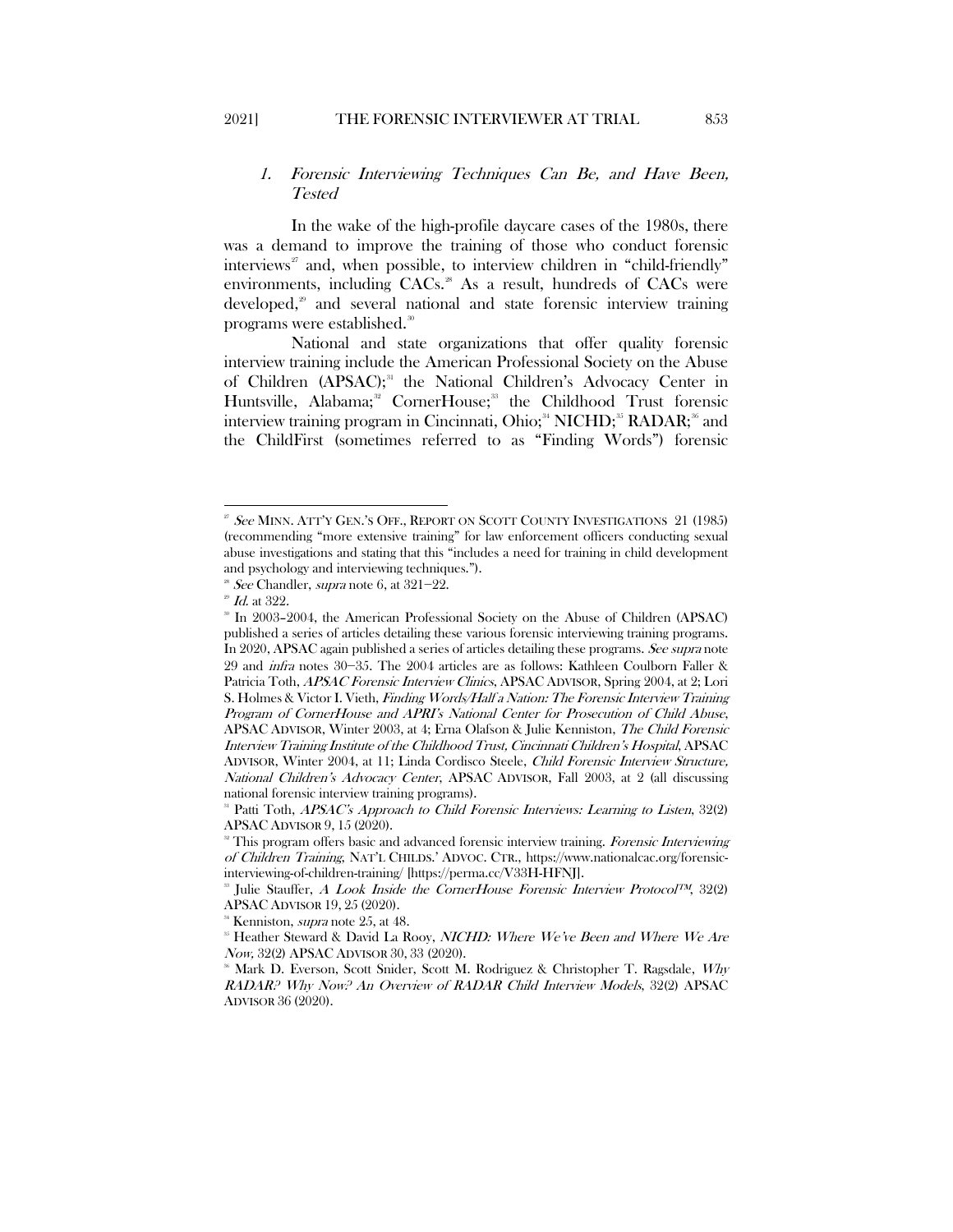interview training program offered at the national level by Zero Abuse Project and at the local level through twenty states.<sup>[37](#page-8-0)</sup>

Each of these programs meets the NCA educational component to work as a forensic interviewer in an accredited CAC.<sup>[38](#page-8-1)</sup> This means they "adhere to research-based forensic interview guidelines that create an interview environment that enhances free recall, minimizes interviewer influence, and gathers information needed by all MDT members in order to avoid duplication of the interview process."<sup>[39](#page-8-2)</sup>

<span id="page-8-6"></span>Each of these courses teaches methods rooted in hundreds of peer-reviewed articles and dozens of books outlining acceptable methods for interviewing children who may have been abused.<sup>[40](#page-8-3)</sup> Perhaps most significant, National Institute of Child Health and Human Development (NICHD) researchers have been able to conduct field research, as opposed to analogue research, on forensic interview practices, which produced more than 100 peer-reviewed studies and five books. $4$  As a result of this large body of research, "many other protocols have relied on the NICHD research and incorporated components of the NICHD protocol into their interview structures."<sup>[42](#page-8-5)</sup>

At its core, NICHD emphasizes narrative practice, utilizing techniques to elicit narrative accounts from a child that "are more accurate

<span id="page-8-0"></span> <sup>37</sup> ChildFirst is taught at the national level and at the state level in the following states: Arkansas, Connecticut, Delaware, Georgia, Illinois, Indiana, Kansas, Maryland, Minnesota, Mississippi, Missouri, New Jersey, New York, North Carolina, Ohio, Oklahoma, Pennsylvania, South Carolina, Virginia, West Virginia. The course is also taught in the nations of Japan and Colombia. Rita Farrell & Victor Vieth, ChildFirst Forensic Interview Training Program, 32(2) APSAC ADVISOR 56, 57 (2020). The replication of the course at the state level made ChildFirst a "very influential" forensic interview training model that is "among the most widely trained interview structures in the United States." Faller, Forty *Years, supra* note 3, at 49.<br><sup>\*</sup> *See infra* notes 65-74 and accompanying text.

<span id="page-8-2"></span><span id="page-8-1"></span><sup>&</sup>lt;sup>39</sup> NAT'L CHILDS.' ALL., STANDARDS FOR ACCREDITED MEMBERS 20 (2017), https://www.nationalchildrensalliance.org/wp-content/uploads/2015/06/NCA-Standards-for-Accredited-Members-2017.pdf [https://perma.cc/643F-KDSN]. "MDT" stands for multidisciplinary team. When a case of child abuse is reported, law enforcement officers and child protection workers often coordinate their investigations and may also involve medical and mental health providers, prosecutors, and other experts as the case may need. Often these functions are coordinated through a CAC.

<span id="page-8-3"></span><sup>&</sup>lt;sup>40</sup> See, e.g., Kathleen Coulborn Faller, *Interviewer Objectivity and Allegations of Sexual* Abuse, in INTERVIEWING CHILDREN ABOUT SEXUAL ABUSE: CONTROVERSIES AND BEST PRACTICE 44 (Kathleen Coulborn Faller ed. 2007); Alison R. Perona, Bette L. Bottoms & Erin Sorenson, Research-Based Guidelines for Child Forensic Interviews, 12 J. AGGRESSION, MALTREATMENT & TRAUMA 81, 94 (2006); Tisha R. A. Wiley, Legal and Social Service Responses to Child Sexual Abuse: A Primer and Discussion of Relevant Research, 18 J. CHILD SEXUAL ABUSE 267, 275–78 (2009) (outlining generally accepted principles for conducting forensic interviews).

 $^1$  Faller, *Forty Years, supra* not[e 3,](#page-3-10) at 51-52.

<span id="page-8-5"></span><span id="page-8-4"></span> $^{\circ}$   $\emph{Id.}$  at  $52$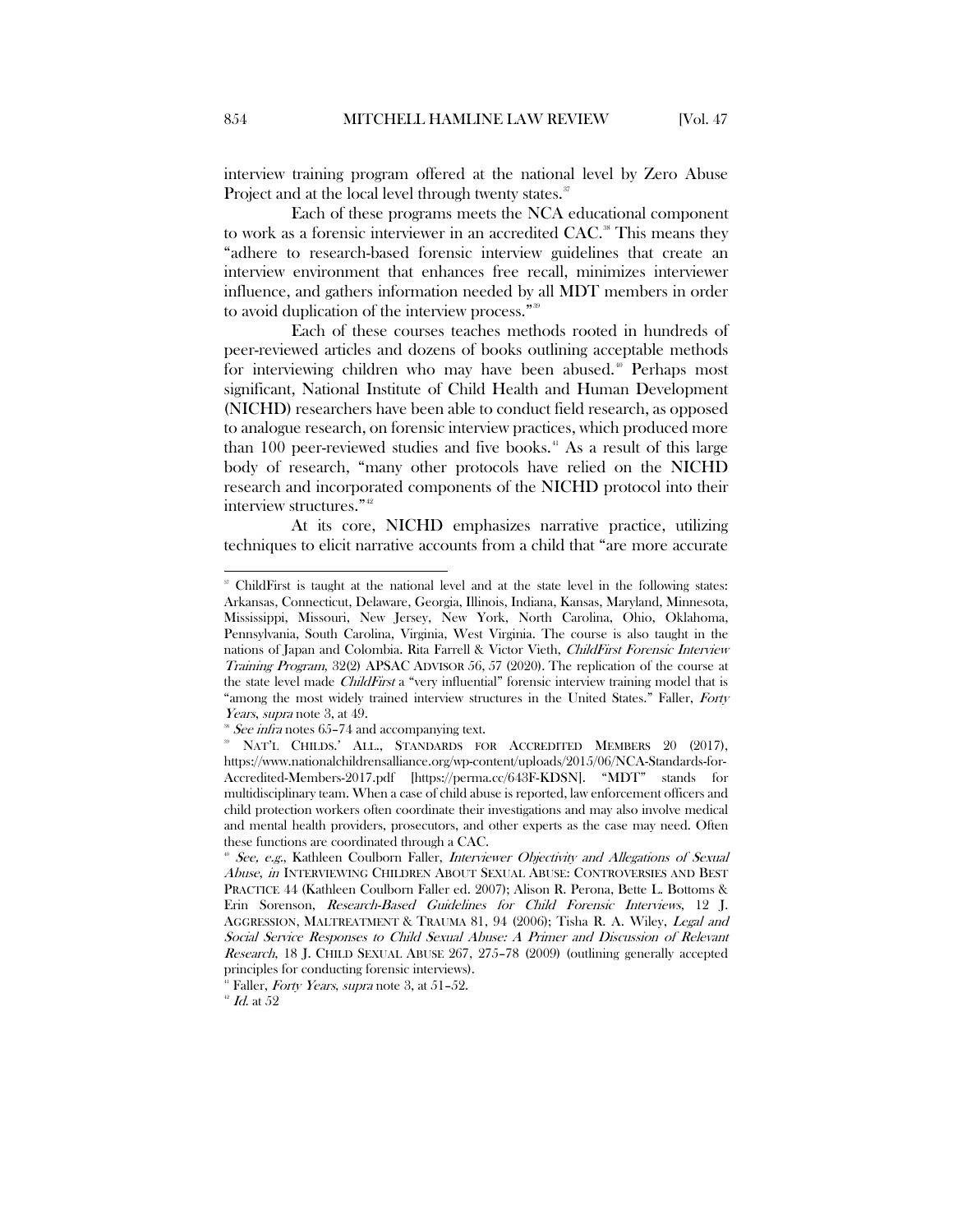than responses to more close-ended inquiry, for example yes/no questions.["43](#page-9-1) All of the major forensic interview training programs have incorporated narrative practice into their models.<sup>[44](#page-9-2)</sup> For instance, the OJJDP Best Practices guide, written by representatives of the nation's leading forensic interview training program, outlines evidence-based interview approaches for eliciting narratives during the forensic interview.<sup>[45](#page-9-3)</sup>

### <span id="page-9-0"></span>2. Forensic Interviewing Practices Have Been Published and Subjected to Peer Review

As noted by one commentator, "there is a great deal of research to help understand the factors that influence children's disclosures of abuse, factors that affect accuracies and inaccuracies in their reports, and the best techniques for interviewing children."<sup>[46](#page-9-4)</sup> Not only have forensic interviewing practices been subjected to peer review, but there is a significant "consensus among researchers and practitioners on the underlying principles that should guide interviews with children who might have been a victim or a witness to a crime."<sup>[47](#page-9-5)</sup> This consensus in the field is reflected in OJJDP's Child Forensic Interviewing Best Practices publication—a document drafted by representatives of nearly all of the nation's major forensic interview training programs.<sup>[48](#page-9-6)</sup> Even interviewing programs that did not contribute to the drafting of the OJJDP publication have stated they agree and adhere to the best practices summarized in the article.<sup>[49](#page-9-7)</sup>

Although best practices are not always adhered to, $\delta$  it is clear that a competently conducted forensic interview will assist maltreated children in disclosing their experiences. For example, a number of studies have found that "interviewer supportiveness has a positive effect on the amount of information provided by children."[51](#page-9-9) Even on issues that continue to be

<span id="page-9-2"></span><span id="page-9-1"></span> $\mathbf{H}$   $Id.$ 

<span id="page-9-4"></span><span id="page-9-3"></span>

<sup>&</sup>lt;sup>44</sup> See supr[a](#page-7-11) notes 30–34 and accompanying text.<br><sup>45</sup> NEWLIN ET AL., *supra* note 13.<br><sup>46</sup> Wiley, *supra* not[e 40,](#page-8-6) at 276; NEWLIN ET AL., *supra* note [13,](#page-4-8) at 5.

<span id="page-9-5"></span><sup>&</sup>lt;sup>*v*</sup> Perona et al., *supra* note 40, at 84; see also Kathleen Coulborn Faller, Forensic Interview Protocols: An Update on the Major Forensic Interview Structures, 32 APSAC ADVISOR 4, 5 (2020) [hereinafter Faller, Forensic Interview Protocols] (noting "significant cross-pollination has occurred among the developers of these interview structures.").

<span id="page-9-6"></span> $48$  NEWLIN ET AL., *supra* note 13, at 5.

<span id="page-9-7"></span><sup>&</sup>lt;sup>®</sup> Everson et al., *supra* note [36](#page-7-12) ("RADAR adheres to the best practice standards published by the Office of Juvenile Justice and Delinquency Prevention (OJJDP)").

<span id="page-9-8"></span><sup>&</sup>lt;sup>®</sup> See Irit Hershkowitz, Yael Orbach, Kathleen J. Sternberg, Margaret-Ellen Pipe, Michael E. Lamb & Dvora Horowitz, Suspected Victims of Abuse Who Do Not Make Allegations: An Analysis of Their Interactions with Forensic Interviewers, in CHILD SEXUAL ABUSE: DISCLOSURE, DELAY, AND DENIAL 97, 109–10 (Pipe et al. eds., 2007).

<span id="page-9-9"></span>Id. at 109 (finding that interviewers trained in the NICHD protocol did not always adhere to the model and this failure impaired the ability of some maltreated children to disclose their abuse).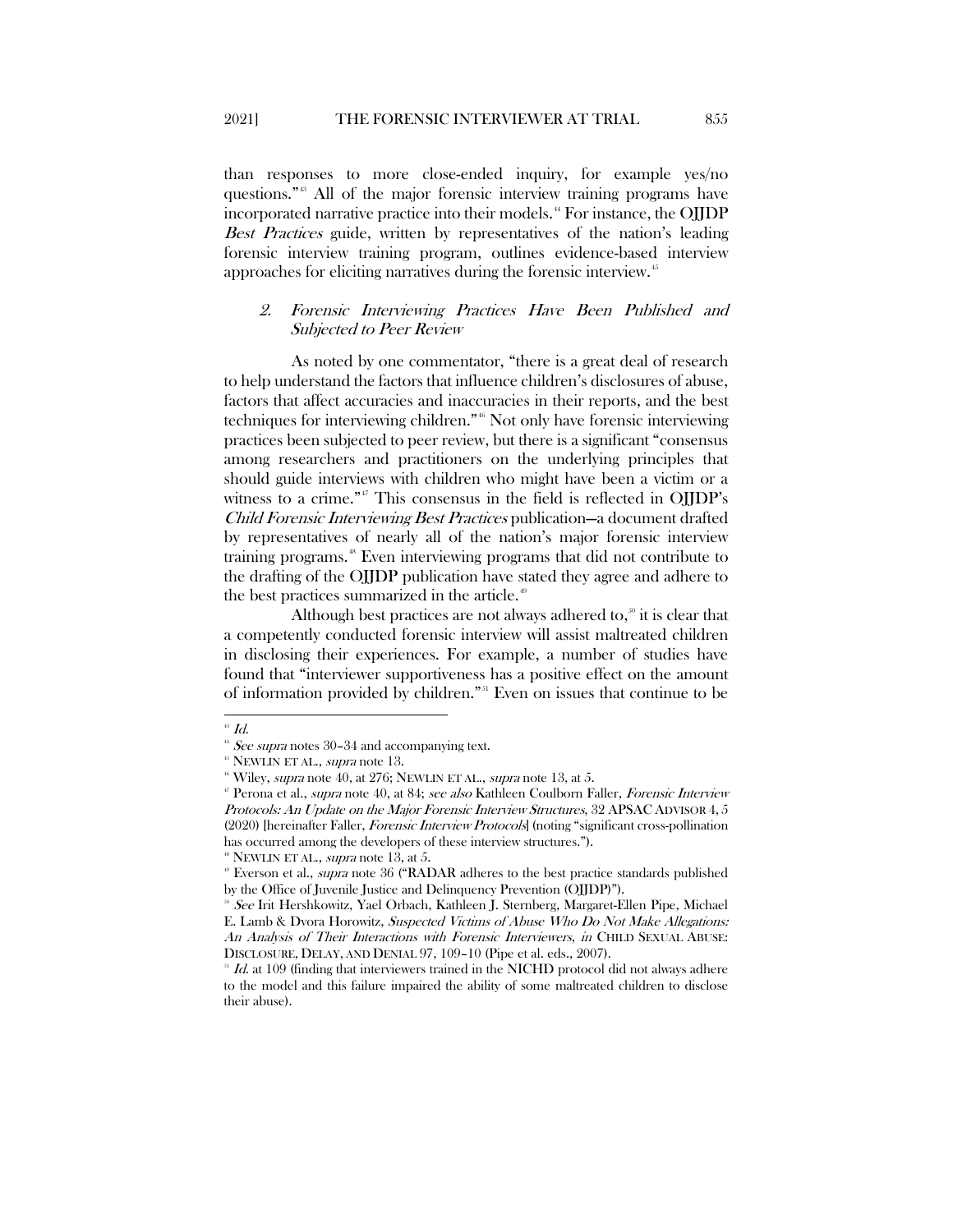<span id="page-10-0"></span>debated, the evidence is heavily weighted on one side or the other. For example, although some experts continue to express concerns about videotaping forensic interviews, $52$  the available research supports this widespread practice.<sup>[53](#page-10-2)</sup> Similarly, although some experts continue to question the utility of anatomical dolls, the majority of studies support their use.<sup>[54](#page-10-3)</sup> The few studies that express concerns are best read as a caution against the inappropriate use of dolls and the need for interviewer training prior to using the dolls. $55$ 

With respect to the forensic interview as a whole, researchers have concluded that "child abuse investigators and evaluators should have confidence that they can assist most child victims to disclose sexual abuse under the right conditions."<sup>[56](#page-10-5)</sup> This comment, though, must be read with a great deal of caution. Irrespective of the technique or interviewing methods employed, many maltreated children will never disclose their abuse.<sup>[57](#page-10-6)</sup> In a

<span id="page-10-1"></span><sup>&</sup>lt;sup>22</sup> See, e.g., KENNETH V. LANNING, NAT'L CTR. FOR MISSING & EXPLOITED CHILD., CHILD MOLESTERS: A BEHAVIORAL ANALYSIS FOR LAW-ENFORCEMENT OFFICERS INVESTIGATING THE SEXUAL EXPLOITATION OF CHILDREN BY ACQUAINTANCE MOLESTERS 107 (4th ed. 2001) (stating "it is still my opinion that the disadvantages of taping generally outweigh the advantages.").

<span id="page-10-2"></span>See generally Frank E. Vandervort, Videotaping Investigative Interviews of Children in Cases of Child Sexual Abuse: One Community's Approach, 96 J. CRIM. L. & CRIMINOLOGY 1353, 1415 (2006) (stating that "[videotaping] serves the interests of the community, as it achieves a fair and just result for victims, suspects, and defendants"); see also Amye R. Warren & Cara E. Woodall, The Reliability of Hearsay Testimony: How Well Do Interviewers Recall Their Interviews with Children?, 5 PSYCH. PUB. POL'Y & L. 355, 369 (1999) (finding that interviewers' memories degraded following interviews with children and they had difficulty recalling with specificity the questions asked of children and the responses children provided during interviews).

<span id="page-10-3"></span><sup>&</sup>lt;sup>54</sup> Kathleen Coulborn Faller, Anatomical Dolls: Their Use in Assessment of Children Who May Have Been Sexually Abused, 14 J. CHILD SEXUAL ABUSE 1, 8 (2005) [hereinafter Faller, Anatomical Dolls] (noting the "majority of studies indicate [anatomical dolls] can be a useful tool, but there are also a few studies which do not support their use."); see also Mark Everson & Barbara Boat, Putting the Anatomical Doll Controversy in Perspective: An Examination of the Major Uses and Criticisms of the Dolls in Child Sexual Abuse Evaluations, 18 CHILD ABUSE & NEGLECT 113, 114 (1994) (noting that "in the proper hands, anatomical dolls are a highly effective and efficient tool for helping young children disclose and describe their sexual experiences"); see also Victor I. Vieth, Anatomical Diagrams and Dolls: Guidelines for their Usage in Forensic Interviews and Courts of Law, MITCHELL HAMLINE L. REV. (forthcoming 2021).

<span id="page-10-4"></span> $55$  Faller, Anatomical Dolls, supra not[e 54,](#page-10-0) at 7 (noting that some of the research that criticizes the use of dolls "confound the study of doll efficacy with leading, presumptive, and speculative questions and with the distraction of doctor toys").

<span id="page-10-5"></span>Tonya Lippert, Theodore P. Cross, Lisa M. Jones & Wendy Walsh, Telling Interviewers About Sexual Abuse: Predictors of Child Disclosures at Forensic Interviews, 14 CHILD MALTREATMENT 100, 111 (2009) (emphasis added).

<span id="page-10-6"></span>See Bette L. Bottoms, Jonathan M. Golding, Maggie C. Stevenson, Tisha R.A. Wiley & John A. Yozwiak, A Review of Factors Affecting Jurors' Decisions in Child Sexual Abuse Cases, in HANDBOOK OF EYEWITNESS PSYCH. 509 (M. Toglia et al. eds., 2006).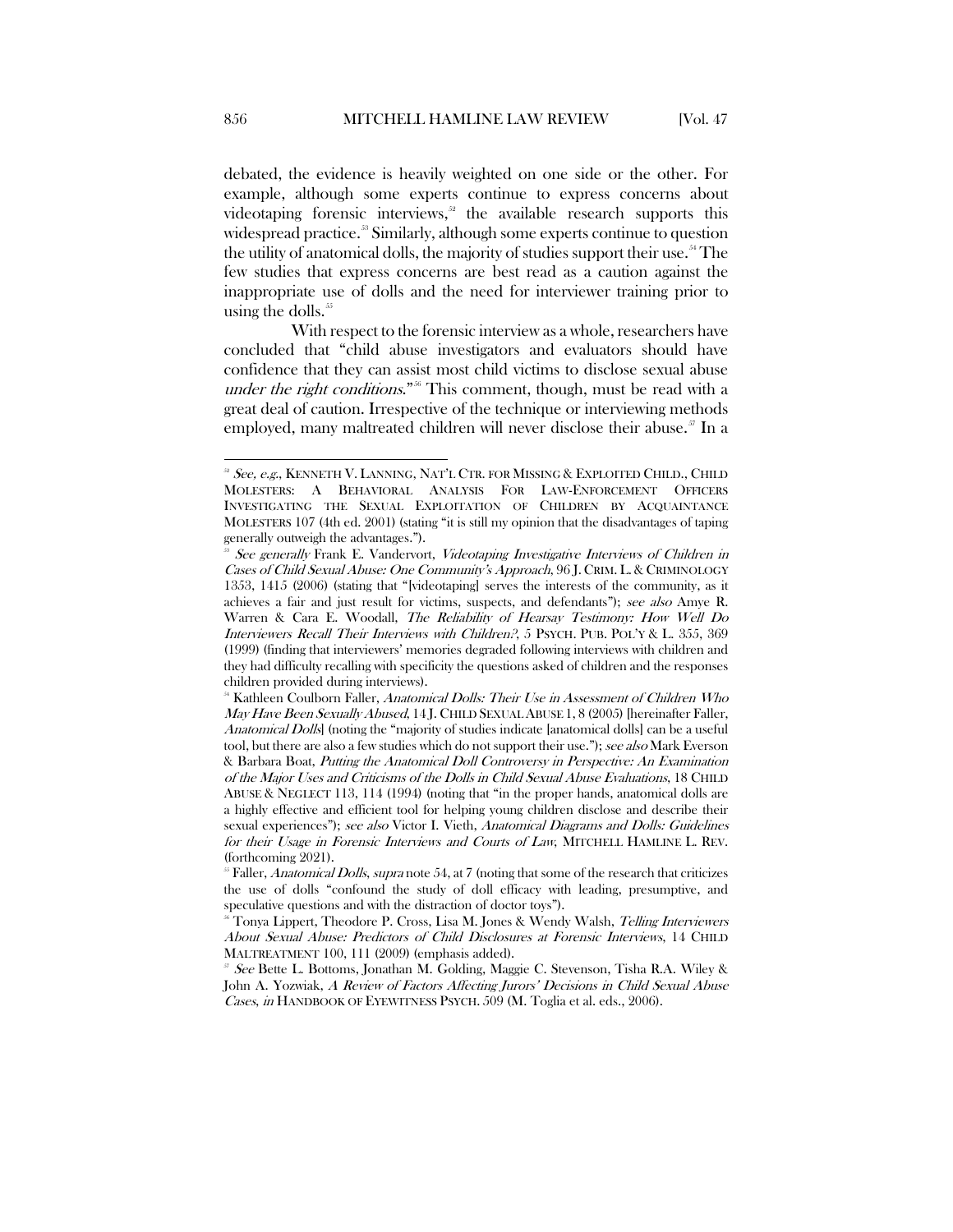review of sixteen studies in which children were diagnosed with sexually transmitted diseases, only 42% of these children disclosed sexual abuse in an initial forensic interview.<sup>38</sup> In a review of cases for which there was substantial corroborating evidence of physical or sexual abuse, 49.7% of these children did not disclose abuse during an interview with the NICHD protocol, and 40.7% did not disclose abuse with the NICHD revised protocol.<sup>[59](#page-11-3)</sup>

## <span id="page-11-0"></span>3. There Are Standards and Guidelines Governing Forensic **Interviewing**

In addition to the OJJDP Child Forensic Interviewing Best Practices guidelines,<sup>®</sup> APSAC promulgated guidelines for forensic or investigative interviewing, $\epsilon$ <sup>1</sup> as well as separate guidelines for the usage of anatomical dolls.<sup>[62](#page-11-6)</sup> In addition, APSAC has developed an ethical code, which also applies to members who are forensic interviewers.<sup>[63](#page-11-7)</sup> This code obligates forensic interviewers to interview children "in a manner consistent with the best interests of the child."<sup>[64](#page-11-8)</sup>

The NCA, a federally funded organization that accredits CACs, published standards for the minimum training required of forensic interviewers as well as ongoing training and participation in peer review.<sup>[65](#page-11-9)</sup> These "essential components" include:

<span id="page-11-1"></span>Specialized Training. The NCA requires the individual conducting

 $60$  NEWLIN ET AL., *supra* note 13, at 5.

<span id="page-11-2"></span><sup>&</sup>lt;sup>88</sup> Thomas D. Lyon, False Denials: Overcoming Methodological Biases in Abuse Disclosure Research, in DISCLOSING ABUSE: DELAYS, RETRACTIONS, AND INCOMPLETE ACCOUNTS 41–62 (Margaret-Ellen Pipe, Michael E. Lamb, Yael Orbach & Ann-Christin Cederborg eds., 2007).

<span id="page-11-3"></span> $\mathbb{R}^3$  Mark D. Everson & Scott M. Rodriguez, *Why Forensic Balance Should be Recognized as* a Foundational Best Practice Standard-A Commentary on the State of Child Forensic *Interviewing*, 32 APSAC ADVISOR 92, 95 (2020); see also Irit Hershkowitz, Michael E. Lamb & Carmit Katz, Allegation Rates in Forensic Child Abuse Investigations: Comparing the Revised and Standard NICHD Protocols, 2 PSYCH. PUB. POL'Y & L. 336 (2014).

<span id="page-11-5"></span><span id="page-11-4"></span><sup>&</sup>lt;sup>61</sup> APSAC, Practice Guidelines: Forensic Interviewing in Cases of Suspected Abuse (2012), https://2a566822-8004-431f-b136-

<sup>8</sup>b004d74bfc2.filesusr.com/ugd/4700a8\_06b064b4cc304ccc97be55a945acd90d.pdf [https://perma.cc/3NDA-G4ZF].<br><sup>®</sup> APSAC, *Practice Guidelines: Use of Anatomical Dolls in Child Sexual Abuse Assessments* 

<span id="page-11-6"></span><sup>(</sup>APSAC 1995), in John E.B. Myers, Karen J. Saywitz & Gail S. Goodman, Psychological Research on Children as Witnesses: Practical Implications for Forensic Interviews and Courtroom Testimony, 28 PAC. L.J. 3, 78–91 (1996) [hereinafter APSAC, Practice Guidelines: Anatomical Dolls].

<span id="page-11-7"></span> ${}^{\circ}$ Practice Guidelines: Code of Ethics, APSAC (1997), http://www.ncdsv.org/images/APSAC\_Code-of-Ethics\_1997.pdf [https://perma.cc/69ZT-LCK9]; Toth, *supra* note 31, at 10.<br><sup>64</sup> Toth, *supra* note 31, at 10.

<span id="page-11-9"></span><span id="page-11-8"></span><sup>&</sup>lt;sup>65</sup> See generally NAT'L CHILDS.' ALL., supra note 4.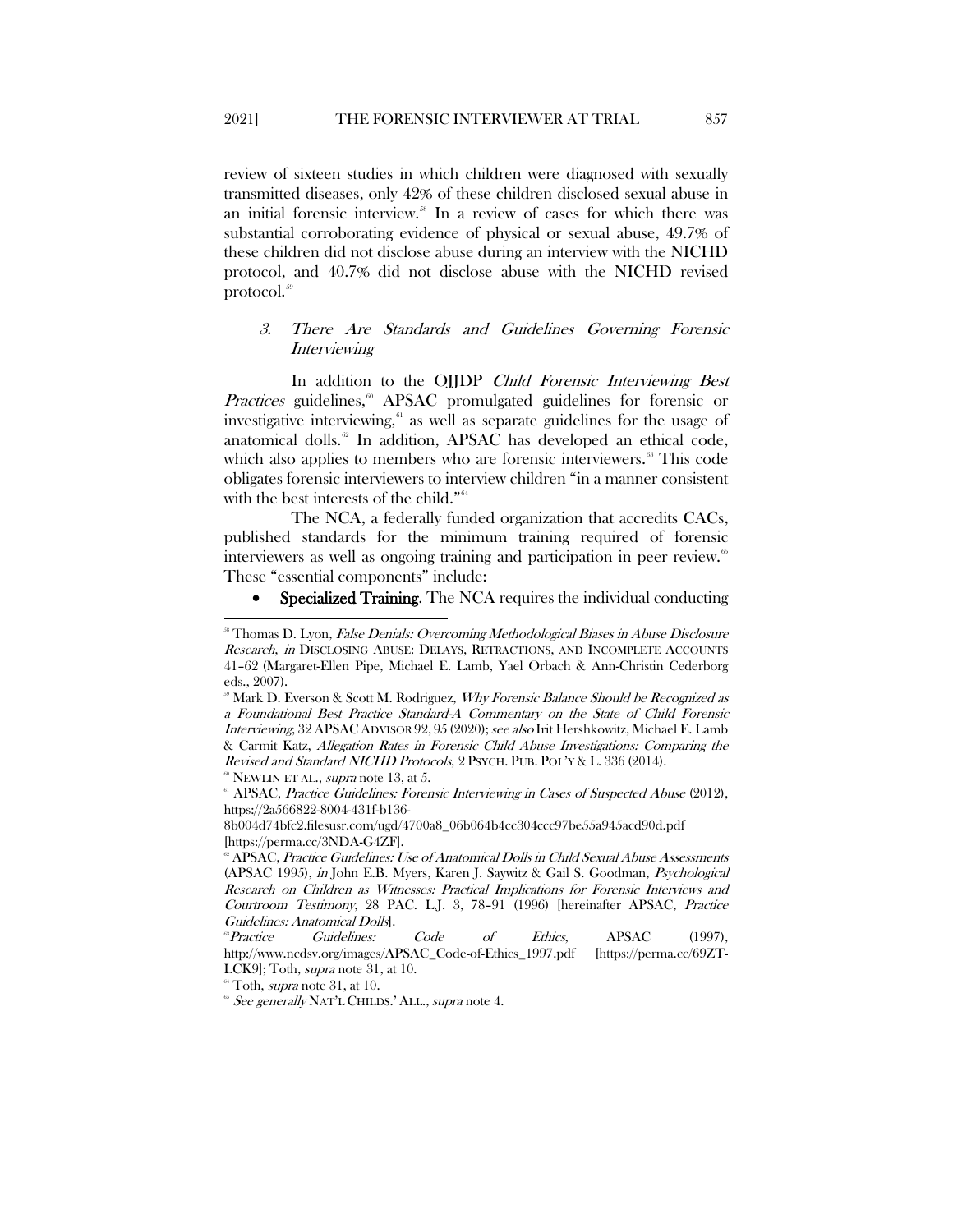- 1. "Minimum of 32 hours of instruction and practice"
- 2. "Evidence-supported interview protocol"
- 3. "Pre-and post-testing that reflects understanding of the principles of legally sound interviewing"
- 4. "Content that includes: child development, question design, implementation of protocol, dynamics of abuse, disclosure process, cultural competency, suggestibility"
- 5. "Practice component with a standardized review process"
- 6. "Required reading of current articles specific to the practice of forensic interviewing"<sup>[68](#page-12-2)</sup>
- Ongoing education. The NCA requires "individuals with forensic interviewing responsibilities" to "demonstrate participation in ongoing education in the field of child maltreatment and/or forensic interviewing consisting of a minimum of 8 contact hours every 2 vears."<sup>[69](#page-12-3)</sup>
- CAC/MDT protocol. The NCA requires the CAC/MDT protocol to "reflect the following items:"
	- 1. "Case acceptance criteria"
	- 2. "Criteria for choosing an appropriately trained interviewer (for a specific case)"
	- 3. "Personnel expected to attend/observe the interview"
	- 4. "Preparation, information sharing and communication between the MDT and the forensic interviewer"
	- 5. "Use of interviewer aids"
	- 6. "Use of interpreters"
	- 7. "Recording and/or documentation of the interview"
	- 8. "Interview methodology (i.e., state or nationally recognized forensic interview training model(s))"
	- 9. "Introduction of evidence in the forensic interviewing process"
	- 10. "Sharing information among MDT members"
	- 11. "A mechanism for collaborative case coordination"
	- 12. "Determining criteria and process by which a child has a
- $66$  *Id.* at 21.

<span id="page-12-1"></span><span id="page-12-0"></span> $\mathcal{I}$   $d$ .

<span id="page-12-3"></span><span id="page-12-2"></span> $^\mathrm{\scriptscriptstyle{68}}$  Id.  $\emph{ }^{\circ\circ}$  Id.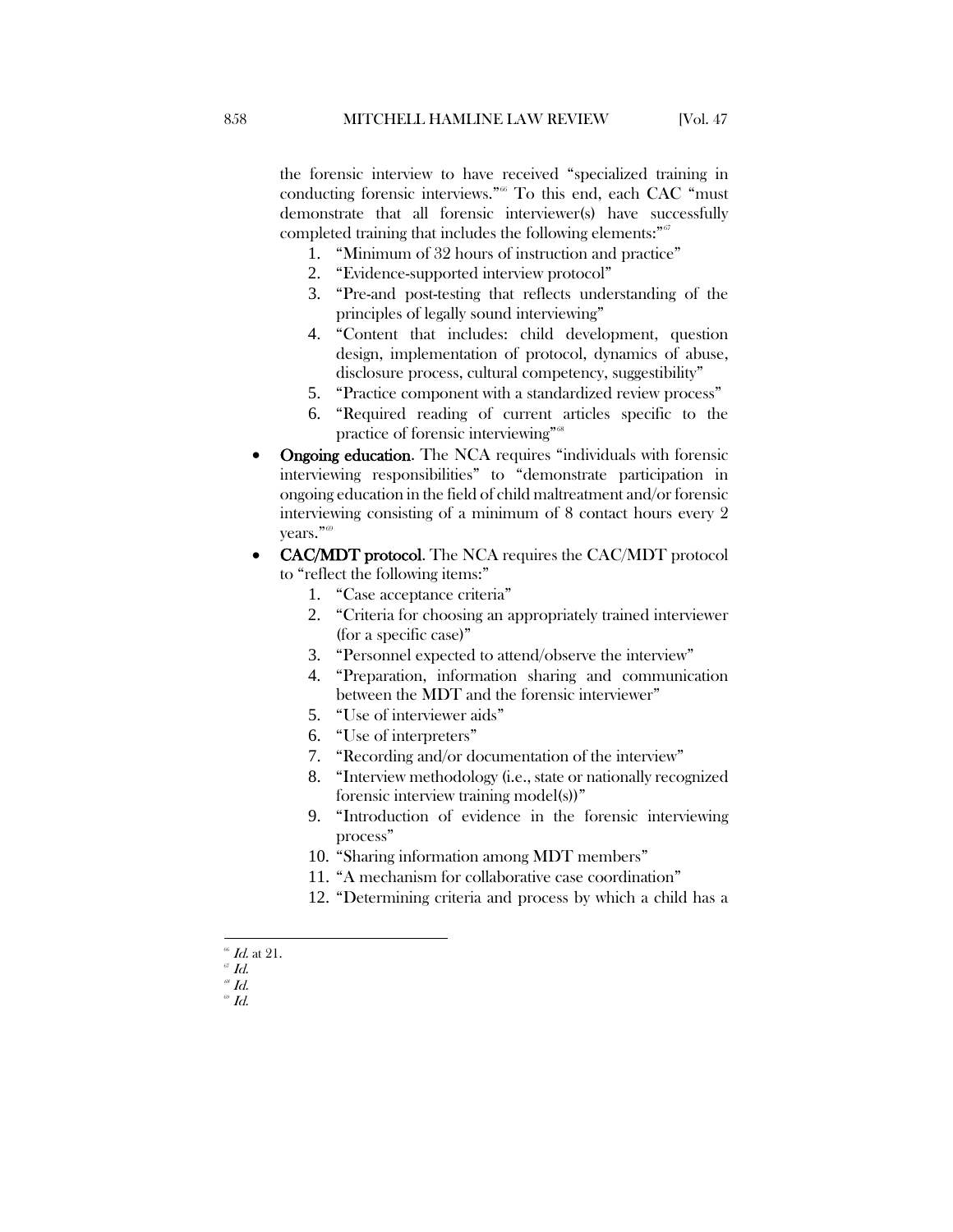multi-session or subsequent interview["70](#page-13-2)

- Presence of MDT members at the forensic interview. The NCA requires MDT team members with "investigative responsibilities on a case" to "observe the forensic interview(s) to ensure necessary preparation, information sharing, and MDT/interviewer coordination throughout the interview and post-interview  $\boldsymbol{\mathsf{process.}}^{"71}$  $\boldsymbol{\mathsf{process.}}^{"71}$  $\boldsymbol{\mathsf{process.}}^{"71}$
- Interviews routinely conducted at the CAC. The NCA requires forensic interviews to be conducted at the CAC at least seventy-five percent of the time.<sup>[72](#page-13-4)</sup>
- Peer review. The NCA requires forensic interviewers to "participate in a structured peer review process for forensic interviewers a minimum of 2 times per year, as a matter of quality assurance."[73](#page-13-5) The NCA requires "structured peer review" to include:
	- 1. "Ongoing opportunities to network with, and share learning and challenges with peers"
	- 2. "Review and performance feedback of actual interviews in a professional and confidential setting"
	- 3. "Discussion of current relevant research articles and materials"
	- 4. "Training opportunities specific to forensic interviewing of children and the CAC-specific methodologies."<sup>[74](#page-13-6)</sup>

## <span id="page-13-1"></span><span id="page-13-0"></span>4. Forensic Interviewing is Widely Accepted in the Field of Child **Protection**

With numerous national and state forensic interviewing courses in place, $\frac{7}{5}$  and with national guidelines and actual accreditation standards applying to forensic interviews conducted within CACs, it is fair to say the concept of forensic interviewing is widely accepted in the child protection community in the United States. According to the NCA, forensic interviews "are the foundation for multiple CAC/MDT functions including child abuse investigation, prosecution, child protection, and implementation of

<span id="page-13-2"></span> $\sqrt[n]{\text{Id}}$ . at 21–22. For a discussion as to why some children may need a second or multi-session forensic interview process, see Everson & Rodriguez, supra note 59 (arguing the field has inadequately recognized some children's need to be interviewed more than once and arguing for greater balance between the "competing interests" of protecting children from abuse and adults from being falsely accused).

<span id="page-13-7"></span><span id="page-13-6"></span><span id="page-13-5"></span>

<span id="page-13-4"></span><span id="page-13-3"></span><sup>&</sup>lt;sup>71</sup> NAT'L CHILDS.' ALL., *supra* not[e 4,](#page-3-11) at 22.<br><sup>72</sup> Id.<sup>73</sup> Id.<br><sup>73</sup> Id. at 22–23. <sup>75</sup> See supra notes 31–37 and accompanying text.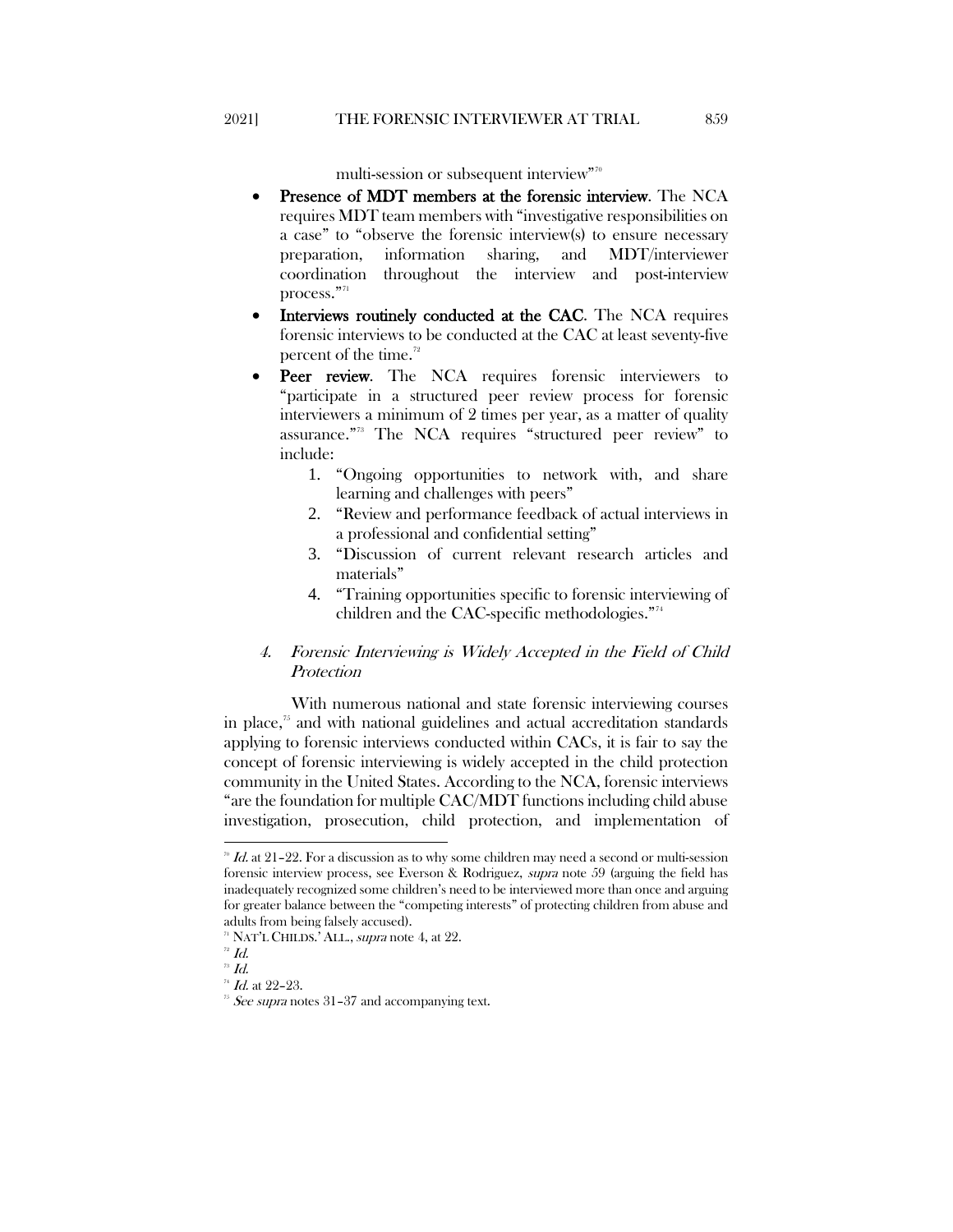appropriate services, and may also be the beginning of the road toward healing for many children and families."<sup>76</sup> Indeed, the "manner in which a child is treated during the initial forensic interview may significantly impact the child's understanding of, and ability to respond to, the intervention process and/or criminal justice system."[77](#page-14-2)

Since the practice of forensic interviewing has gained "general acceptance" in the child protection field, courts can consider this fact in admitting these practitioners as expert witnesses.<sup>[78](#page-14-3)</sup> Although not required, the United States Supreme Court has noted that "widespread acceptance can be an important factor" in admitting expert testimony.<sup>[79](#page-14-4)</sup>

### <span id="page-14-0"></span>5. The Known or Potential Error Rate

The concept of an "error rate" is difficult to apply to the field of forensic interviewing. For example, a poorly conducted forensic interview may nonetheless result in an accurate disclosure of abuse.<sup>[80](#page-14-5)</sup> It is equally true that an exceptional forensic interview may result in inaccurate information.<sup>[81](#page-14-6)</sup> Nonetheless, there is evidence that properly conducted forensic interviews lessen the possibility that a child's statement is contaminated by suggestive or otherwise improper practices.<sup>[82](#page-14-7)</sup>

Some courts have held that a rigid application of "error rate" or other Daubert/Kumho Tire standards should not apply to all expert testimony but only to that testimony involving "innovative scientific techniques."[83](#page-14-8) The Mississippi Court of Appeals has noted the "accuracy of forensic interviewing is largely untestable"; researchers cannot have controlled studies in which children are sexually abused and then observe their responses to myriad questioning techniques.<sup>[84](#page-14-9)</sup> Accordingly, the question of an "error rate" should not be applied when considering the admissibility of a forensic interviewer as an expert witness.<sup>[85](#page-14-10)</sup>

<span id="page-14-2"></span><span id="page-14-1"></span> $^\pi$ NAT'L CHILDS.' ALL., *supra* note 4, at 20.  $^{\pi}$  Id.

<span id="page-14-3"></span>Kumho Tire Co. v. Carmichael, 526 U.S. 137, 152-55 (1999); Daubert v. Merrell Dow Pharms., Inc., 509 U.S. 579, 592–94 (1993).

 $\degree$  Daubert, 509 U.S. at 594 (citing United States v. Downing, 753 F.2d 1224, 1238 (3d Cir. 1985)).

<sup>&</sup>lt;sup>80</sup> See generally Amy Russell, Assessing Children's Statements for Investigative and Court Purposes, 1 CTR. PIECE 1, 1 (2009) (discussing various methods of determining abuse).  $^{81}$  Id.

<span id="page-14-8"></span><span id="page-14-7"></span><span id="page-14-6"></span><span id="page-14-5"></span><span id="page-14-4"></span> $\degree$  See generally Lippert et al., supra note 56 (examining characteristics that facilitate children's disclosure of sexual abuse during a forensic interview). Perhaps it is better not to address whether the process of forensic interviewing results in erroneous disclosures, but rather whether or not the interviewing model or course is designed to graduate interviewers who

make a low, acceptable number of errors in terms of question types, etc. <sup>88</sup> State v. Griffin, 869 A.2d 640, 647 (Conn. 2005).

<span id="page-14-9"></span><sup>84</sup> Carter v. State, 996 So. 2d 112, 117 (2008).

<span id="page-14-10"></span> $^{\mathrm{ss}}$   $Id.$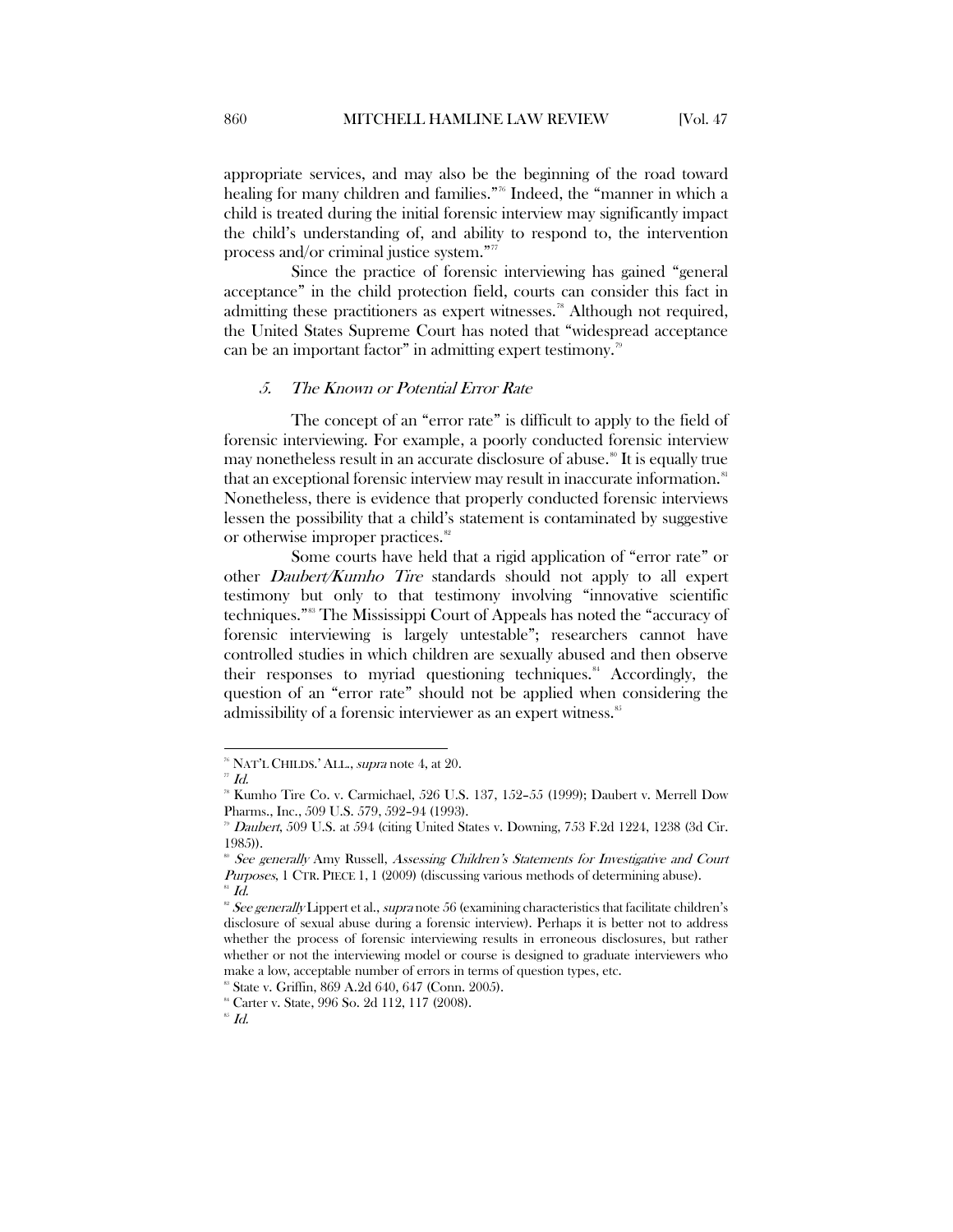In another Mississippi case, the court discussed the flexibility of the *Kumho Tire* standards for admitting expert testimony:

> It might not be surprising that in a particular case, for example, that a claim made by a scientific witness has never been the subject of peer review, for the particular application at issue may not have ever interested any scientist. Nor, on the other hand, does the presence of Daubert's general acceptance factor help show that an expert's testimony is reliable where the discipline itself lacks reliability, as, for example, do theories grounded in any so-called generally accepted principles of astrology or necromancy. Kumho Tire Co. v. Carmichael, 526 U.S. 137, 151 (1999). Therefore, the Court determined that it could "neither rule out, nor rule in, for all cases and for all time the applicability of the factors mentioned in *Daubert*" because "[t]oo much depends upon the particular circumstances of the particular case at issue." Id. at 150. Thus, the trial court has "considerable leeway in deciding in a particular case how to go about determining whether particular expert testimony is reliable." Id. at 152. That is, the *Daubert* factors should be considered "where they are reasonable measures of the reliability of expert testimony."  $Id$ .<sup>[86](#page-15-0)</sup>

The Connecticut Supreme Court contends trial judges should be less rigid in admitting expert testimony in cases where:

> [T]he jury is in a position to weigh the probative value of the testimony without abandoning common sense and sacrificing independent judgment to the expert's assertions based on his special skill or knowledge . . . . Furthermore, where understanding of the method is accessible to the jury, and not dependent on familiarity with highly technical or obscure scientific theories, the expert's qualifications, and the logical bases of his opinions and conclusions can be effectively challenged by cross-examination and rebuttal evidence.<sup>[87](#page-15-1)</sup>

Applying this language to a forensic interview, the jury can likely understand expert testimony concerning what is or is not a suggestible question, or any number of other practices that take place in a forensic interview of a child, without resorting to highly technical scientific theories. Jurors will likely have had interactions with children in their role as parents

<span id="page-15-1"></span>

<span id="page-15-0"></span> $\degree$  Mississippi Transp. Comm'n v. McLemore, 863 So. 2d 31, 37 (Miss. 2003).<br> $\degree$  State v. Borelli, 629 A.2d 1105, 1111 (Conn. 1993) (quoting State v. Hasan, 534 A.2d 877, 880 (Conn. 1987)).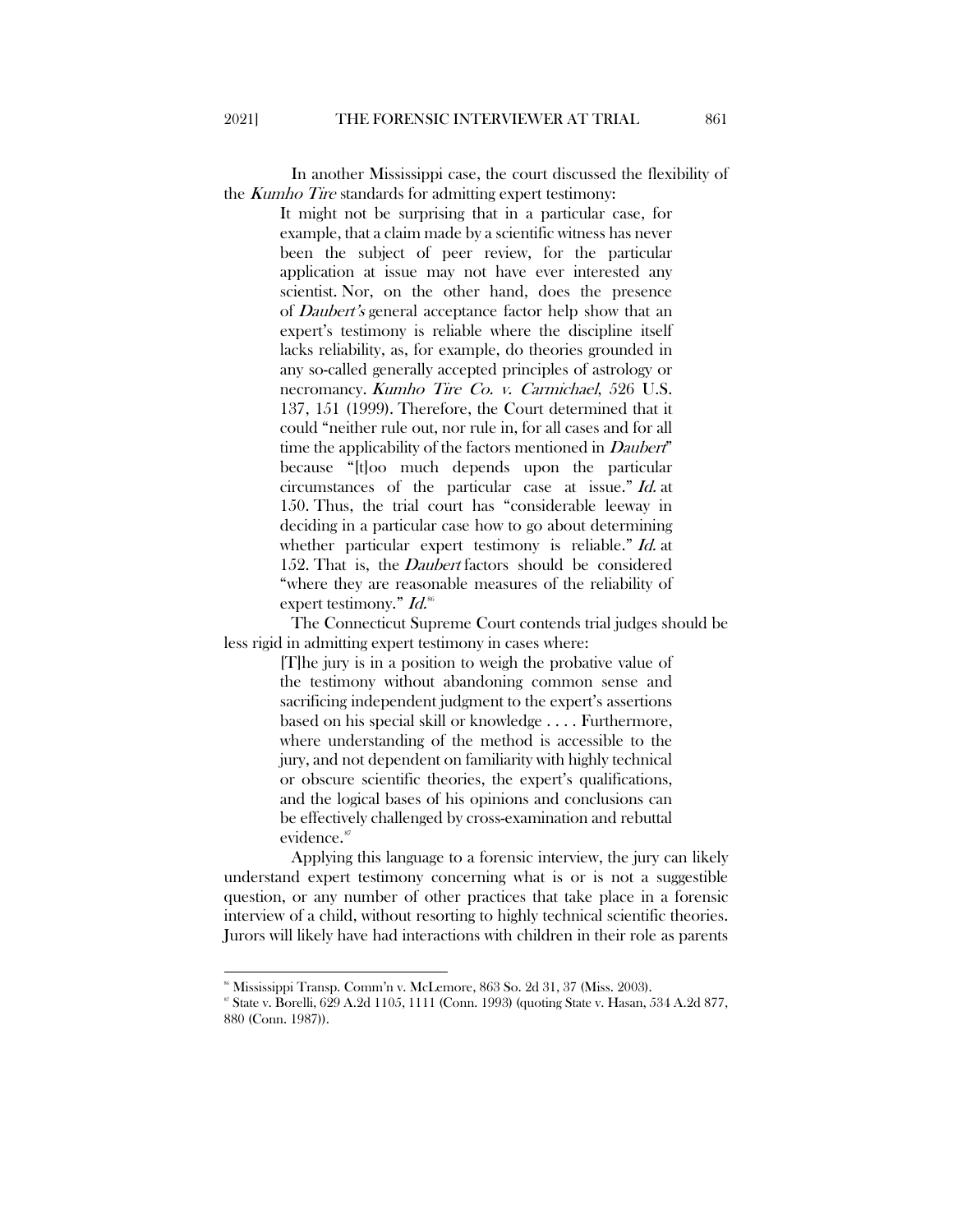or in other contexts. For these reasons, courts may be less rigid in the analysis of "error rates" or other factors that may be critical when analyzing novel scientific theories.

#### <span id="page-16-0"></span>6. The Commonality of Forensic Interviewing Protocols

There are a number of forensic interviewing protocols in place in the United States, with most of these protocols calling for a "phased interview" with the number of phases ranging from three to nine.<sup>[88](#page-16-1)</sup> The reason for the different phases is that "some protocols attend to issues not addressed in others" and "some writers combine several components into a single phase."<sup>[89](#page-16-2)</sup> "Although these structures vary, there is also uniformity in these structures."[90](#page-16-3) Specifically, advising a phased interview allows for consistency. It begins with orienting the child to the interview and allowing the interviewer to gather information about how the child functions. The next phase considers the abuse experienced by the child. The final phase allows the child closure.<sup>[91](#page-16-4)</sup>

In commenting on the various forensic interview training programs and protocols, Linda Cordisco Steele noted in 2003 that these "models possess many more similarities than differences."<sup>[92](#page-16-5)</sup> Writing in the same year, Dr. Erna Olafson concluded the variations within these protocols are forensically defensible:

> It is important to emphasize . . . that there is no single child forensic interview model or protocol that must be used in order to be forensically defensible. Structured interview protocols that guide interviewers to ask open questions in order to invite free recall narratives from children are solidly grounded in the research, but in the real world of child interviewing, flexible guidelines can also be necessary.<sup>[93](#page-16-6)</sup>

The fact that the leading forensic interviewing courses and protocols have many more similarities than dissimilarities was underscored in 2015, when the nation's most widely used forensic interviewing training

<span id="page-16-1"></span>Kathleen Coulborn Faller, *Interview Structure, Protocol, and Guidelines, in* INTERVIEWING CHILDREN ABOUT SEXUAL ABUSE, supra note 40, at 66–67 [hereinafter Faller, *Interview Structure, Protocol, and Guidelines*]. According to Faller, the "simplest structure" would have three phases—an initial phase for rapport building, an informationgathering phase, and a closure phase. *Id.* at 67.  $\frac{10}{2}$  Id. at 68.

<span id="page-16-3"></span><span id="page-16-2"></span> $^{90}$  *Id.* at 88.

<span id="page-16-4"></span> $H$  at 67.

<span id="page-16-5"></span><sup>&</sup>lt;sup>92</sup> Steele, *supra* note 30, at 2.

<span id="page-16-6"></span><sup>&</sup>lt;sup>93</sup> Olafson & Kenniston, *supra* note 30, at 2.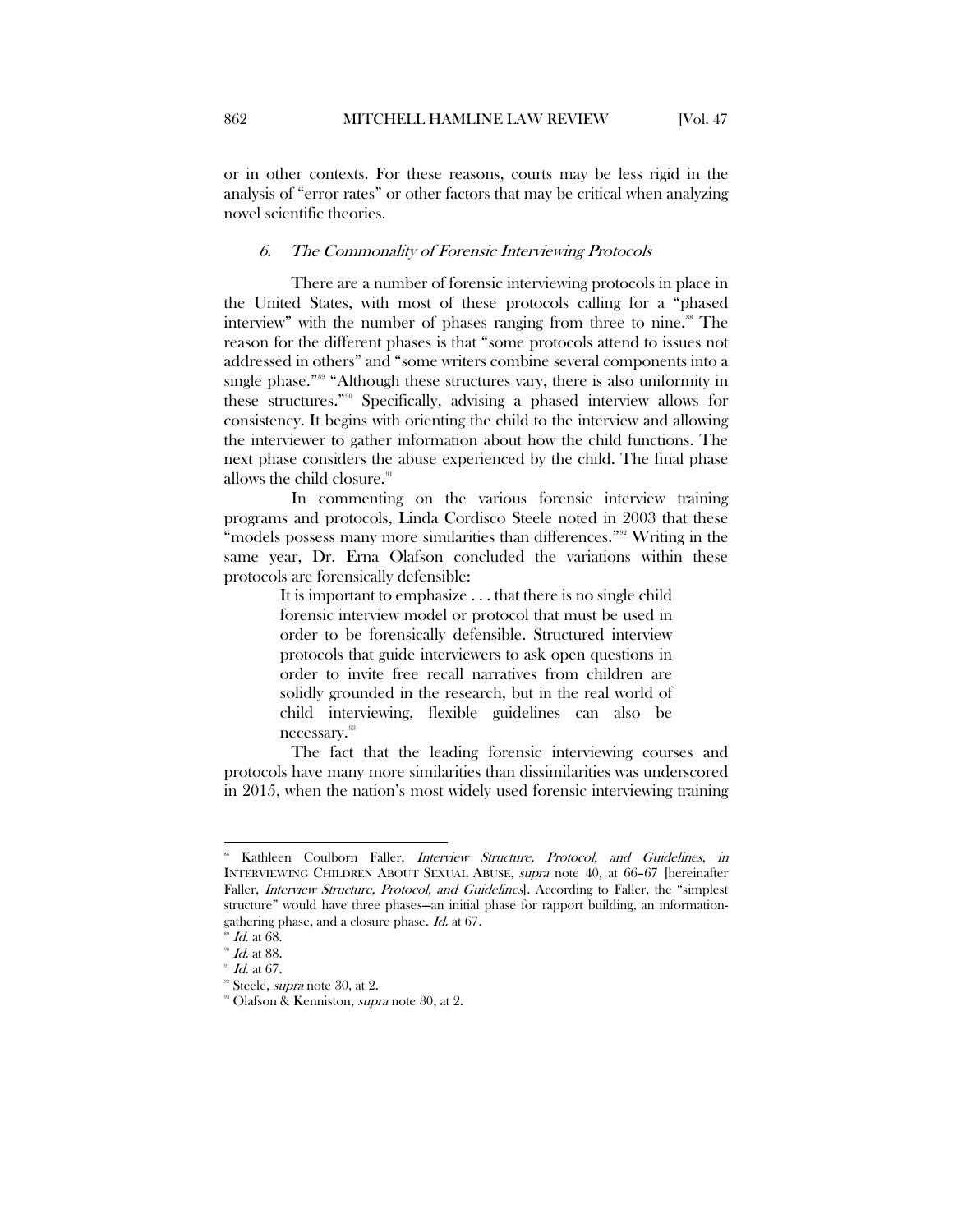programs drafted a best practices guide published by  $O$ *JJDP*.<sup>[94](#page-17-0)</sup> In addition to the OJJDP publication, the APSAC forensic interviewing guidelines have also been incorporated into many forensic interviewing training programs and protocols.<sup>[95](#page-17-1)</sup>

In 2020, each of the nation's national forensic interview training courses published articles detailing their respective programs, and, again, it was clear that the programs bear many similarities. When there are programmatic differences, it is in areas where the research is not yet fully settled.<sup>[96](#page-17-2)</sup> In the introduction to this series of articles, Dr. Kathleen Coulborn Faller summarizes variations in these models, but she also notes "significant cross-pollination has occurred among the developers of these interview structures."<sup>[97](#page-17-3)</sup>

Although the interviewing protocols in use in the United States are more similar than dissimilar, and all of the leading models are based in research, there has not been systematic research on course graduates of any of these courses. At least one scholar has suggested there is an "urgent need" for these courses to be evaluated in a manner similar to what was done by the National Institute of Child Health and Human Development (NICHD).<sup>88</sup> The NICHD partnered with investigative programs in England, Israel, and Salt Lake City, Utah, in teaching and monitoring a scripted protocol. Not surprisingly, the researchers found that "intensive training in the use of a highly structured . . . protocol, followed by continuing supervision in the form of monthly[,] day-long seminars, supplemented in some cases by detailed individual feedback on recent interviews, yielded dramatic improvements on these measures of interview quality."<sup>[99](#page-17-5)</sup>

Some commentators have noted the practical difficulties in implementing this recommendation. For example, Kathleen Colbourn Faller notes, "[m]ost high-volume interviewing programs will likely have

<span id="page-17-1"></span><span id="page-17-0"></span><sup>&</sup>lt;sup>94</sup> NEWLIN ET AL., *supra* note 13. 95 Sepannian note 31, at 10 ("Numerous other child interview protocols recognize the value and validity of the APSAC Guidelines and point out that their approach is consistent with them.").

<span id="page-17-2"></span><sup>&</sup>lt;sup>96</sup> See the following list of APSAC Advisor articles: Toth, *supra* note 31, at 15; Stauffer, *supra* note 33, at 25; Kenniston, supra note 25, at 48; Farrell & Vieth, supra note 37, at 61; Everson et al., supra note 36.

<span id="page-17-3"></span> $\degree$  Faller, Forensic Interview Protocols, supra note 47, at 5.

<span id="page-17-4"></span><sup>&</sup>lt;sup>88</sup> See generally Nancy E. Walker, Forensic Interviews of Children: The Components of Scientific Validity and Legal Admissibility, 65 LAW & CONTEMP. PROBS. 149 (2002) (discussing, among other things, the necessity of establishing and maintaining standards for quality control in conducting and evaluating forensic interviews of children).

<span id="page-17-5"></span><sup>99</sup> Michael E. Lamb, Kathleen J. Sternberg, Yael Orbach, Irit Hershkowitz, Dvora Horowitz & Philip W. Esplin, The Effects of Intensive Training and Ongoing Supervision on the Quality of Investigative Interviews with Alleged Sex Abuse Victims, 6 APPLIED DEVELOPMENTAL SCI. 114, 114 (2000) [hereinafter Lamb et al., Effects of Intensive Training].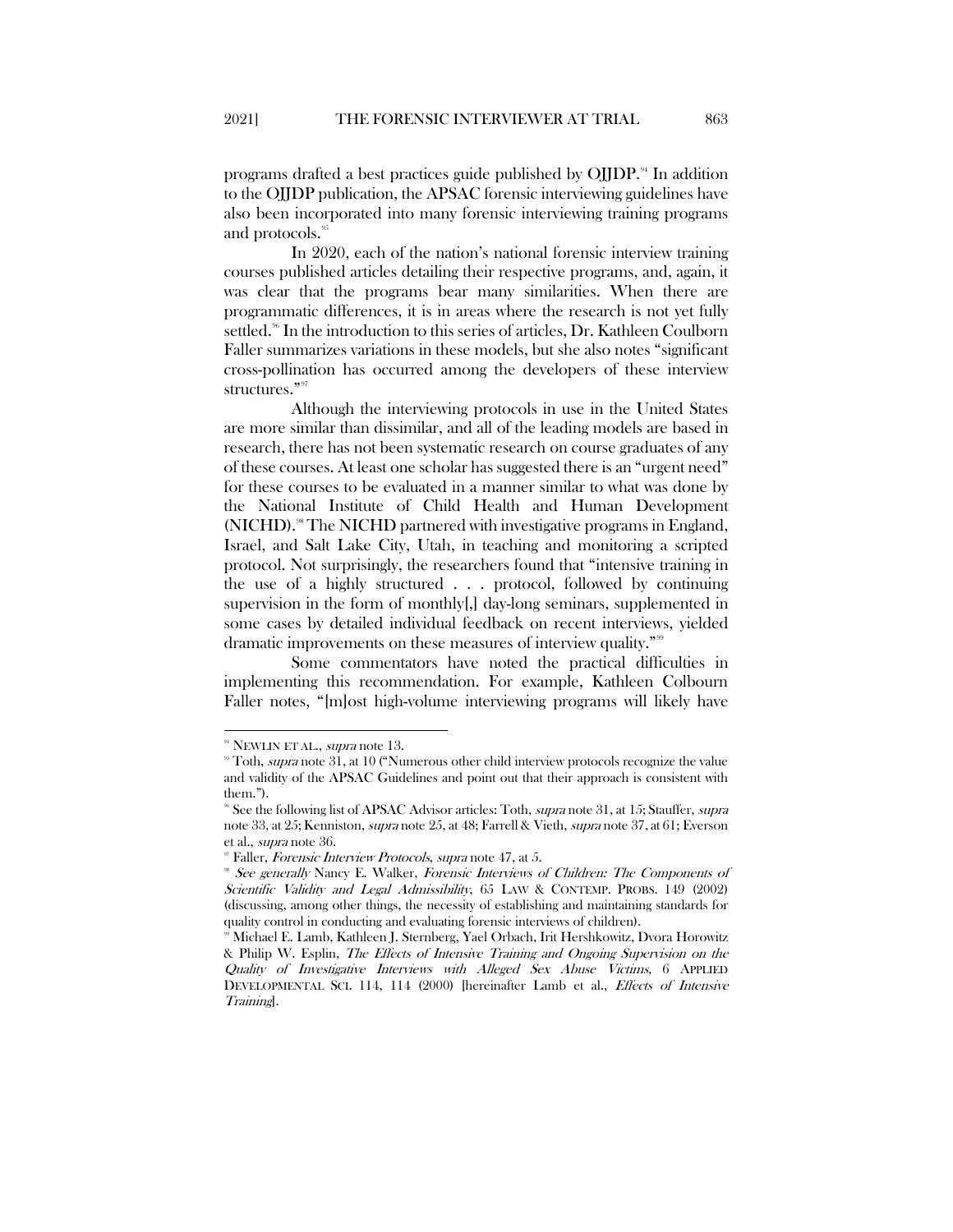difficulty finding resources for such procedures for supervision."<sup>[100](#page-18-0)</sup> Michael Lamb and his colleagues from the NICHD agree with Faller's assertion. However, they conclude that, although it is "costly to continue providing intensive support and training to interviewers . . . researchers have yet to identify any less costly techniques that are equivalently effective and we have shown that the termination of continuing supervision is associated with rapid declines in the quality of forensic interviewing."<sup>[101](#page-18-1)</sup>

In considering the NICHD recommendations, there are several points that need to be emphasized. First, it is erroneous to suggest that graduates of the nation's leading forensic interviewing training programs few of which specifically teach the NICHD

structured protocol<sup>[102](#page-18-2)</sup>-are not supported by research. All of the major forensic interview training programs utilize the extensive body of research in this field in providing instruction with some courses and, pursuant to the NCA accreditation standards, these courses often require students to read much of the pertinent research.<sup>[103](#page-18-3)</sup> Indeed, most, if not all, of the major national and state forensic interview training programs rely on NICHD research in developing their protocols and in teaching these skills to practitioners.<sup>[104](#page-18-4)</sup>

Second, the essential point Lamb and his colleagues make is not that the major courses are failing to teach interviewing practices rooted in research but that without ongoing training and supervision, these courses are inadequate by themselves.[105](#page-18-5) This is a legitimate concern, and as noted earlier, accredited CACs are required to have their forensic interviewers

<span id="page-18-0"></span><sup>&</sup>lt;sup>100</sup> Faller, *Interview Structure, Protocol, and Guidelines, supra* note 88, at 88.

<sup>&</sup>lt;sup>101</sup> Lamb et al., *Effects of Intensive Training*, *supra* note 99, at 124.

<span id="page-18-3"></span><span id="page-18-2"></span><span id="page-18-1"></span><sup>&</sup>lt;sup>102</sup> See supra notes 31–37 and accompanying text.<br><sup>103</sup> The NCA specifies the forensic interview training programs it approves must include "[r]equired reading of current articles specific to the practice of forensic interviewing." NAT'L CHILDS.' ALL., supra note 4, at 21.

<span id="page-18-4"></span><sup>&</sup>lt;sup>04</sup> See Olafson & Kenniston, *supra* note 30, at 11 (noting the course provides instruction in the "Childhood Trust Flexible Guidelines" and Thomas Lyon's "adaptation" of the NICHD protocol); Steele, supra note 30, at 2 (noting the NCAC forensic interviewing course exposes students to a formal interview that "follows the work and directive of Michael Lamb and colleagues . . ."). As noted by Dr. Faller, findings on the NICHD protocol "have greatly enhanced professional knowledge about how to elicit accurate and detailed information from children who may have been maltreated and have informed most of the interview structures employed in forensic interviews of children." Faller, *Interview Structure, Protocol, and* Guidelines, supra note 88, at 89.

<span id="page-18-5"></span>Michael E. Lamb, Kathleen K. Sternberg, Yael Orbach, Phillip W. Esplin & Susanne Mitchell, Is Ongoing Feedback Necessary to Maintain the Quality of Investigative Interviews with Allegedly Abused Children?, 6 APPLIED DEVELOPMENTAL SCI. 35, 40 (2002) ("[M]any workshops and training programs have been designed to improve adherence to professionally endorsed practices. Unfortunately, training programs of this sort typically have little impact on the investigative techniques employed by forensic investigators.").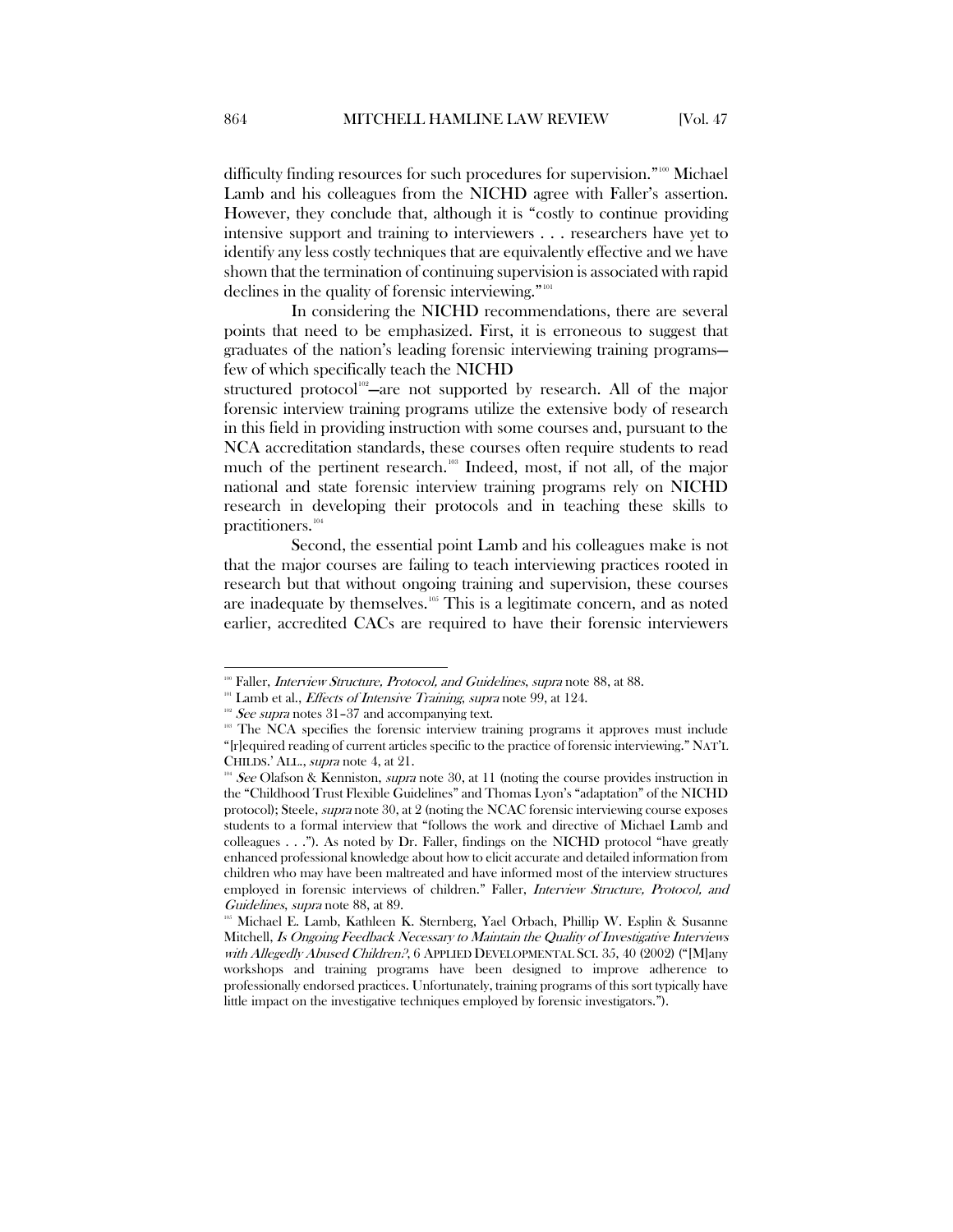participate in peer review.<sup>[106](#page-19-1)</sup> A national survey published in 2020 found that ninety-four percent of frontline forensic interviewers were subjecting their work to ongoing peer review, averaging 5.12 hours per month of peer review.<sup>[107](#page-19-2)</sup>

Third, and most importantly, regardless of supervision and ongoing training, there is no guarantee that a forensic interviewer will perform at a high level in a particular case. The only way to evaluate the quality of a particular interviewer in a particular case is to assess the actual interview. This is precisely what happens when a sexual abuse case comes to trial, and the forensic interviewer and an actual forensic interview are scrutinized by judges, juries, defense attorneys, and defense experts. Because a forensic interview is designed to be a "legally sound" method for generating evidence,<sup>[108](#page-19-3)</sup> the ultimate test of any interviewer, and the particular interviews, is being accepted in court.

## III. CASE LAW ON FORENSIC INTERVIEWERS AS EXPERT WITNESSES

<span id="page-19-0"></span>As the Wisconsin Supreme Court noted, the "forensic interview techniques used today are accepted among experts and courts as effective tools for investigating child sexual assault allegations because these methods minimize the risk of false allegations of abuse that result from a child's vulnerability."[109](#page-19-4) This acceptance is because "forensic interview techniques are marked by some common characteristics," including the use of "open ended questions."<sup>[110](#page-19-5)</sup>

Although a growing body of case law confirms the Wisconsin Supreme Court's view that forensic interviewers are recognized as experts, courts vary as to what is permissible testimony in educating a jury or judge.<sup>[111](#page-19-6)</sup>

<span id="page-19-1"></span><sup>&</sup>lt;sup>106</sup> NAT'L CHILDS.' ALL., *supra* note [4,](#page-3-11) at 22-23.

<span id="page-19-2"></span><sup>&</sup>lt;sup>107</sup> Melanie B. Fessinger & Bradley D. McAuliff, A National Survey of Child Forensic Interviewers: Implications for Research, Practice, and Law, 44 LAW & HUM. BEHAV. 113, 123 (2020).

<sup>&</sup>lt;sup>108</sup> NAT'L CHILDS.' ALL., *supra* not[e 4,](#page-3-11) at 20.

<span id="page-19-4"></span><span id="page-19-3"></span><sup>109</sup> State v. Maday, 892 N.W.2d 611, 618 (2017). Although it is true that, historically, forensic interviews were focused on child sexual abuse, we now know that approximately two-thirds of maltreated children are violated in at least two ways and approximately one-third of abused children are violated in five or more ways. Heather A. Turner, David Finkelhor & Richard Omrod, Poly-Victimization in a National Sample of Children and Youth, 38(3) AM. J. PREVENTIVE MED. 323 (2010); David Finkelhor, Richard K. Omrod & Heather A. Turner, Poly-Victimization: A Neglected Component in Child Victimization, 31 J. CHILD ABUSE & NEGLECT 7 (2007). As a result of this research, forensic interviewers such as those trained through ChildFirst are instructed to screen for multiple forms of abuse irrespective of the initial report. Farrell & Vieth, *supra* note 37, at 59-60.<br><sup>110</sup> *Maday*, 892 N.W.2d at 619.

<span id="page-19-6"></span><span id="page-19-5"></span><sup>&</sup>lt;sup>111</sup> Even in a trial to a judge, many judges need expertise—most know little about child abuse.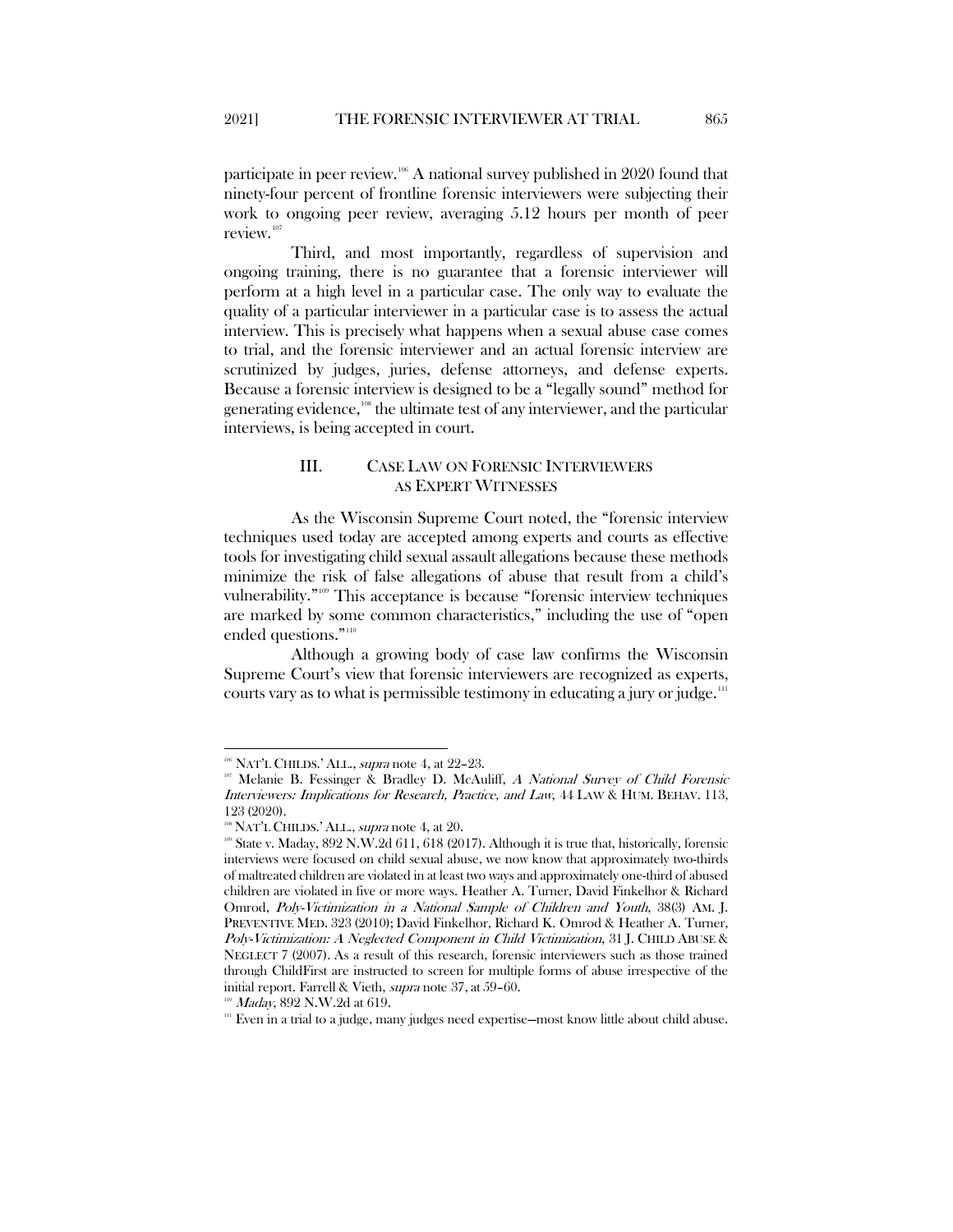The qualifications that make a forensic interviewer an expert witness and the scope of potential expert testimony are considered below.

#### <span id="page-20-0"></span>A. Qualifications as an Expert Witness in Forensic Interviewing

There are two types of expert witnesses that may testify about a forensic interview. First, the prosecutor may have the forensic interviewer who conducted the interview offer expert testimony to assist the jury in understanding the procedures utilized when speaking with a child. A prosecutor might also call a separate forensic interviewer or another expert to offer testimony that may assist the jury in understanding how the interview was conducted or the information collected in the interview.

Second, a defense attorney may also call an expert to testify about the forensic interview. In most cases, the defense attorney calls a professional from outside of the field of forensic interviewing, typically a psychologist, who critiques the manner in which the interview was conducted as well as the information received from a child. A summary of case law on prosecution and defense experts on forensic interviewing is provided below.

### <span id="page-20-1"></span>1. Prosecution Expert

In Mooneyham v. State, a forensic interviewer was qualified as an expert witness based on the completion of a forty-hour forensic interview training course that was "nationally recognized and accepted in the field," as well as an additional 126 hours of additional forensic interview training and 215 hours of training on child abuse.<sup>[112](#page-20-2)</sup> The court also noted the witness' experience in conducting 134 forensic interviews.<sup>[113](#page-20-3)</sup>

In *Lattimer v. State*, the Mississippi Court of Appeals concluded that a forensic interviewer employed at a local children's advocacy center was an expert on the subject of forensic interviewing.<sup>[114](#page-20-4)</sup> The forensic interviewer received a bachelor's degree from William Carey University and a master's degree from the University of Southern Mississippi.<sup>[115](#page-20-5)</sup>

In terms of his forensic interview training, the expert in Lattimer completed forensic interview training at CornerHouse. The course content included "child development, child psychology, linguistics, how kids view life, how they experience reality, how they experience abuse, [and] how they go about telling about abuse."[116](#page-20-6) The expert testified:

<span id="page-20-2"></span><sup>&</sup>lt;sup>112</sup> Mooneyham v. State, 915 So. 2d 1102, 1104 (Miss. Ct. App. 2005).<br><sup>113</sup> Id.<br><sup>111</sup> Lattimer v. State, 952 So. 2d 206, 216–22 (2006). <sup>115</sup> Id. at 216. <sup>116</sup> Id. at 217.

<span id="page-20-4"></span><span id="page-20-3"></span>

<span id="page-20-6"></span><span id="page-20-5"></span>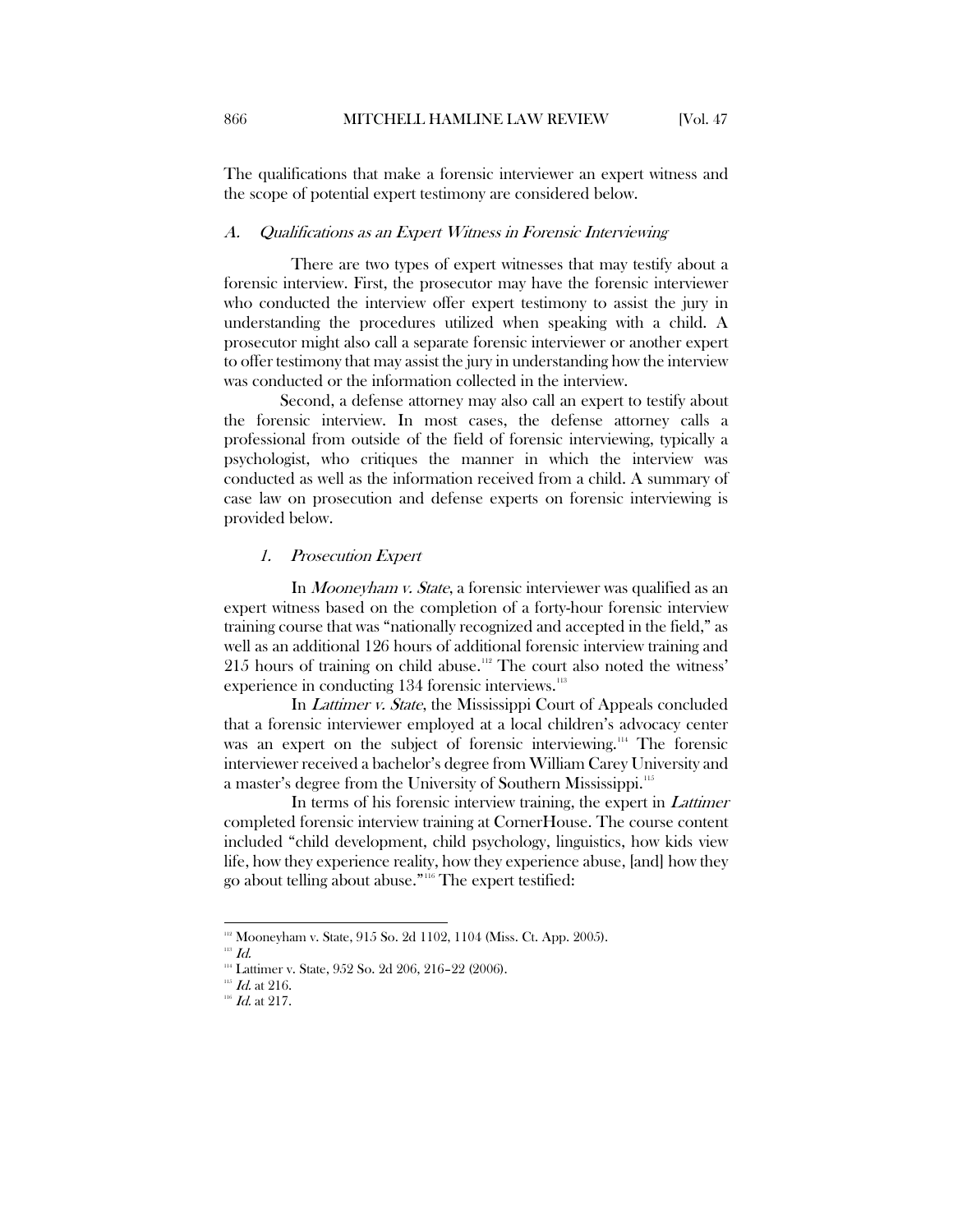[T]he central issue at CornerHouse is interviewing kids. And so we interview adults who are acting as children who have been abused, trained actors, professional actors. And we are critiqued by the class. The class is watching via closed circuit television. And also we are critiqued by the instructor. So it's an intensive forty-hour course.<sup>[117](#page-21-0)</sup>

The witness also testified that the utilized forensic interviewing techniques "have been researched thoroughly and are continuously researched."[118](#page-21-1) The expert also said he utilized forensic interviewing techniques consistent with recommendations from APSAC.[119](#page-21-2)

At the time of his testimony, the forensic interviewer in *Lattimer* had been employed at the CAC for two years working as both a therapist and a forensic interviewer.<sup>[120](#page-21-3)</sup> From these facts, the Mississippi Court of Appeals concluded that the witness was an expert because he "had specialized knowledge through his education, training, and his professional experience in the field of forensic interviewing."<sup>[121](#page-21-4)</sup>

In a more recent Mississippi case, the court of appeals found a forensic interviewer was qualified to testify as an expert about the importance of sensory details and the characteristics the child displayed, which were consistent with having been abused.<sup>[122](#page-21-5)</sup> The forensic interviewer's credentials included obtaining a master's degree in social work, serving as an instructor in the ChildFirst forensic interview training program, and having conducted over 900 forensic interviews.<sup>[123](#page-21-6)</sup>

In *State v. Douglas*, a South Carolina trial judge concluded that a forensic interviewer without a college degree was an expert witness because she had completed a five-day forensic interview training course, completed two weeks of additional training, and interviewed hundreds of children.<sup>[124](#page-21-7)</sup> However, the appellate court noted that the forensic interviewer's only testimony was that, based on the child's statements during the forensic interview, the child needed a medical examination.<sup>[125](#page-21-8)</sup> Since the court did not consider this to be expert testimony, there was no need to qualify the witness as an expert.<sup>[126](#page-21-9)</sup>

Although it did not appear the forensic interviewer was utilized as an expert witness in *Douglas*, a Georgia appellate court rejected a defense

<span id="page-21-8"></span><span id="page-21-7"></span><span id="page-21-6"></span><span id="page-21-5"></span><span id="page-21-4"></span>

<span id="page-21-9"></span> $^{126}$  Id.

<span id="page-21-0"></span> $^{117}$   $\emph{Id.}$ 

 $^{118}$   $\emph{Id.}$ 

<span id="page-21-3"></span><span id="page-21-2"></span><span id="page-21-1"></span><sup>&</sup>lt;sup>119</sup> *Id.* at 219.<br><sup>120</sup> *Id.* at 216.<br><sup>121</sup> Daniels v. State, 242 So. 3d 878, 882 (Miss. Ct. App. 2017).

<sup>&</sup>lt;sup>123</sup> Id. at 882–83.<br><sup>124</sup> State v. Douglas, 671 S.E.2d 606, 608 (S.C. 2009).<br><sup>125</sup> Id.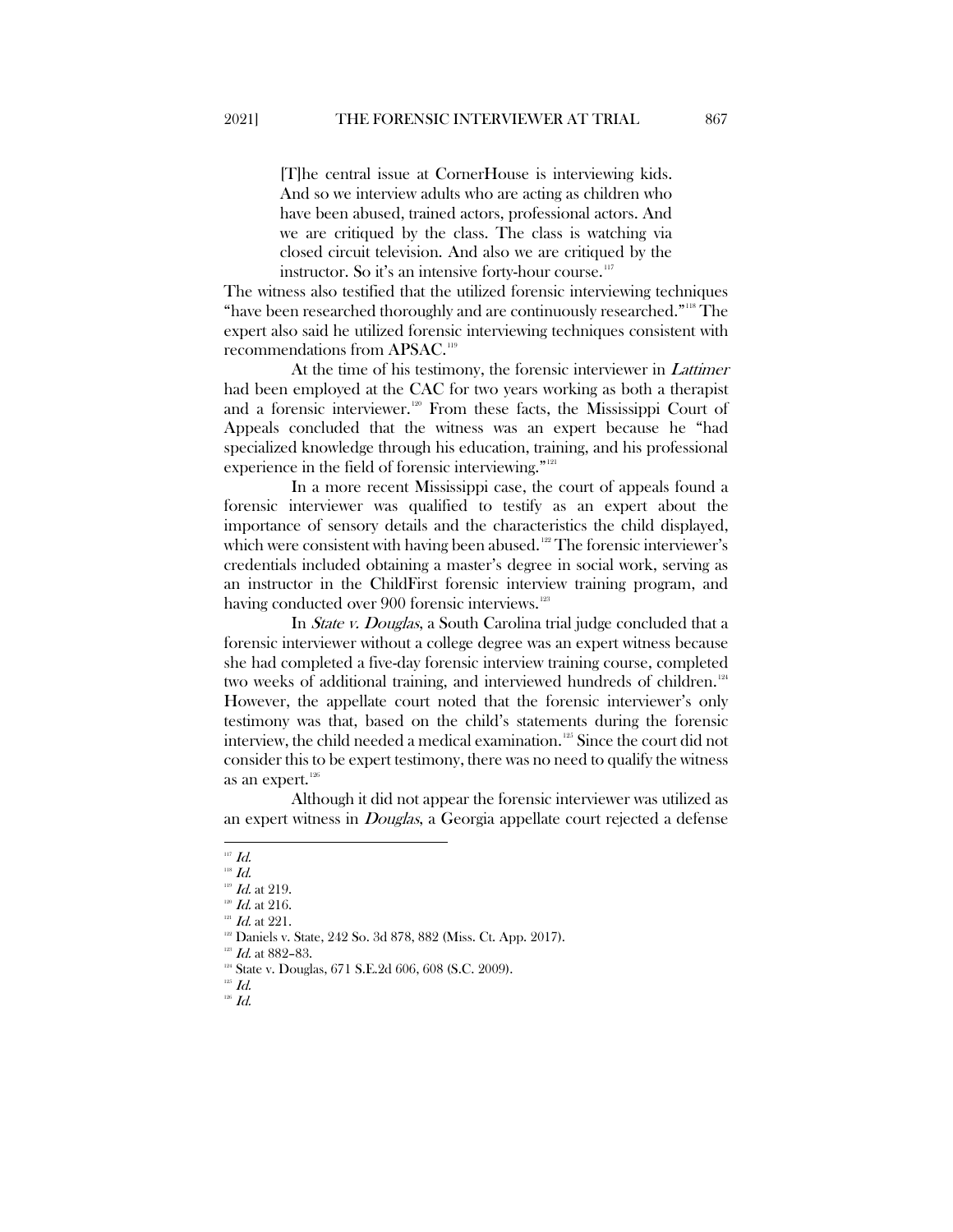claim that a deputy sheriff trained through Finding Words<sup>[127](#page-22-0)</sup> was insufficiently trained to conduct a forensic interview.[128](#page-22-1) The court found that the investigator had "taken specialized training courses in interviewing children in sex abuse cases," "conducted the interview in a specialized, 'child-friendly' environment," and "employed a known method for interviewing child victims" taught by the CornerHouse forensic interview training program. $129$ 

In another Georgia case, a CAC forensic interviewer and therapist was deemed to be an expert.<sup>[130](#page-22-3)</sup> Her credentials included a master's degree in child and family studies, a master's degree in social work with "16 months of specialized training on child maltreatment with an emphasis on child sexual abuse," training on interviewing children, and experience in interviewing over 300 children.<sup>[131](#page-22-4)</sup>

In Louisiana, an appellate court allowed a forensic interviewer employed at a CAC to testify as an expert witness.<sup>[132](#page-22-5)</sup> With respect to the witness's credentials, the court said:

> Cheri Staten, the director of the Jefferson Parish Children's Advocacy Center, was qualified as an expert in forensic interviewing in the area of child sexual abuse. She testified that she does forensic interviews for Washington Parish and explained that a forensic interview is an interview with children used to gather information, not to conduct therapy. The children are given an opportunity to talk and are asked general questions, without discussing the allegations of the abuse. She also indicated that she wears an earpiece so that law enforcement officers can speak to her while they monitor the interview.<sup>[133](#page-22-6)</sup>

In another Louisiana case, the court held that although the forensic interviewer lacked any formal "college coursework" pertaining to

<span id="page-22-0"></span><sup>&</sup>lt;sup>127</sup> "Finding Words" is the original name for a national and state forensic interview training program that is now called "ChildFirst," though some of the state programs retain the original name. At the outset, these programs used the CornerHouse forensic interview training program but now have a protocol developed by these various state and national programs. See Farrell & Vieth, supra note 37, at 56, 61.

 $128$  In re A.H., 578 S.E.2d 247, 250 (Ga. Ct. App. 2003).

<span id="page-22-2"></span><span id="page-22-1"></span><sup>&</sup>lt;sup>129</sup> Id.; see also Baker v. State, 555 S.E.2d 899, 902 (Ga. Ct. App. 2001) (finding that a videotaped forensic interview, conducted using the CornerHouse protocol, had the "'requisite degree of trustworthiness' to be admitted at trial."). It should be noted that the CornerHouse protocol used in these cases has since undergone some modifications. See Julie Stauffer, A Look Inside the CornerHouse Forensic Interview Protocol™, 32(2) APSAC ADVISOR 19 (2020). <sup>130</sup> Siharath v. State, 541 S.E.2d 71, 74 (2000). <sup>131</sup> Id

<span id="page-22-6"></span><span id="page-22-5"></span><span id="page-22-4"></span><span id="page-22-3"></span><sup>&</sup>lt;sup>132</sup> State v. Hilton, 764 So. 2d 1027, 1033 (La. Ct. App. 2000).

 $^{133}$   $\emph{Id.}$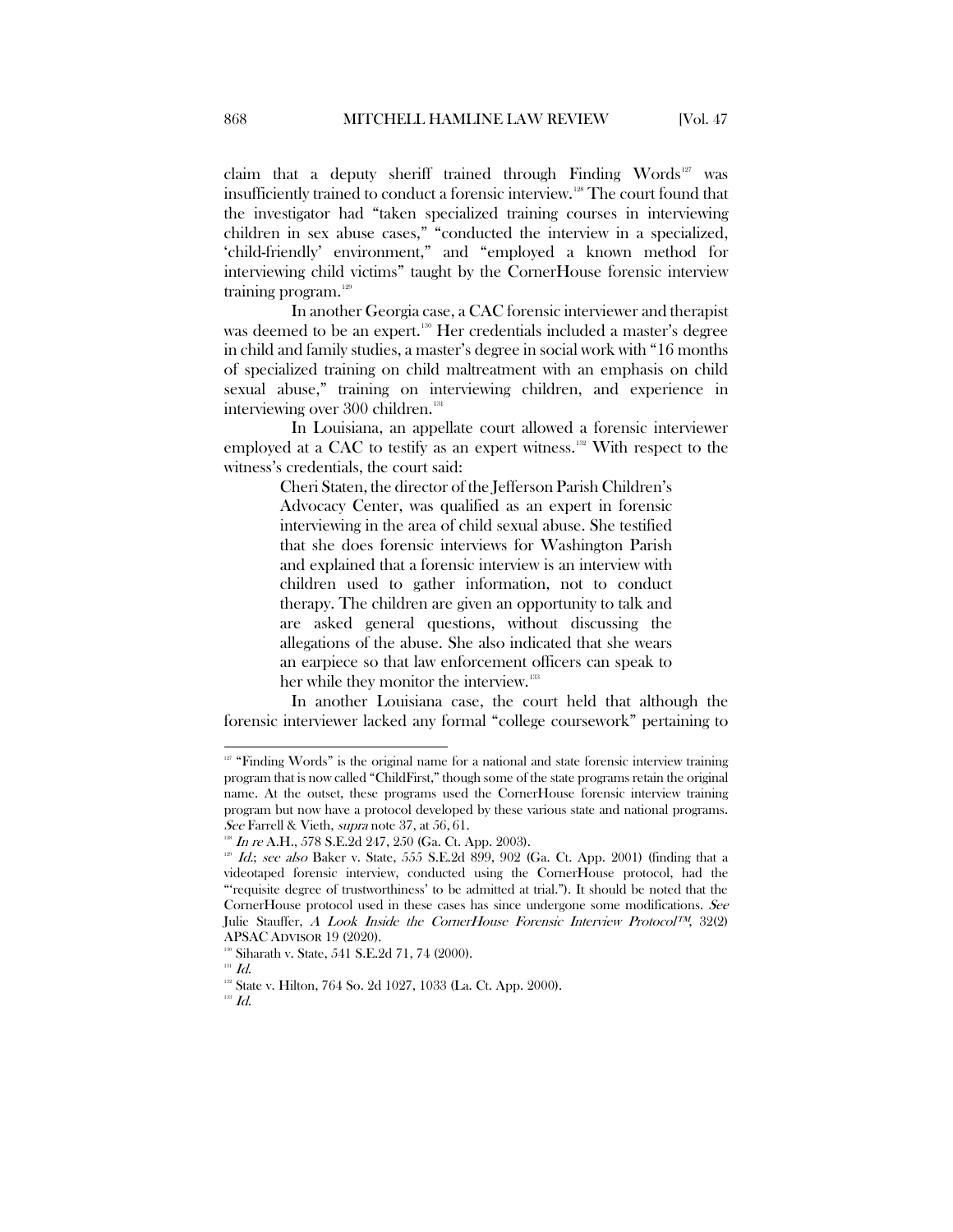child abuse, she was nonetheless qualified as an expert witness based on her "extensive formal training in forensic interview and sex-crime investigation and her years of experience."[134](#page-23-3)

#### <span id="page-23-0"></span>2. Defense Expert

In cases in which a defense expert is permitted to critique a forensic interview, courts do not always list what, if any, credentials the expert has to render this testimony.<sup>[135](#page-23-4)</sup> It is rare, though, for the defense expert to have worked as a forensic interviewer in an accredited CAC. Typically, the defense expert is a psychologist or a researcher.<sup>[136](#page-23-5)</sup>

#### <span id="page-23-1"></span>B. Scope of Expert Testimony

 $\overline{\phantom{a}}$ 

If a court concludes that a witness is qualified as an expert in forensic interviewing, the remaining issue is the scope of the testimony from the expert. As discussed below, some courts allow great latitude in aiding the jury in understanding the forensic interview process, while other courts are extremely restrictive. These variations in court rulings, and the reasons for the variations, are considered below.

## <span id="page-23-2"></span>1. A Forensic Interviewer May Be Able to Testify on the Issue of **Coaching**

In *State v. Krueger*, the Wisconsin Supreme Court said that a forensic interviewer could testify about the "typical signs of whether a child has been coached or evidences suggestibility" and whether the "child exhibits such signs."[137](#page-23-6) However, the court concluded the forensic

<span id="page-23-3"></span><sup>&</sup>lt;sup>134</sup> State v. Lofton, No. 2008 KA 0747, 2008 WL 4190572, at \*3 (La. Ct. App. Sept. 12, 2008).

<span id="page-23-4"></span> $135$  See State v. Speers, 98 P.3d 560, 564-65 (Az. Ct. App. 2004). The court simply noted "the material provided to the trial court in support of the expert testimony . . . reflects that [the defense expert] possesses the necessary qualifications to testify as an expert on interview techniques and their impact on children." Id. at  $565$ . There was also a comment in the opinion in which the defendant's counsel stated the expert, Dr. Ralph Underwager, "came with some baggage."  $Id$ , at 564. The opinion does not state what this baggage may have been. However, in 1993, Underwager gave an interview to the Journal of Paedophilia in which he stated, "Paedophiles can boldly and courageously affirm what they choose. They can say that what they want is to find the best way to love. I am also a theologian and as a theologian, I believe it is God's will that there be closeness and intimacy, unity of the flesh, between people. A paedophile can say: 'This closeness is possible for me within the choices that I've made.'" Interview: Hollida Wakefield and Ralph Underwager, 3 PAIDIKA: J. PAEDOPHILIA 2, 4 (1993). Underwager received his Ph.D from the University of Minnesota and his Master of Divinity degree from Concordia Seminary in St. Louis, Missouri.  $Id$ . at 2.<br><sup>136</sup> This conclusion is based on the author's consulting on numerous cases across the country

<span id="page-23-6"></span><span id="page-23-5"></span>during the past twenty-three years.<br><sup>137</sup> State v. Krueger, 762 N.W.2d 114, 120 (Wis. 2008).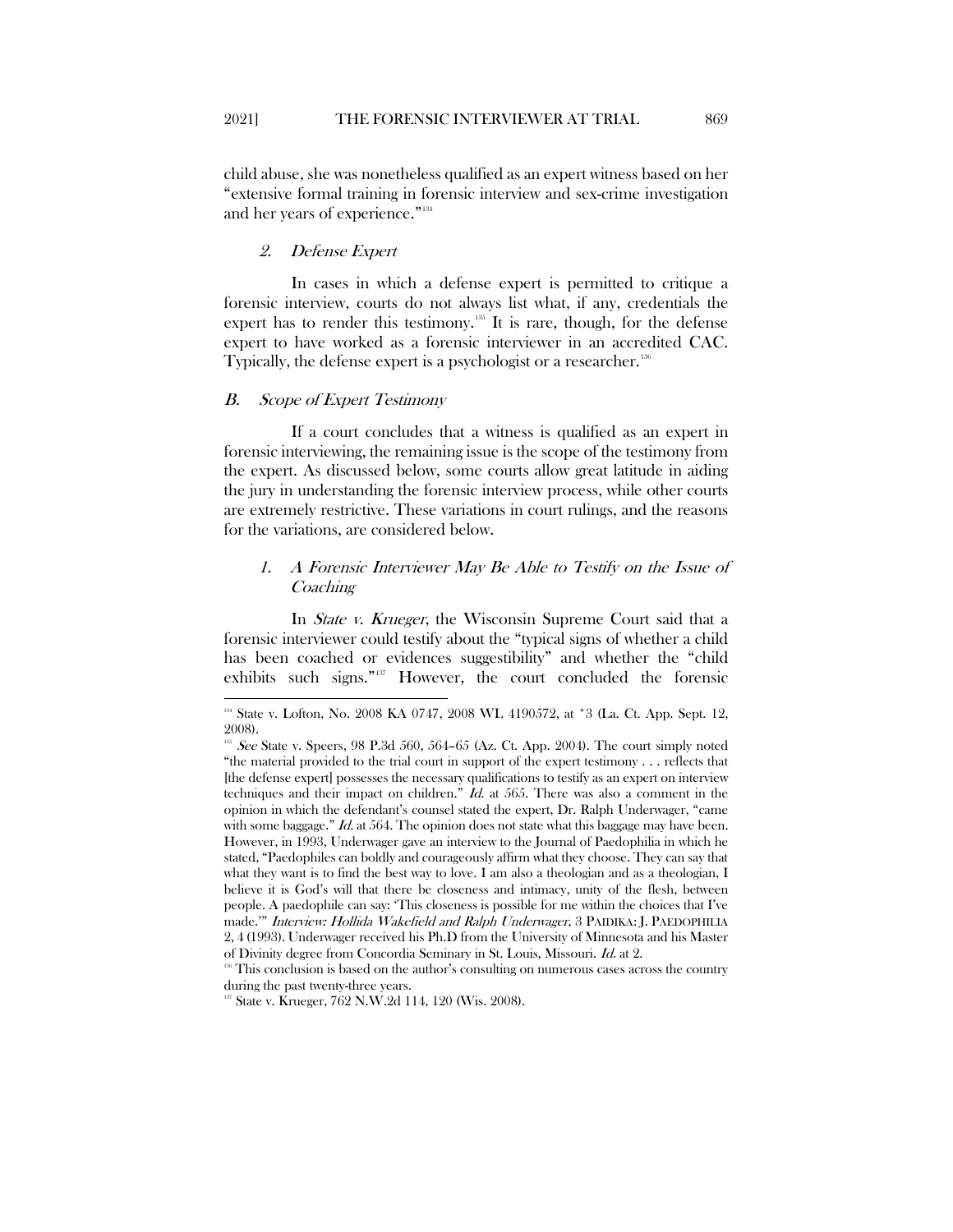interviewer went too far in contending the child was not sophisticated enough to maintain a fabricated story, and therefore, it must have been "something that she had experienced."[138](#page-24-1) This had the effect of offering an opinion on the truthfulness of the child's allegation of abuse.<sup>[139](#page-24-2)</sup>

In *State v. Maday*, the Wisconsin Supreme Court found it permissible for a forensic interviewer to testify about the issue of potential coaching because the interviewer "provided testimony grounded in her training as a forensic interviewer."[140](#page-24-3) Also, because she limited "her testimony to the indications she is trained to look for and, by testifying to a lack of any indications of coaching or dishonesty," the interviewer "avoided giving an opinion as to whether [the child's] allegations were, in fact, true." [141](#page-24-4)

In *Lattimer v. State*, the forensic interviewer was qualified as an expert witness to discuss the details provided in the forensic interview and the challenges a young child would have in fabricating credible details of sexual activity, even if someone told them to, because "children don't know about our interview process and they don't know what questions are going to be asked."<sup>[142](#page-24-5)</sup>

In South Carolina, the supreme court stated that "[u]nder certain circumstances, it may be proper for the State to ask an expert" such as a forensic interviewer "about coaching."[143](#page-24-6) Such expert testimony would be appropriate "if defense counsel accused the child's mother or father in opening statement or on cross-examination of coaching the child to make an accusation they knew to be untrue," or when "coaching is implied, or otherwise becomes an issue without such a direct accusation.["144](#page-24-7)

## <span id="page-24-0"></span>2. A Forensic Interviewer May Not Bolster the Victim's Testimony, but Some Courts Allow Testimony on Characteristics Consistent with Abuse

In *Lattimer*, the Mississippi Court of Appeals concluded it was impermissible to offer an opinion that a witness is telling the truth but that the forensic interviewer in that case "was suitably positioned to opine that characteristics" of the child during the interview "are consistent with [that of] sexually abused children."[145](#page-24-8)

In Golden v. State, the court held the prosecutor "permissibly offered the following testimony that she found [the child victim's] rendition of events consistent with a child who has been sexually abused:

 $138$  *Id.* at 120-21.

<span id="page-24-3"></span><span id="page-24-2"></span><span id="page-24-1"></span>

 $^{139}$   $\emph{Id}.$   $^{140}$  State v. Maday, 892 N.W.2d 611, 621 (Wis. 2017).

<span id="page-24-4"></span> $^{141}$   $\emph{Id.}$ 

<span id="page-24-5"></span><sup>&</sup>lt;sup>142</sup> Lattimer v. State, 952 So. 2d 206, 220–21 (Miss. Ct. App. 2006).<br><sup>143</sup> Briggs v. State, 806 S.E.2d 713, 718 (S.C. 2017).<br><sup>144</sup> *Id.* 

<span id="page-24-7"></span><span id="page-24-6"></span>

<span id="page-24-8"></span> $145$  *Lattimer*, 952 So. 2d at 221.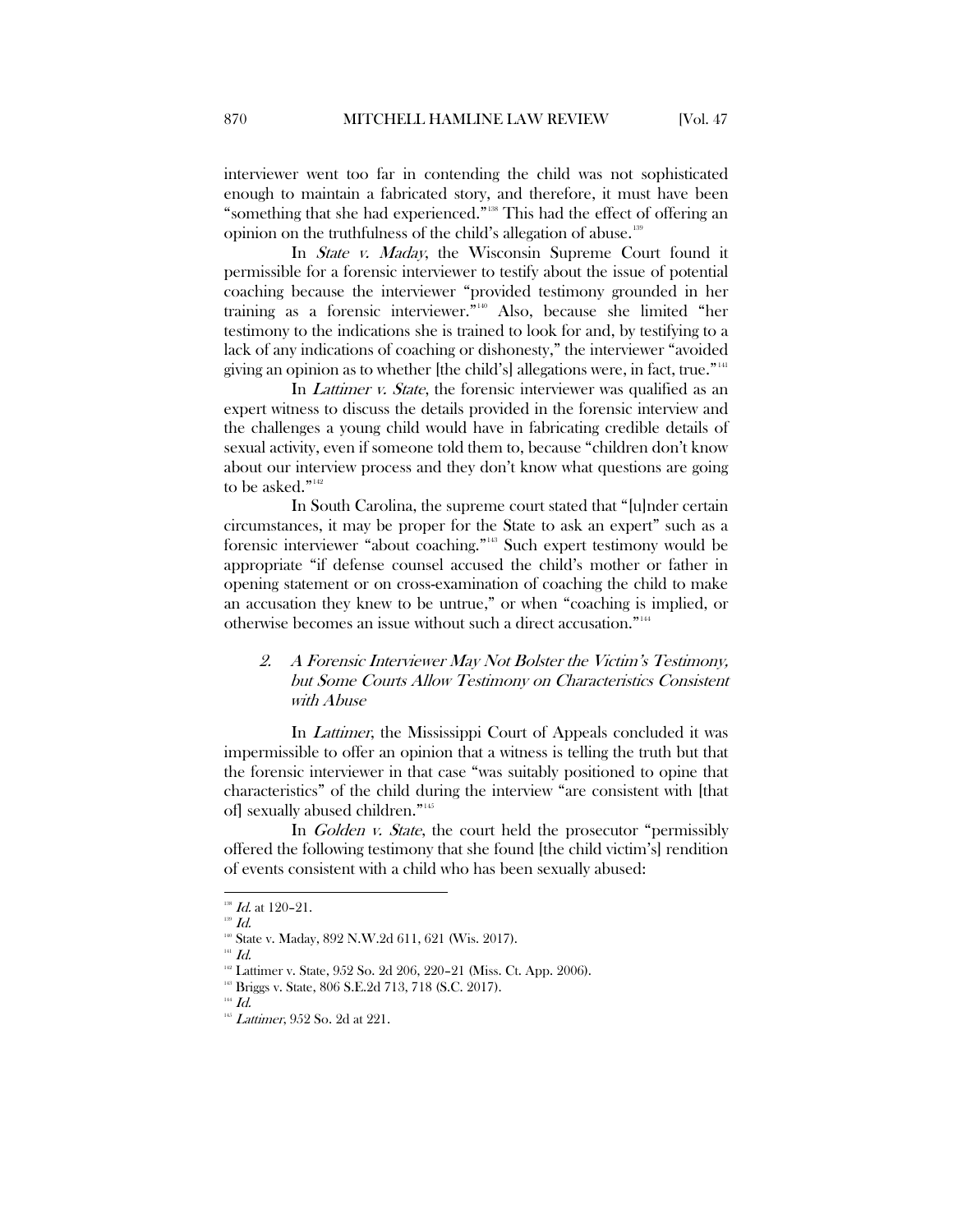Q. Ms. Sample, after interviewing [the child victim], have you formed an expert opinion as to whether or not she was sexually abused?

A. Yes.

Q And what is that opinion?

A. The details are consistent with a child that has been sexually abused.

Q. What are you basing your decision—basing your opinion on?

A. The consistency of her report. I asked her the same question several times in a lot of different ways, and she kept saying the same thing over and over, and she [was] able to give details.  $\dots$  And then her whole demeanor.<sup> $n_{146}$ </sup>

In *State v. Kromah*, a mother was convicted of child physical abuse for lacerating her three-year-old son's scrotum with the right testicle "hanging outside of the scrotum," necessitating emergency surgery.<sup>[147](#page-25-1)</sup> The child did not testify at trial, and his forensic interview was not admitted into evidence, nor was the interviewer allowed to speak about the contents of the child's statements.<sup>[148](#page-25-2)</sup> However, the interviewer was allowed to inform the jury she made a finding that was "compelling" for "child physical abuse."[149](#page-25-3) The South Carolina Supreme Court concluded this was an error because the court believed it is tantamount to the interviewer testifying the child "was telling the truth." [150](#page-25-4) The court went on to give a list of statements "a forensic interviewer should avoid at trial:

- that the child was told to be truthful;
- a direct opinion as to a child's veracity or tendency to tell the truth;
- any statement that indirectly vouches for the child's believability, such as stating the interviewer has made a 'compelling finding' of abuse;
- any statement to indicate to a jury that the interviewer believes the child's allegations in the current matter; or
- an opinion that the child's behavior indicated the child was telling the truth."<sup>[151](#page-25-5)</sup>

However, the court in *Kromah* stated a forensic interviewer "may properly" testify about the following:

• "the time, date, and circumstances of the interview;

<span id="page-25-1"></span><span id="page-25-0"></span> <sup>146</sup> Golden v. State, 984 So. 2d 1026, 1033 (Miss. Ct. App. 2008).

<sup>&</sup>lt;sup>147</sup> State v. Kromah, 737 S.E.2d 490, 492 (S.C. 2013). <sup>148</sup> *Id.* at 495–96.

<span id="page-25-3"></span><span id="page-25-2"></span>

 $^{149}$   $\emph{Id.}$ 

<span id="page-25-5"></span><span id="page-25-4"></span> $^{^{150}}$   $\emph{Id.}$  at 500.  $^{^{151}}$   $\emph{Id.}$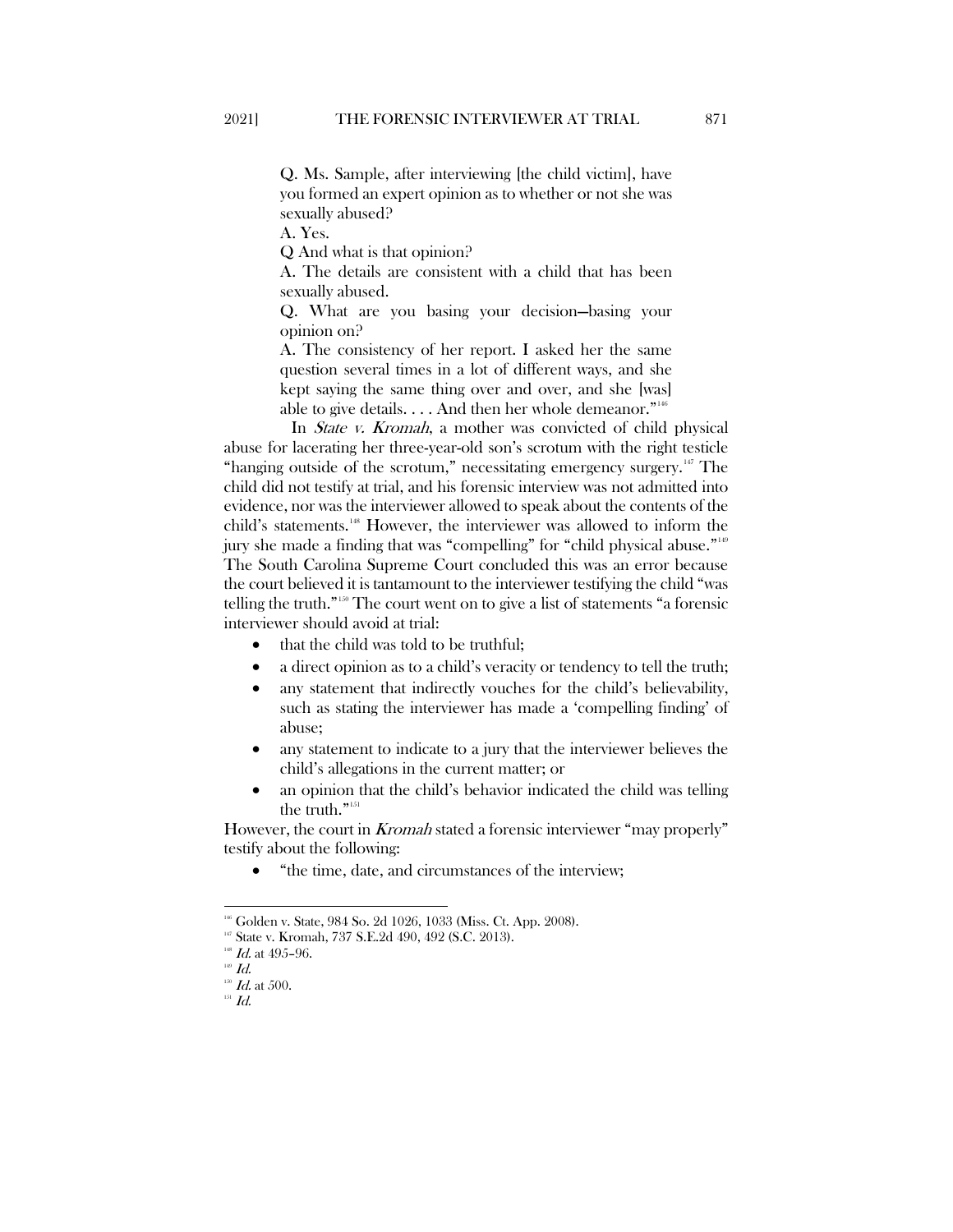- any personal observations regarding the child's behavior or demeanor; or
- a statement as to events that occurred within the personal knowledge of the interviewer."<sup>152</sup>

Kromah stated these lists are "not exclusive," and the "testimony will of necessity vary in each trial."<sup>[153](#page-26-1)</sup> Other South Carolina decisions have similarly limited the words or phrases used by forensic interviewers in an attempt to prevent bolstering a child's statements about being sexually assaulted or otherwise abused.<sup>[154](#page-26-2)</sup>

The Colorado Supreme Court has held that a forensic interviewer's analysis of a child reproducing the abuse on her own body or the interviewer informing the jury that sexual assault victims often give "conflicting details" had "no proper purpose" other than to show the children "were telling the truth."[155](#page-26-3) When carried to its logical end, this would mean a defense attorney could cite a victim's inconsistent or conflicting statements, and the prosecutor may have little recourse to counter this contention.<sup>[156](#page-26-4)</sup>

<span id="page-26-0"></span> $152$  Id. In a footnote, the court in Kromah referenced the CornerHouse protocol "RATAC" and stated, "Somehow RATAC is supposed to convert the interviewer into a human truthdetector whose opinions of the truth are valuable and suitable for the jury's consumption." Id. at 498 n.4. The court did not cite any trial testimony or any peer-reviewed literature to support this harsh rhetoric. Indeed, the scholarly literature in print at the time would refute the claim. In 2010, three years before Kromah, forensic interviewers from CornerHouse detailed the RATAC protocol and cited the peer-reviewed research utilized in the protocol. At no point was there a suggestion that simply using the protocol will enable anyone to determine if a child is telling the truth. Instead, the focus was to gather information that takes into account the child's developmental level and reduces suggestive practices. See Jennifer Anderson, Julie Ellefson, Jodi Lashley, Anne Lukas Miller, Sara Olinger, Amy Russell, Julie Stauffer & Judy Weigman, The CornerHouse Forensic Interview Protocol: RATAC, 12 THOMAS M. COOLEY J. PRAC. & CLINICAL L. 193 (2010). The court in Kromah also failed to note that in 2012 CornerHouse made modifications to its protocol and no longer used the acronym RATAC. Julie Stauffer, A Look Inside the CornerHouse Forensic Interview Protocol, 32 APSAC ADVISOR 19 (2020). It is also noteworthy that four years prior to Kromah, the South Carolina Court of Appeals described RATAC in a more neutral manner, noting it "was developed in response to concerns about child victims' testimony being tainted by police suggestiveness." State v. Douglas, 626 S.E.2d 59, 72 (S.C. Ct. App. 2009), aff'd in part, rev'd in part, 671 S.E.2d 606 (2009).

<span id="page-26-2"></span><span id="page-26-1"></span> $1^{153}$  *Kromah*, 737 S.E.2d at 501.<br><sup>154</sup> *See* State v. Anderson, 776 S.E.2d 76, 80 (S.C. 2015); State v. Chavis, 771 S.E.2d 336, 340 (S.C. 2015); State v. Whiter, 732 S.E.2d 861, 867 (S.C. 2012); State v. Jennings, 716 S.E.2d 91, 94–95 (S.C. 2011).<br><sup>15</sup> Venalonzo v. People, 388 P.3d 868, 878 (Colo. 2017).<br><sup>15</sup> There may, though, be some options available to the prosecutor, such as having the victim

<span id="page-26-4"></span><span id="page-26-3"></span>explain any differences in seemingly inconsistent statements. What if, though, the victim does not know why she was unable to give details on one occasion and not another? What if the answer lies in research on trauma or the type of questions posed to him or her, or issues of fatigue or other factors she cannot adequately convey to a trier of fact?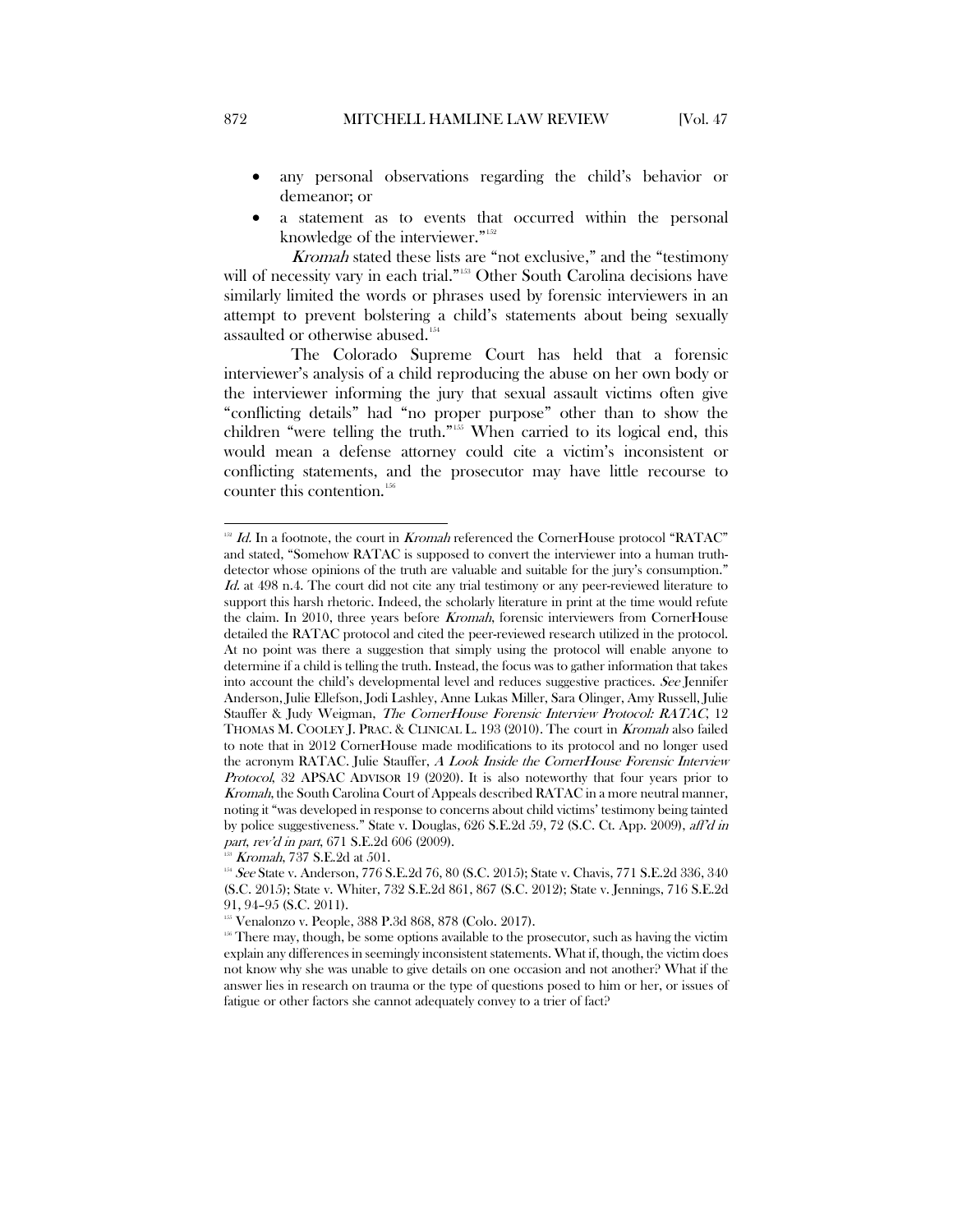## <span id="page-27-0"></span>3. A Forensic Interviewer May Be Able to Testify About the Dynamics of Child Abuse

In *Carter v. State*, two experts in forensic interviewing (one of whom interviewed the child victim) testified as to various child abuse dynamics.<sup>[157](#page-27-1)</sup> These dynamics included how trauma may impair memory, <sup>[158](#page-27-2)</sup> the role of the child's developmental age in limiting how many details the victim may be able to provide,<sup>[159](#page-27-3)</sup> and why peripheral details, such as what a victim was wearing during an assault, may not be recalled.<sup>[160](#page-27-4)</sup> There was also a discussion of the process by which some children disclose abuse, including the difference between a tentative disclosure and an active disclosure.<sup>[161](#page-27-5)</sup>

In Texas, forensic interviewers have been qualified as experts to explain why an "abused child may temporarily recant a claim of abuse."<sup>[162](#page-27-6)</sup> In Virginia, a graduate of four forensic interview training programs was also qualified to educate jurors on issues pertaining to recantation.<sup>[163](#page-27-7)</sup>

In State v. Thompson, a man was convicted of luring a child into his basement where he licked the child's vagina, penetrated her with his fingers, and attempted to penetrate her with his penis.<sup>[164](#page-27-8)</sup> The victim was "fearful and started crying," but the perpetrator told her "everything was okay and normal."[165](#page-27-9) When the sexual assault was over, the offender "threatened that if anyone knew about it, they would think she was a whore and he would kill her."[166](#page-27-10) Under these circumstances, a Connecticut court upheld the decision of a trial judge to permit "an expert in the area of forensic interviews and child sexual abuse investigations" to testify about delayed disclosure.<sup>[167](#page-27-11)</sup> Specifically, the expert cited research on delayed reporting and said it is "atypical for children to report an assault immediately 'to somebody who [is] able to do something about it.'"[168](#page-27-12) The witness also

<sup>&</sup>lt;sup>157</sup> Carter v. State, 996 So. 2d 112, 115 (Miss. Ct. App. 2008).

<span id="page-27-4"></span><span id="page-27-3"></span>

<span id="page-27-5"></span>

<span id="page-27-6"></span>

<span id="page-27-2"></span><span id="page-27-1"></span> $137$   $1d$ . at 120.<br>  $157$   $1d$ . at 121, 124.<br>  $167$   $1d$ . at 124.<br>
161  $1d$ . at 120, 121.<br>
161  $1d$ . at 120, 121.<br>
162 Campos v. State, No. 02-19-00122-CR, 2020 Tex. App. LEXIS 4690, at \*3 (Tex. App. June 25, 2020).

<span id="page-27-7"></span> $163$  Kilby v. Commonwealth, 663 S.E.2d 540, 547–48 (Va. Ct. App. 2008). In Kilby, the court noted the credentials of the expert witness, including forensic interview training through two courses teaching the RATAC protocol: "First Witness Program in Duluth, Minnesota, Finding Words in Windona, Minnesota, and the American Professional Society of Abused Children." Id. at 544 n.3. The witness also received "advanced training" at the NAC in Huntsville, Alabama and attended many national symposiums on forensic interviewing. Id. <sup>164</sup> State v. Thompson, 799 A.2d 1126, 1129 (Conn. App. Ct. 2002).<br><sup>165</sup> *Id.* 

<span id="page-27-12"></span><span id="page-27-11"></span>

<span id="page-27-10"></span><span id="page-27-9"></span><span id="page-27-8"></span> $\frac{166}{167}$  *Id.* at 1134.

 $^{168}$   $\emph{Id.}$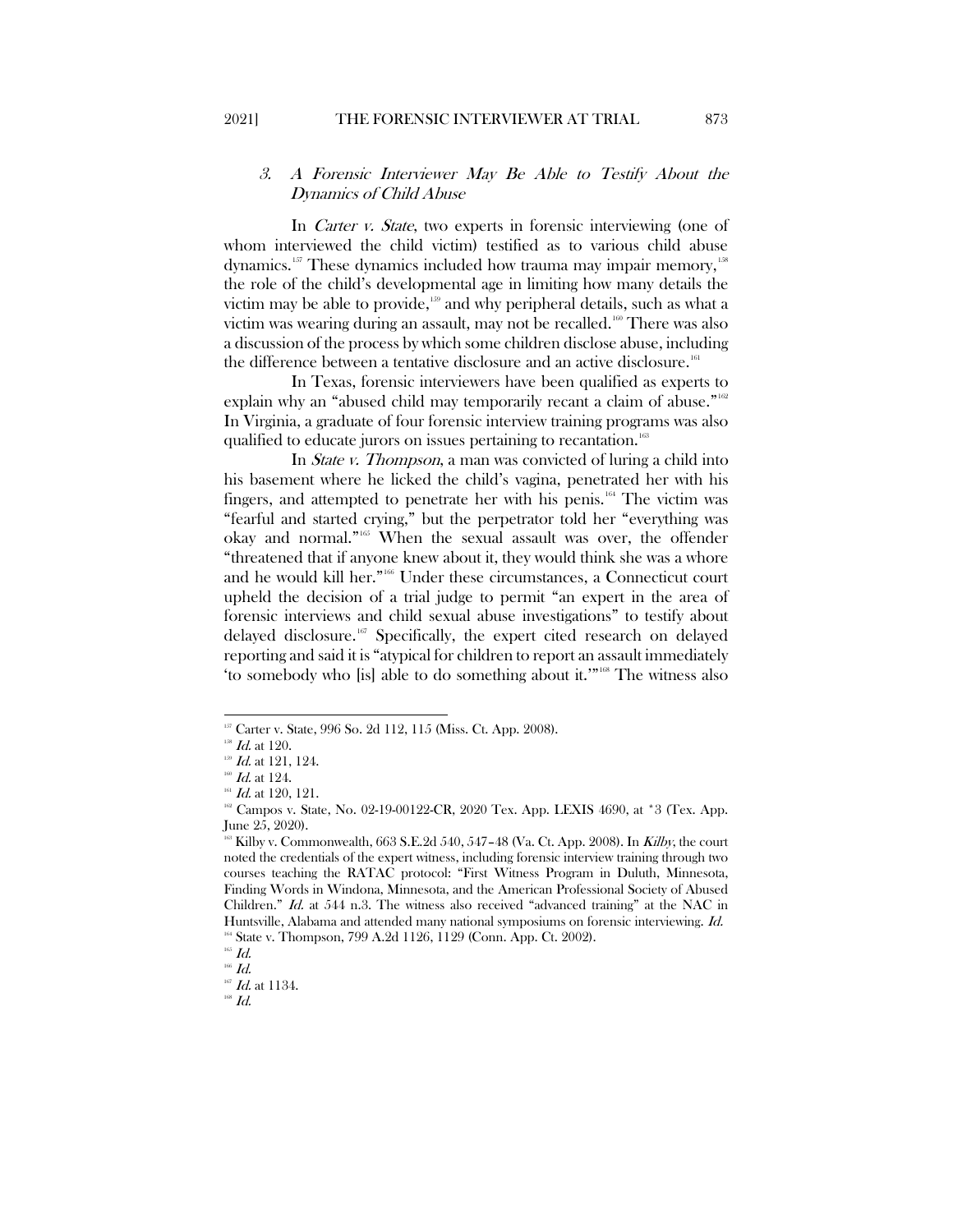testified that "there is nothing unusual or uncommon about a child's reporting an assault to a friend or peer promptly, but not to a parent or close relative for as long as two years."<sup>[169](#page-28-1)</sup>

In State v. Ganoa, the Supreme Court of Kansas did not allow a forensic interviewer and seasoned criminal justice professional to testify about delayed disclosure, piecemeal disclosure, or issues pertaining to coaching because the interviewer was "neither statutorily qualified nor licensed to diagnose any particular interview subject as a trauma victim suffering from any particular psychological or psychiatric malady."<sup>[170](#page-28-2)</sup> If a forensic interviewer also worked as a mental health provider, however, she or he would presumably be permitted to speak to these dynamics.

A weakness in the Ganoa court's analysis is that forensic interviewers are taught about delayed disclosure and other aspects of trauma that are relevant to the process of interviewing children who may have been abused.[171](#page-28-3) In contrast, licensed psychologists or other mental health professionals may know very little about these aspects, and what they do know may be wrong. $172$ 

## <span id="page-28-0"></span>4. A Forensic Interviewer May Be Able to Testify About the Process of Forensic Interviewing and Respond to a Defense Expert's Critique of the Interview

In State v. Ganoa, the Kansas Supreme Court held a forensic interviewer could testify as an expert "on the procedures followed and the pitfalls to be avoided in [forensic] interviews" because "[j]urors do not possess this information," and such "testimony was helpful to their understanding of the case."<sup>[173](#page-28-5)</sup> This may be particularly true when, as in Ganoa, the defense attorney calls a defense expert to critique the forensic interview.[174](#page-28-6)

In *State v. Ballou*, the government called a forensic interviewing expert to review the forensic interview and to respond to an extensive

<span id="page-28-4"></span>

<span id="page-28-3"></span><span id="page-28-2"></span><span id="page-28-1"></span><sup>&</sup>lt;sup>109</sup> Id.<br><sup>170</sup> State v. Ganoa, 270 P.3d 1165, 1177 (Kan. 2012).<br><sup>171</sup> NEWLIN ET AL., *supra* note 13, at 5. 172 See *infra* notes 232–35 and accompanying text. For an overview of research documenting the need to improve the undergraduate and graduate training of psychologists and other professionals who may intersect with cases of child abuse, as well as pioneering efforts to address these issues, see Victor I. Vieth, Betsy Goulet, Michele Knox, Jennifer Parker, Lisa B. Johnson, Karla Steckler Tye & Theodore P. Cross, Child Advocacy Studies (CAST): A National Movement to Improve the Undergraduate and Graduate Training of Child Protection Professionals, 45 MITCHELL HAMLINE L. REV. 1129 (2019).<br><sup>173</sup> Ganoa, 270 P.3d at 1177.

<span id="page-28-6"></span><span id="page-28-5"></span><sup>&</sup>lt;sup>174</sup> The defense expert was a psychologist who criticized the forensic interviews conducted in the case. Id.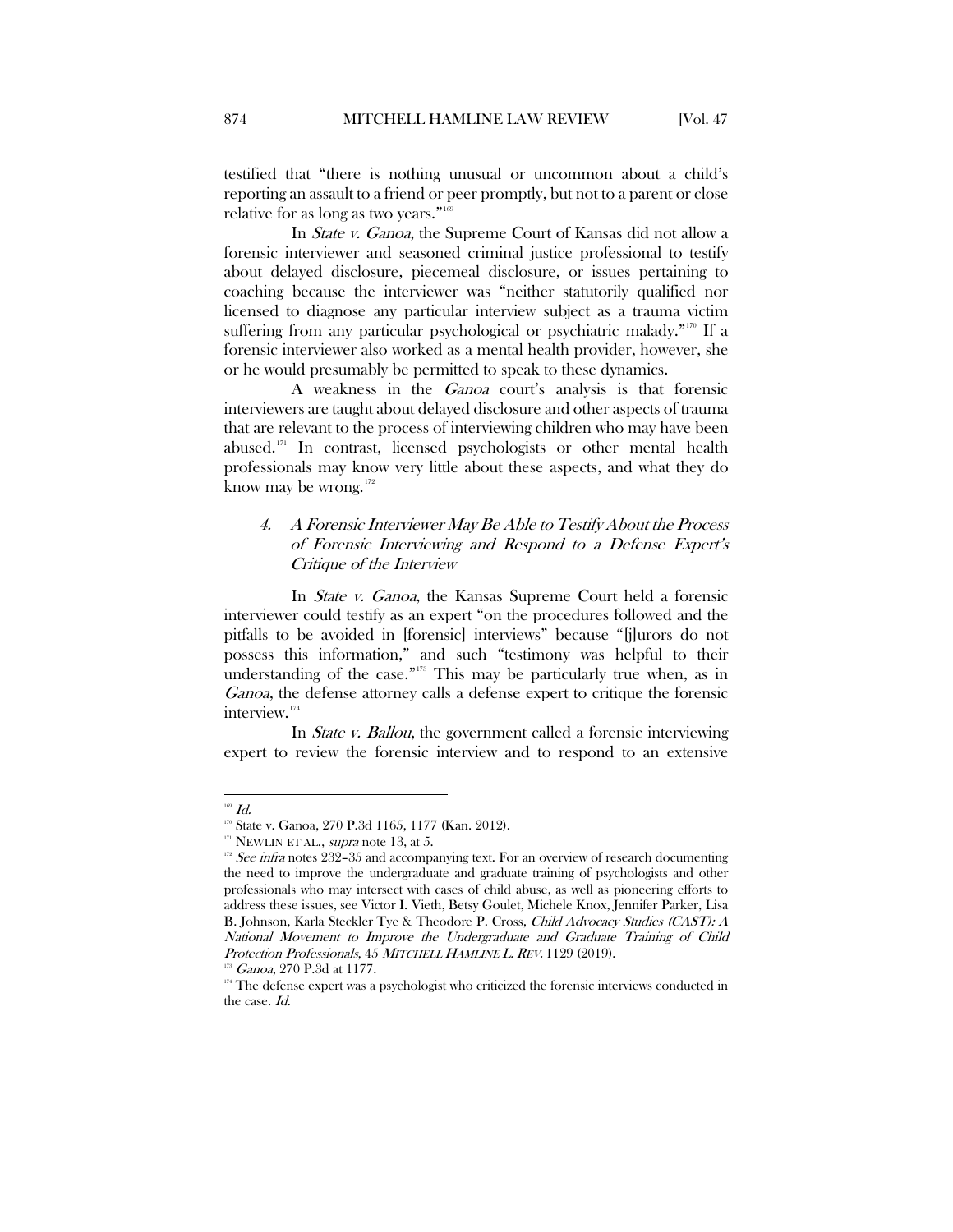critique by a defense expert.[175](#page-29-1) Although the defense and prosecution expert testimony was discussed in the case, the opinion did not specifically address the scope of the testimony.[176](#page-29-2) However, in addressing the admission of the forensic interview itself, the court found that a forensic interviewer who testified as to her credentials, including her forensic interview training and experience in conducting forensic interviews, was not, on that basis alone, providing expert testimony.<sup>[177](#page-29-3)</sup>

In Venalonzo v. People, the Colorado Supreme Court also found that a forensic interviewer is allowed to describe the protocol used, her training, her experience in conducting interviews, the number of times she has testified in court, and that testimony along these lines is "not expert testimony because any ordinary person is capable of describing her own credentials."[178](#page-29-4) Similarly, the forensic interviewer's testimony that children "are not very good at understanding physical measurements, that they often use generalities when speaking, and that they often reveal secrets to other children before they tell adults" was also not expert testimony because the "ordinary person has spent time with children and could reasonably be expected to know" these things. $179$ 

#### <span id="page-29-0"></span>5. Admissibility and Scope of Defense Expert's Testimony

Although the scope of the State's expert witness on forensic interviewing is more clearly delineated in the case law, the scope of the defense expert's critique of the forensic interview has not been thoroughly discussed. This is likely because when the State obtains a conviction, it is not challenging the defense expert's testimony on appeal but is instead responding to the appeal of the defense attorney. When a case results in an acquittal, the State is likely unable to appeal a judge's ruling regarding the scope of a defense expert's testimony.

In State v. Speers, a second grade school teacher was charged with crimes related to the possession of sexually exploitive images on his computer.[180](#page-29-6) The prosecutor offered as propensity evidence the testimony of four girls who alleged Speers had sexually molested them.[181](#page-29-7) Although the Arizona Court of Appeals found it proper to admit the testimony of these children, they concluded it was an error to exclude the testimony of a

<span id="page-29-2"></span><span id="page-29-1"></span><sup>175</sup> State v. Ballou, 448 P.3d 479, 491-92 (Kan. 2019).

 $^{176}$   $\emph{Id.}$ 

<span id="page-29-3"></span> $177$  Id. at 491.<br><sup>178</sup> Venalonzo v. People, 388 P.3d 868, 876 (Colo. 2017).

<span id="page-29-5"></span><span id="page-29-4"></span> $179$  *Id.*; see also State v. Howling, 448 P.3d 409, 412, 414 (Kan. 2019) (finding that a forensic interviewer's description of her credentials and summary of the child's disclosure as foundation for admitting a recorded forensic interview did not constitute expert testimony). <sup>180</sup> State v. Speers, 98 P.3d 560, 563 (Ariz. Ct. App. 2004).

<span id="page-29-7"></span><span id="page-29-6"></span> $^{^{\mathrm{181}}}$   $\mathit{Id.}$  at 564.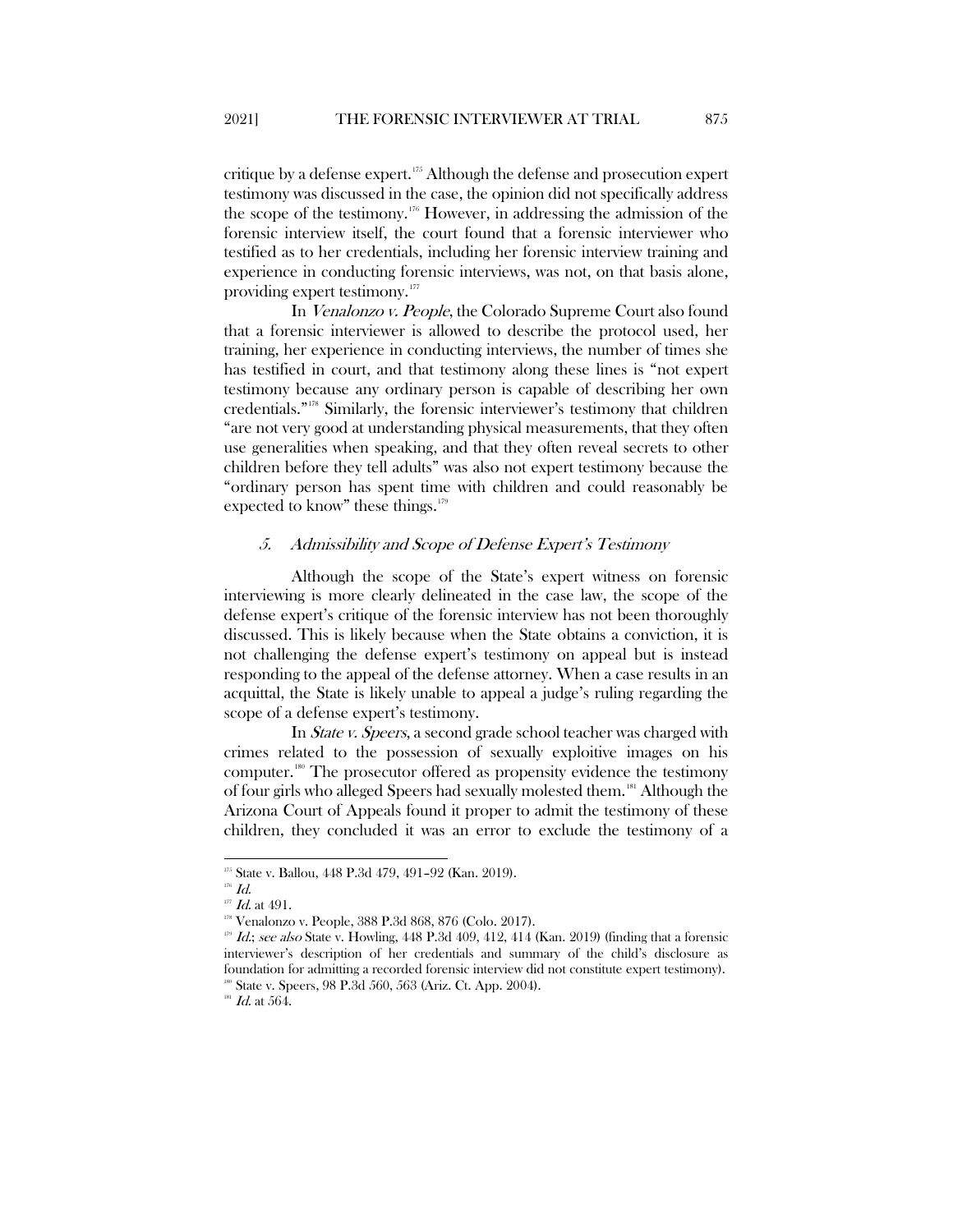defense expert who was called to critique the forensic interviews of the girls.<sup>[182](#page-30-0)</sup> According to the court, the "purpose of expert testimony concerning interview techniques is not to show that the child witness is not telling the truth, but to question whether the facts believed to be true by the witness are reliable."<sup>[183](#page-30-1)</sup>

> However, Speers "limited" the defense expert's testimony to [E]xplaining to the jury the dangers of . . . interviewing children and discussion of the particular practices employed in the instant case. It must be confined to providing the jury information 'which it may use in weighing the evidence to determine accuracy or credibility of a witness' and may not include any opinion regarding the accuracy, reliability or credibility of any particular witness.<sup>[184](#page-30-2)</sup>

In a dissenting opinion in *Speers*, the court wrote,

[T]hough the proposed expert went on to claim that "[m]y testimony will not comment on the children's credibility," it is difficult to imagine how testimony that is intended to point out how a witness' testimony has "problems" and may be "contaminated" cannot be viewed by the trial judge as going to the credibility of that witness.<sup>[185](#page-30-3)</sup>

In *State v. Ballou*, a defense expert critiqued the interview protocol even though "a lot" of the protocol used in the case was "entirely valid." However, the defense expert was concerned that many interviewers did not adhere to the protocol.<sup>[186](#page-30-4)</sup> The expert also opined that the interviewer approached the interview with the belief that the child was abused and thus failed to explore "alternative hypotheses."[187](#page-30-5) The defense expert also concluded some questions were "leading" and that one of the forensic interviews in the case was too long.<sup>[188](#page-30-6)</sup> Although these and other opinions are contained in the Ballou decision, the court did not consider whether any of these statements unfairly commented on the veracity of the victim.

In *Darst v. State*, a child abuse conviction was overturned on the basis of ineffective assistance of counsel for not consulting and offering defense expert testimony as to the problematic nature of interviews of the

<sup>&</sup>lt;sup>182</sup> *Id.* at 564, 567.<br><sup>183</sup> *Id.* at 566.

<span id="page-30-0"></span>

<span id="page-30-2"></span><span id="page-30-1"></span><sup>&</sup>lt;sup>381</sup> *Id.* at 567 n.3 (quoting State v. Lindsey, 720 P.2d 73, 75 (Ariz. 1986)). <sup>385</sup> *Id.* at 571. 186 Id. 448 P.3d 479, 488 (Kan. 2019).

<span id="page-30-5"></span><span id="page-30-4"></span><span id="page-30-3"></span>

<span id="page-30-6"></span> $^{187}$   $\emph{Id.}$ 

 $^{188}$   $\emph{Id.}$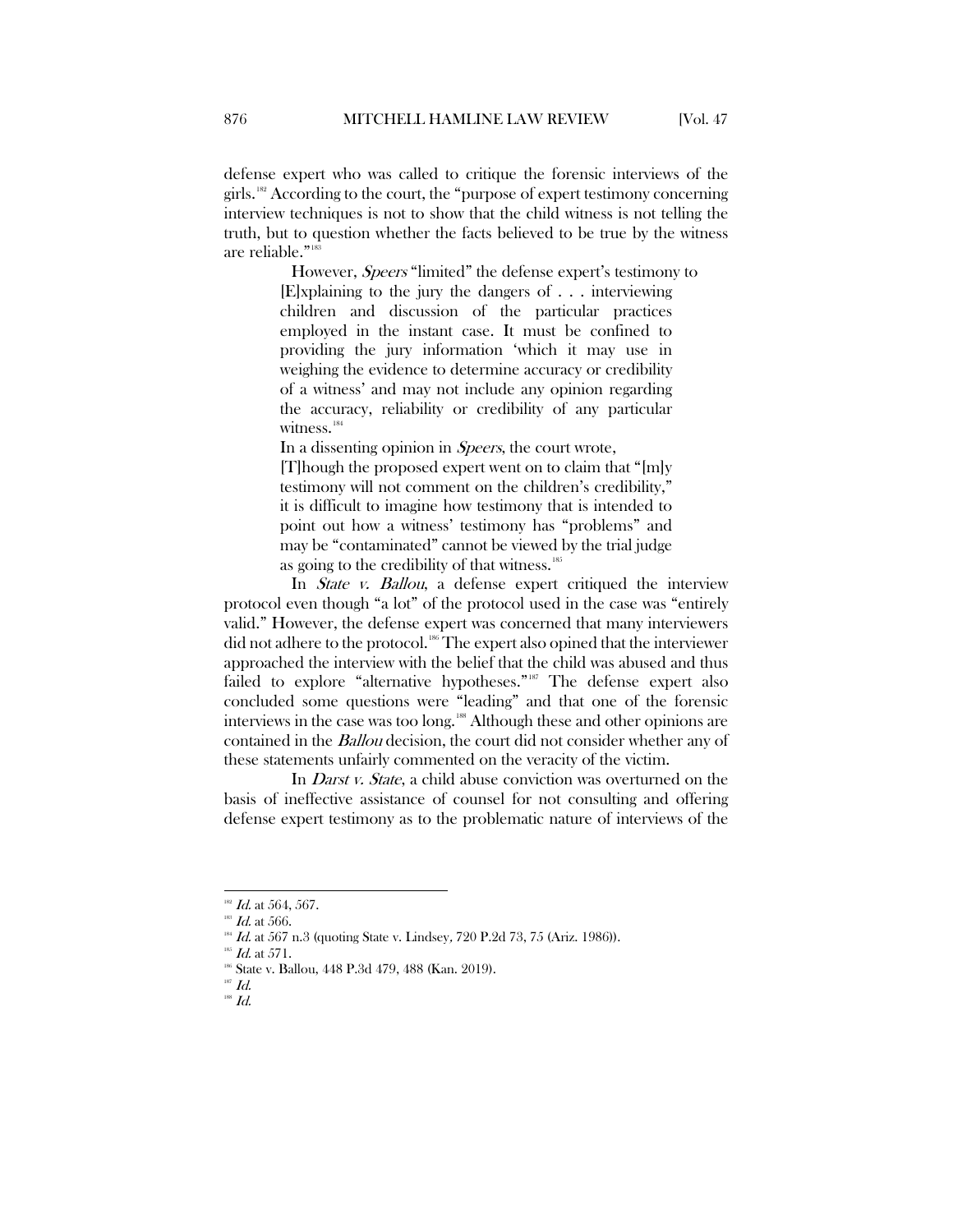alleged victims "instead of ensuring that forensic interviews of the children were conducted without unnecessary delay."<sup>[189](#page-31-1)</sup>

In People v. Hooker, a defendant's claim of ineffective assistance of counsel for not calling an expert witness to critique a forensic interview was denied because the forensic interviewers were properly challenged on cross examination.[190](#page-31-2) Although the Michigan Supreme Court declined to review the decision, one justice dissented because of the departures in the interview from the State's forensic interviewing protocol.<sup>[191](#page-31-3)</sup>

In *State v. Colburn*, the trial judge excluded a defense expert who intended to critique the forensic interview and comment on how the questions may have impacted the child's statements.<sup>[192](#page-31-4)</sup> On appeal, the decision was reversed because forensic interviewing technique is a proper subject for expert testimony that may assist the jury, $193$  and, given the importance of the videotaped forensic interview in this case, excluding the defense expert was a significant error. $194$ 

## <span id="page-31-0"></span>C. Commentary on the Permissible Scope of the Forensic Interviewer's Testimony

As can be seen from the overview of cases described in this Article, there is variation in the scope of expert testimony permitted by a forensic interviewer. Some courts, such as the Alabama Court of Appeals, have allowed a forensic interviewer to offer an opinion as to whether a child was sexually abused, provided there was no opinion as to the perpetrator.<sup>[195](#page-31-7)</sup>

In Minnesota, an appellate court also allowed an expert to render an opinion that a child was sexually abused, but the court stated that the interviewer did not express an opinion as to the identity of the perpetrator. [196](#page-31-8) More recent Minnesota decisions, however, are more restrictive.<sup>[197](#page-31-9)</sup> As previously discussed, Mississippi courts have allowed forensic interviewers to testify that a child's statements are "consistent" with sexual abuse.<sup>[198](#page-31-10)</sup>

<span id="page-31-2"></span><span id="page-31-1"></span><sup>189</sup> Darst v. State, 746 S.E.2d 865, 875 (Ga. Ct. App. 2013). 190 People v. Hooker, No. 340271, 2019 Mich. App. LEXIS 3692, at \*9 (Mich. Ct. App. July 9, 2019).

<span id="page-31-5"></span>

<span id="page-31-4"></span><span id="page-31-3"></span><sup>&</sup>lt;sup>191</sup> People v. Hooker, 950 N.W.2d 57, 58 (Mich. 2020).<br><sup>192</sup> State v. Colburn, 366 P.3d 258, 260–61 (Mont. 2016).<br><sup>193</sup> *Id.* at 262. 1<sup>94</sup> *Id.* at 262. <sup>195</sup> Sanders v. State, 986 So. 2d 1230, 1232–33 (Ala. Crim. App.

<span id="page-31-9"></span><span id="page-31-8"></span><span id="page-31-7"></span><span id="page-31-6"></span><sup>&</sup>lt;sup>96</sup> See State v. Hollander, 590 N.W.2d 341, 344-45 (Minn. Ct. App. 1999).

See, e.g., State v. Wembley, 712 N.W.2d 783, 792 (Minn. Ct. App. 2006) (allowing a forensic interviewer to testify as to criteria for evaluating a child's statement, provided the interviewer does not offer an opinion as to the child's actual credibility).

<span id="page-31-10"></span>See, e.g., Golden v. State, 984 So. 2d 1026, 1033 (Miss. Ct. App. 2008) (stating that the forensic interviewing expert "permissibly offered" testimony that the details provided by a child in the interview are "consistent with a child that has been sexually abused" but could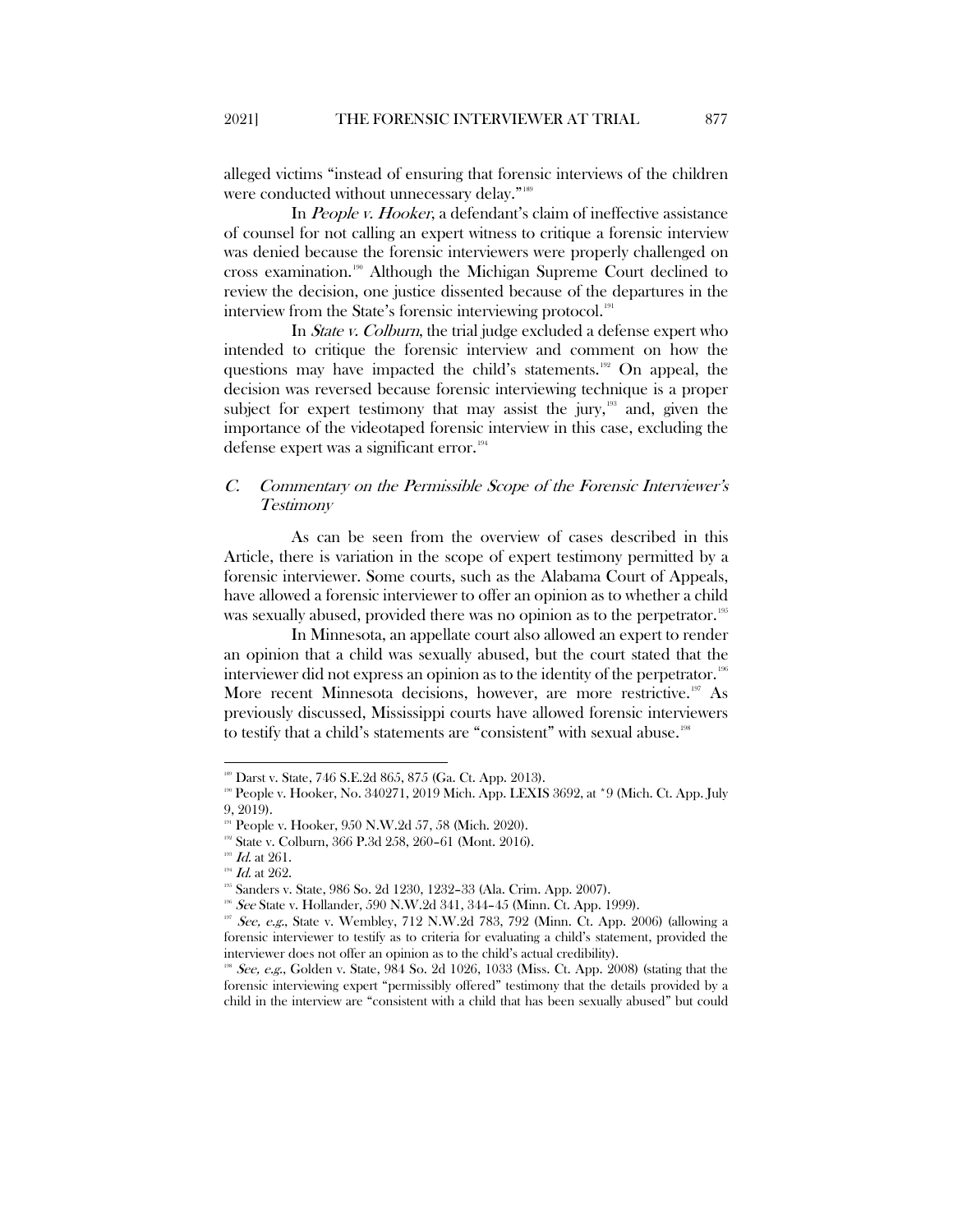Law professor John Myers has criticized these decisions, calling them a "disturbing development."<sup>[199](#page-32-0)</sup> Although it may be problematic for any witness to bolster a child's credibility by rendering an opinion that the child was abused or shares characteristics of abuse, it is not always clear where the line is drawn. For example, Myers notes that:

> A large number of decisions allow one form or another of psychological testimony as substantive evidence. Thus, some decisions permit an expert to describe symptoms and behaviors observed in sexually abused children. A number of decisions allow an expert to testify that the child in the case at hand demonstrated such symptoms and behaviors.<sup>[200](#page-32-1)</sup>

Moreover, it is not simply doctors and psychologists who are qualified to testify as expert witnesses in child abuse cases. Commenting on evidentiary rules allowing expert testimony, the Ohio Supreme Court correctly notes that:

> [I]t [is] obvious that expert testimony is not limited only to those who might be trained in the fields of medicine, law, real estate, engineering or other sciences. In an appropriate case, a bank president could be an expert witness—and in child abuse cases, experts, properly qualified, might include a priest, a social worker or a teacher, any of whom might have specialized knowledge, experience and training in recognizing occurrences of child abuse.<sup>[201](#page-32-2)</sup>

Accordingly, a forensic interviewer with expertise based on training and/or experience may be able to educate the jury as to various subjects relevant in a case of child maltreatment. Expert testimony is permitted if "specialized knowledge will assist the trier of fact to understand the evidence or to determine a fact in issue  $\ldots$ ."<sup>2002</sup> In order to properly evaluate a forensic interview admitted into evidence, the judge or juror will be aided in understanding what is or is not a developmentally appropriate

not give a "direct opinion" on the child's truthfulness); Williams v. State, 970 So. 2d 727, 735 (Miss. Ct. App. 2007) (holding that forensic interviewer's knowledge, in the form of her opinion, could have been helpful to the jury in deciding whether child was sexually abused); Mooneyham v. State, 915 So. 2d 1102, 1103–04 (Miss. Ct. App. 2005) (holding that the admission of the testimony from a forensic interviewer, classified as an expert, was within the sound discretion of the trial court). In *Mooneyham*, the forensic interviewer testified the information received from the child was "consistent with a child who had been sexually abused." Id. at 1106.

 $^{9}$  JOHN E.B. Myers, Myers on Evidence of Interpersonal Violence 524 (2011).

<span id="page-32-1"></span><span id="page-32-0"></span><sup>200</sup> JOHN E.B. MYERS, MYERS ON EVIDENCE IN CHILD, DOMESTIC AND ELDER ABUSE CASES 393–94 (2009).

<span id="page-32-2"></span><sup>&</sup>lt;sup>201</sup> State v. Boston, 545 N.E.2d 1220, 1231-32 (Ohio 1989).

<span id="page-32-3"></span><sup>&</sup>lt;sup>202</sup> FED. R. EVID. 702.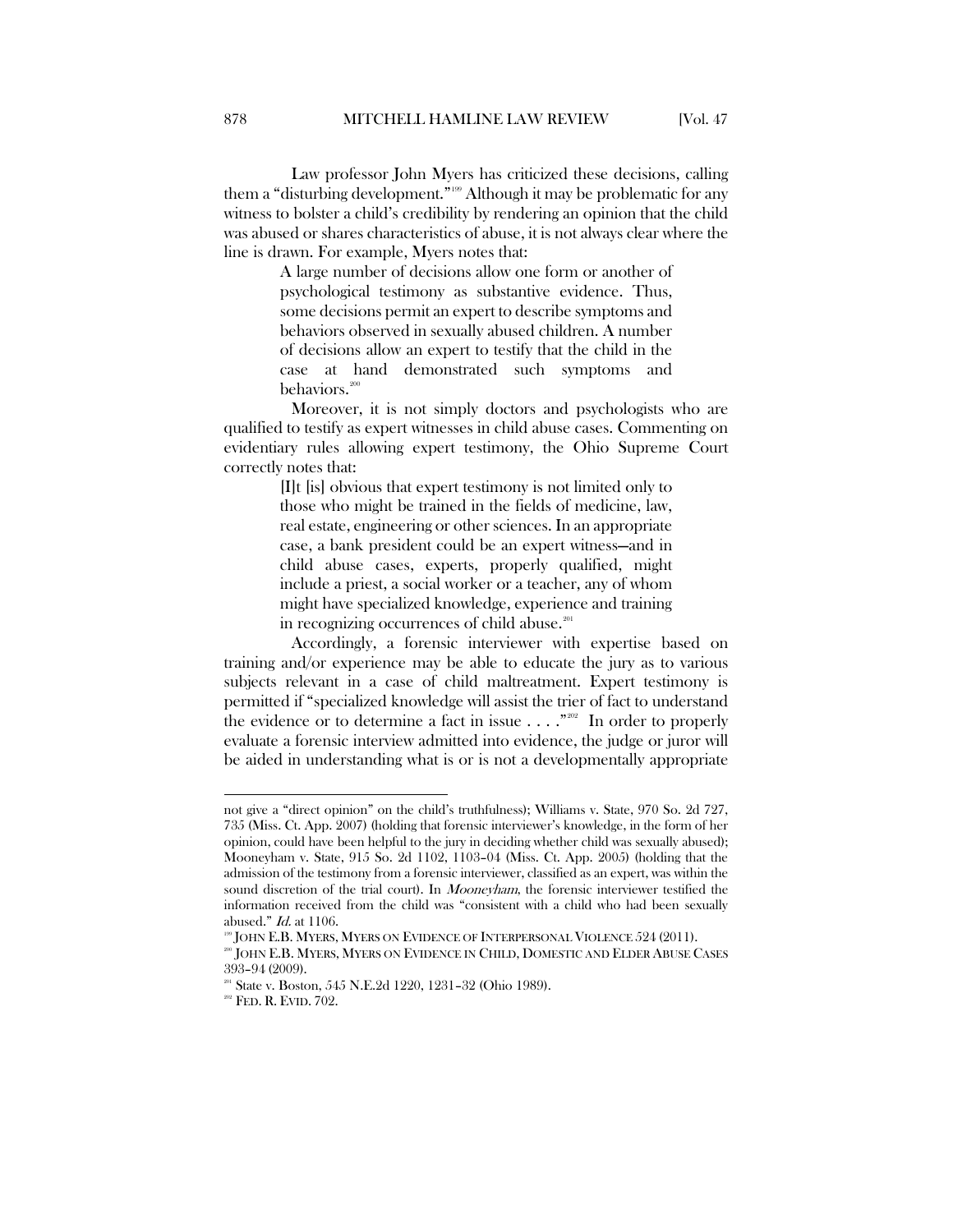question, the various types of interviewing questions posed in a forensic interview, the reason for using interviewing tools, such as anatomical dolls, and any research supporting these tools.<sup>[203](#page-33-0)</sup> Without this knowledge, judges and jurors may unfairly denigrate answers a child provides in a forensic interview.

For example, in one case in which a forensic interview was admitted under the residual exception to the hearsay rule, a child who indicated seeing her father's penis was asked to describe the penis.[204](#page-33-1) The child became frustrated and said, "It looks like a power ranger." On direct examination, the prosecutor asked the forensic interviewer if, based on her training and experience, she made any errors in the interview. The interviewer said there were several times she pushed the child beyond her developmental capabilities. The interviewer explained that descriptive questions can be difficult for young children and that questions such as asking the child to describe her father's penis went too far. Without this explanation, the jurors may have interpreted the child's claim that the penis looked like a "power ranger" as an indication of fantasy or lack of intelligence.

In another case, an eight-year-old boy told a forensic interviewer that he was lying naked on his bed with his belly flat against the mattress.<sup>[205](#page-33-2)</sup> The boy said the perpetrator, also naked, laid on top of him and "butt fucked" him from behind. The boy contended this went on until "sticky, white stuff" came out of the perpetrator's penis. The boy said the semen "ended up on my belly." Although the boy gave a detailed description of abuse, it is confusing how semen ended up on his belly, which was flat against the bed, if the perpetrator was, indeed, anally penetrating the child. Moreover, if there was anal penetration, the absence of medical evidence may be concerning. This is a perfect example of the value of anatomical dolls as a demonstration aid. When asked to demonstrate the abuse with the dolls, the child showed that the perpetrator's penis was not in the boy's anus but rather was being pushed in and out of the boy's legs from behind. If the interviewer had not employed the dolls, the child's statements might have been misinterpreted by the jurors and resulted in an acquittal. Moreover, if the dolls had not been used, the government might have overcharged the case, concluding there was sexual penetration when, in fact, there was only sexual contact. In a case like this, it would be appropriate for the forensic interviewer to assist the jury in understanding this evidence by explaining her reasons for using the dolls, the research supporting their

<sup>&</sup>lt;sup>203</sup> For an overview of the research on anatomical dolls, see Faller, *Anatomical Dolls, supra* 

<span id="page-33-2"></span><span id="page-33-1"></span><span id="page-33-0"></span>note 54, at 7; *see also* Vieth, *supra* note 54 (forthcoming 2021).<br><sup>261</sup> This is a case that was related to me by a colleague who is a forensic interviewer.<br><sup>263</sup> This scenario is based on an actual case the author hand perpetrator pled guilty.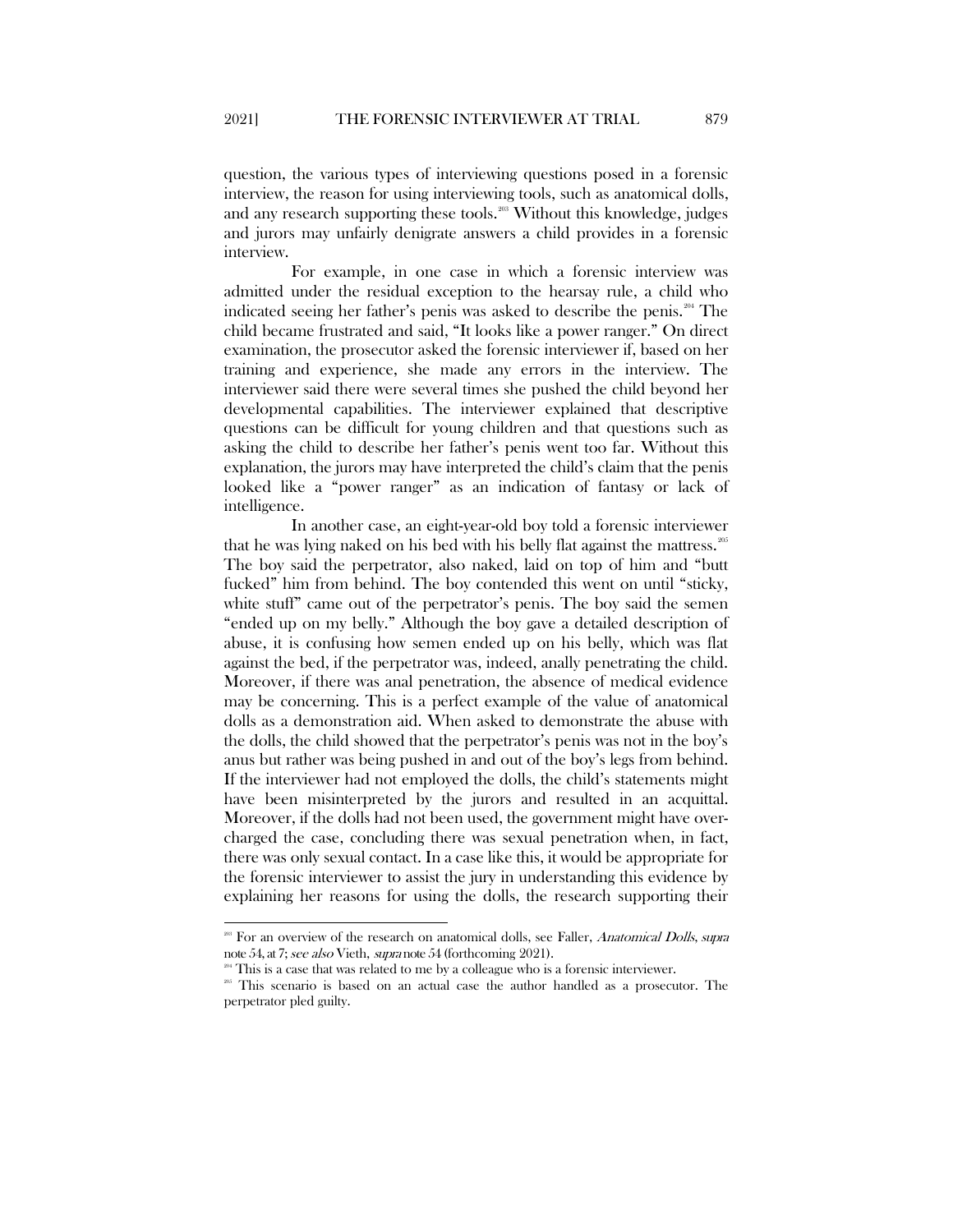usage, and the fact that the usage in this particular case fell within the APSAC national guidelines.<sup>[206](#page-34-0)</sup>

Testimony along these lines is not improper bolstering of the child's credibility but is instead simply helping the trier of fact to "understand the evidence."[207](#page-34-1) Given the high-profile nature of sexual abuse cases in the 1980s, many of which received significant media attention and became the subject of documentaries and movies,<sup>[208](#page-34-2)</sup> it is critical for the State to offer evidence showing that steps were taken to minimize suggestibility practices in interviewing a child. This type of testimony does not go to the ultimate issue of whether or not the child is telling the truth but allows the jury to assess how, if at all, the manner in which the interview took place may have influenced the child's answers. Such testimony is no different 'from an investigator testifying as to the steps he or she took at a crime scene to minimize the chances of blood, semen, or other evidence collected from being contaminated by the process. Indeed, just as the government does not introduce DNA evidence without providing expert testimony as to the collection and preservation of the samples tested, the government should also be able to offer expert testimony that the taking of a child's statement was not done in a way that contaminates the process. This, perhaps, is why some experts have called the forensic interview the "DNA" of a child sexual abuse case.<sup>[209](#page-34-3)</sup>

When, of course, a defendant specifically raises concerns about suggestible practices, the State is clearly permitted to address the issue. As noted by the South Carolina Court of Appeals, a forensic interviewer's expert testimony is not bolstering when offered "as a measure to prevent a defense or argument that the victim's testimony was the result of police suggestiveness."[210](#page-34-4) A forensic interviewer should consult with the prosecutor before testifying to make sure he or she does not offer impermissible testimony. Unless the interviewer is practicing in a state where this testimony is specifically allowed, it is best to avoid rendering an opinion that a child

<span id="page-34-0"></span><sup>&</sup>lt;sup>206</sup> See APSAC, The Use of Anatomical Dolls in Child Sexual Abuse Assessments (1995), https://2a566822-8004-431f-b136-

<sup>8</sup>b004d74bfc2.filesusr.com/ugd/4700a8\_e70d997a77bf4334bef8b97c55cc82bf.pdf [https://perma.cc/4MK2-ZTAN]. For an analysis of how anatomical dolls may be used in interviews, see Heather A. Hlavka, Sara D. Olinger & Jodi Lashley, The Use of Anatomical Dolls as a Demonstration Aid in Child Sexual Abuse Interviews: A Study of Forensic Interviewers' Perceptions, 19 J. CHILD SEXUAL ABUSE 519, 535 (2010).

<span id="page-34-1"></span> $207$  See FED. R. EVID. 702.

<sup>&</sup>lt;sup>208</sup> See CHEIT, supra note 5.

<span id="page-34-3"></span><span id="page-34-2"></span><sup>209</sup> MARGARET-ELLEN PIPE, YAEL ORBACH, MICHAEL LAMB, CRAIG B. ABBOTT & HEATHER STEWART, DO BEST PRACTICE INTERVIEWS WITH CHILD ABUSE VICTIMS INFLUENCE CASE PROCESSING? (November 2008), https://www.ncjrs.gov/pdffiles1/nij/grants/224524.pdf [https://perma.cc/76PP-B7NV].<br><sup>210</sup> State v. Douglas, 626 S.E.2d 59, 72 (S.C. Ct. App. 2006), *rev'd on other grounds*, 671

<span id="page-34-4"></span>S.E.2d 606 (S.C. 2009).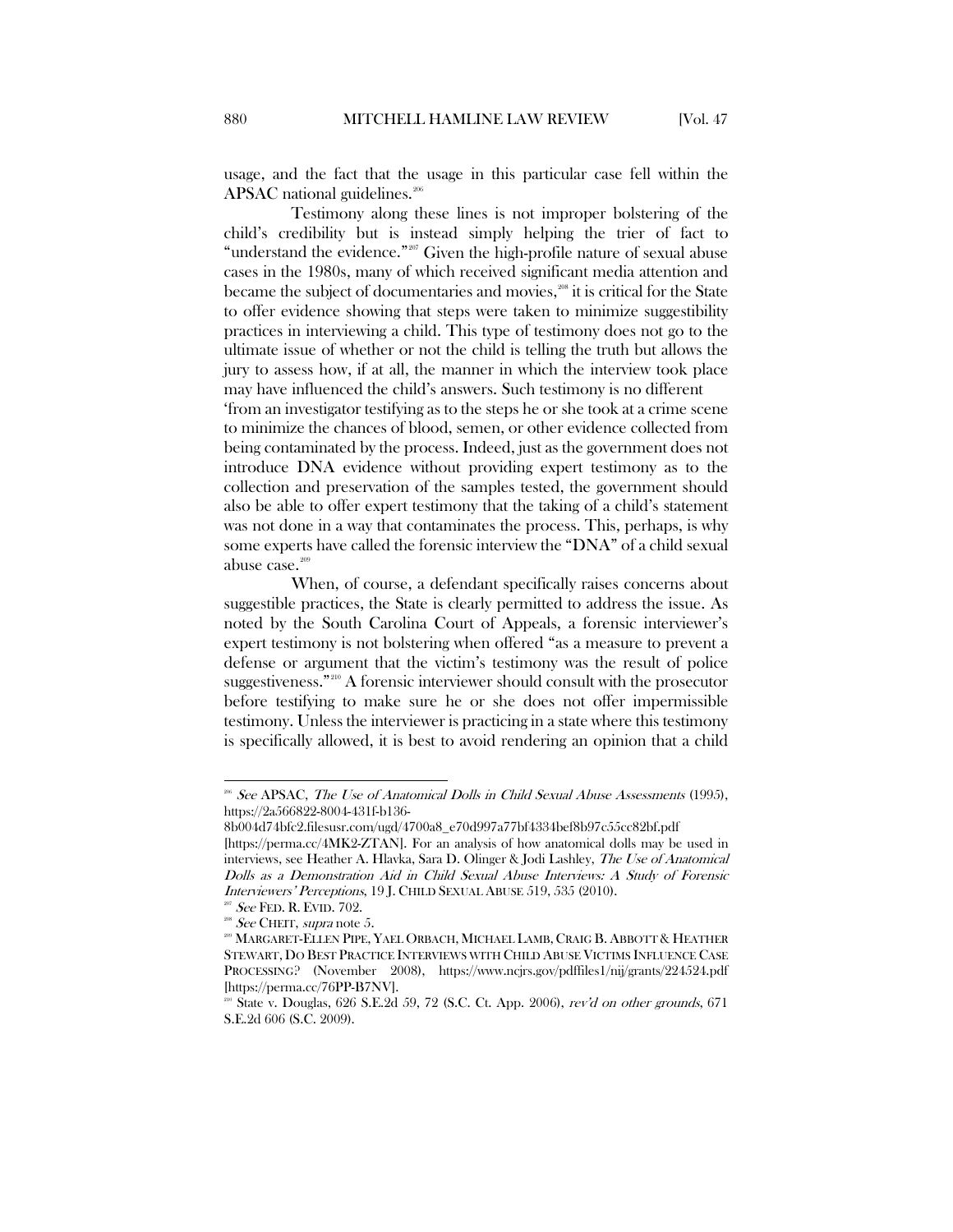2021] THE FORENSIC INTERVIEWER AT TRIAL 881

was sexually abused or that the child's statements are consistent with abuse. Instead, the interviewer should focus on helping the judge or jury understand the process for taking a child's statement and helping the jury to understand why various questions were posed and developmental factors in evaluating a child's answers. Helping the jury to understand various tools used in the interview, such as anatomical dolls, will also be of assistance because this expertise is beyond the common experiences of most jurors.

## <span id="page-35-0"></span>IV. GUIDELINES FOR FORENSIC INTERVIEWERS WHO MAY BE CALLED AS EXPERT WITNESSES

### <span id="page-35-1"></span>A. The Forensic Interviewer Should Receive Basic and Advanced Training

As noted by one commentator, "[T]he best forensic interviews are conducted by the most well-trained interviewers . . . [and] the key to ensuring the success of the forensic interview portion of a CSA investigation is in having well-trained forensic interviewers follow research-based guidelines and stay current with developing recommendations."[211](#page-35-2) At a minimum, the forensic interviewer should have completed a comprehensive forensic interviewing course in which the interviewer demonstrates his or her skills and is tested on his or her knowledge. There is research demonstrating that "practice opportunities using trained respondents are more effective in improving the performance of investigative interviews than those using untrained fellow participants."<sup>[212](#page-35-3)</sup> Stated differently, the researchers found that "[a]lthough the performance of all participants improved with practice, the beneficial effect of having trained actors play the role of a child was robust."[213](#page-35-4) This study supports the practice in many forensic interview training programs, including CornerHouse and ChildFirst, of using trained actors in practice scenarios.<sup>[214](#page-35-5)</sup>

After completing an initial forensic interview training program, the interviewer should, on a regular basis, attend advanced forensic interview training and must otherwise stay abreast of developments in the field.<sup>[215](#page-35-6)</sup>

<span id="page-35-2"></span> $211$  Wiley, *supra* note 40, at 277-78.

<span id="page-35-3"></span><sup>&</sup>lt;sup>212</sup> Martin B. Bowell, Ronald P. Fisher & Carolyn H. Hughes-Scholes, The Effect of Using Trained Versus Untrained Respondents in Simulated Practice Interviews About Child Abuse, 32 CHILD ABUSE & NEGLECT 1007, 1015 (2008).

 $^{13}$  *Id.* at 1014.

<span id="page-35-5"></span><span id="page-35-4"></span> $^{214}$  John Weiss, An Act That Could Save a Life, ROCHESTER POST BULL., Dec. 17, 2008, at B4; John Weiss, Acting as a Child Can be Difficult, ROCHESTER POST BULL., Dec. 17, 2008, at B3 (discussing the role of actors in ChildFirst forensic interview training programs).

<span id="page-35-6"></span><sup>&</sup>lt;sup>215</sup> Farrell & Vieth, *supra* note 37 (describing advanced forensic interview training courses).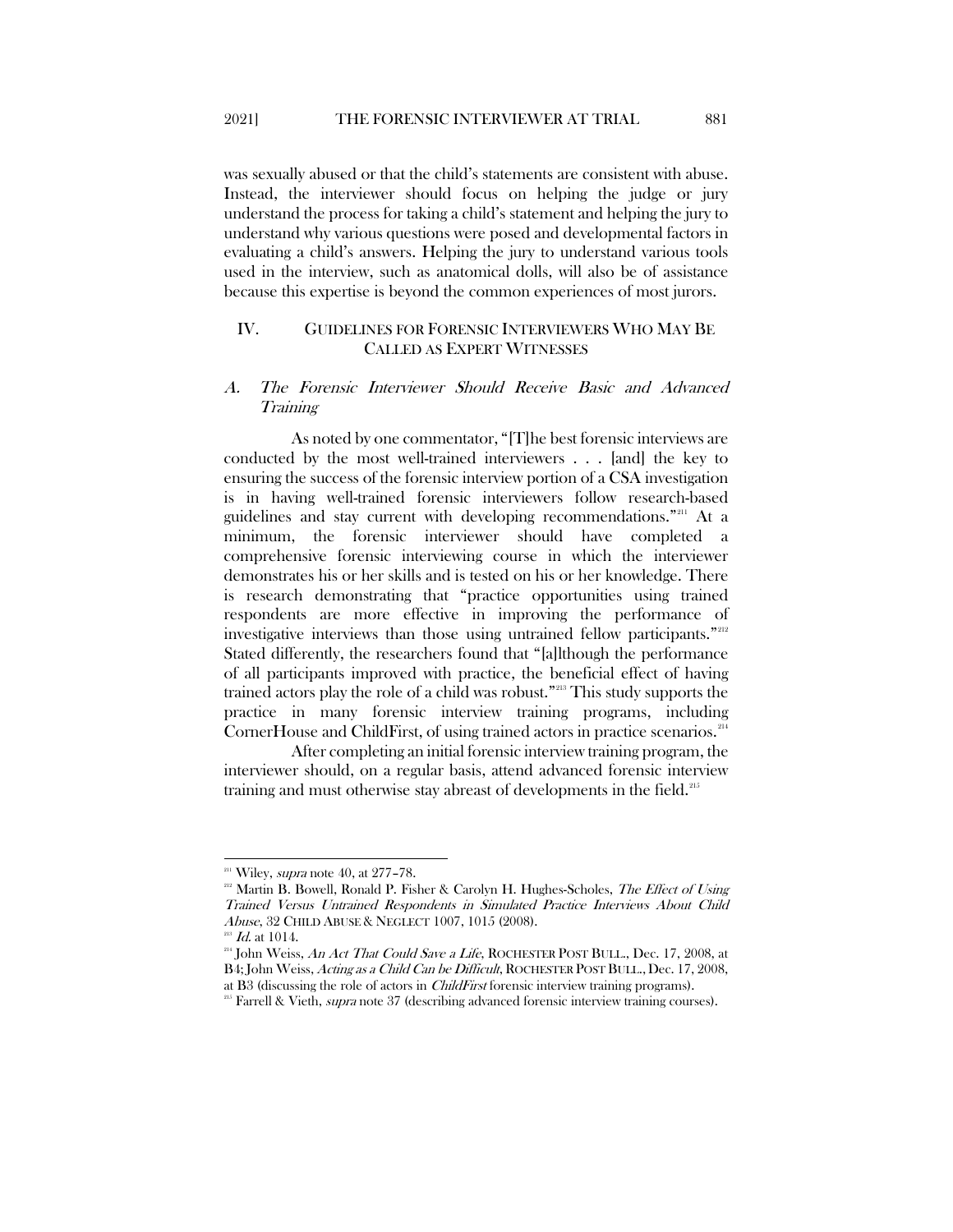#### <span id="page-36-0"></span>B. The Forensic Interview Should Use Protocol Supported by Research

There are a number of acceptable models for forensic interviewing that are rooted in research. These protocols include the NICHD, Step Wise, the Poole and Lamb "flexible protocol," and CornerHouse's RATAC protocol.<sup>[216](#page-36-3)</sup> Experts in the field have noted that "[t]hese and other protocols have similar characteristics and are based upon research."[217](#page-36-4) Indeed, there is "consensus among researchers and practitioners on the underlying principles that should guide interviews with children who might have been a victim or witness to a crime."<sup>[218](#page-36-5)</sup>

An interviewer must understand the research that supports his or her forensic interviewing protocol and be able to articulate this in court.<sup>[219](#page-36-6)</sup> This is one reason attendees of an NCA approved training program are required to read pertinent research impacting the field and are otherwise trained to base their interview on practices supported by research.<sup>[220](#page-36-7)</sup>

#### <span id="page-36-1"></span>C. The Forensic Interviewer Should Participate in Peer Review

The importance of peer review cannot be overstated. As Michael Lamb noted, "interviewers continue to maintain or improve their skills only when they regularly review their own and others' interviews closely, discussing their strategies, successes and mistakes with other interviewers."<sup>[221](#page-36-8)</sup>

## <span id="page-36-2"></span>D. The Forensic Interviewer Should be Familiar with and Work Within Nationally Accepted Guidelines and Standards

At a minimum, the forensic interviewer should be fluent with the forensic interviewing best practices drafted by representatives of all of the major forensic interview training programs in the United States and published by the United States Department of Justice.<sup>[222](#page-36-9)</sup> In addition, interviewers should be familiar with the guidelines promulgated by APSAC.<sup>[223](#page-36-10)</sup> If the interviewer uses anatomical dolls as part of the investigative

<span id="page-36-3"></span> $216$  Perona et al., *supra* note 40, at 91.

<span id="page-36-4"></span> $^{217}$   $\mathit{Id}.$ 

 $^{218}$  *Id.* at 84.

<span id="page-36-6"></span><span id="page-36-5"></span> $^{219}$  See, e.g., id. at 91 (emphasizing that the components of the forensic interview are based upon empirical research).

<span id="page-36-8"></span><span id="page-36-7"></span><sup>&</sup>lt;sup>220</sup> NAT'L CHILDS.' ALL., *supra* not[e 4.](#page-3-11)<br><sup>221</sup> Michael E. Lamb, Yael Orbach, Irit Hershkowitz, Phillip W. Esplin & Dvora Horowitz, A Structured Forensic Interview Protocol Improves the Quality and Informativeness of Investigative Interviews with Children: A Review of Research Using the NICHD Investigative Interview Protocol, 31 CHILD ABUSE & NEGLECT 1201, 1210 (2007).<br><sup>222</sup> See NEWLIN ET AL., *supra* note 13, at 2.<br><sup>223</sup> See APSAC Practice Guidelines: Forensic Interviewing in Cases of Suspected Child Abuse

<span id="page-36-10"></span><span id="page-36-9"></span><sup>(2012).</sup>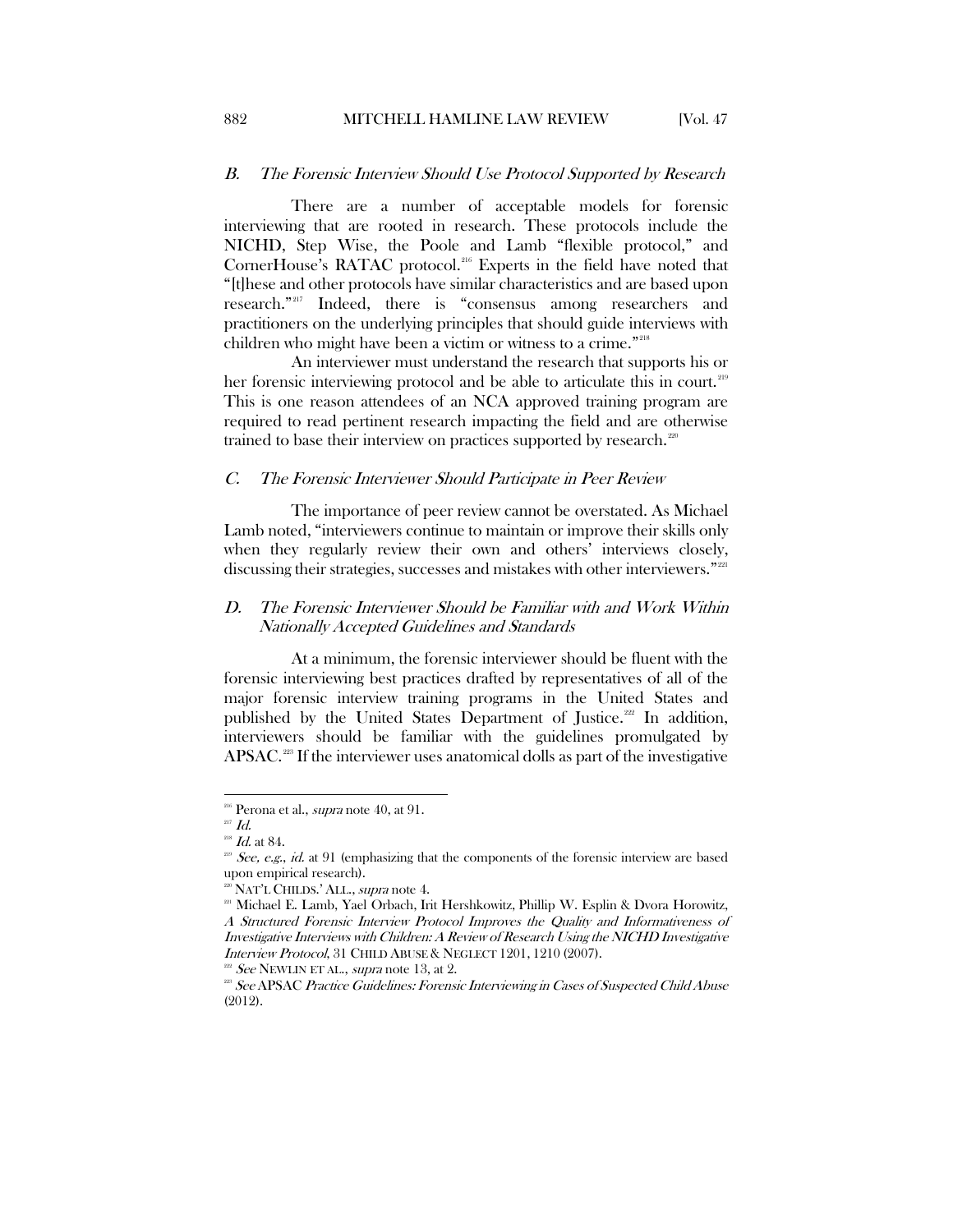interview, it is essential to also be familiar with and to work within the APSAC guidelines for the use of these interview aids.<sup>[224](#page-37-2)</sup> Whether or not the forensic interviewer works as part of a CAC, he or she should be familiar with the accreditation standards of the NCA for forensic interviewers working within a CAC<sup>[225](#page-37-3)</sup> and comply with all of these standards. Lastly, forensic interviewers should understand and apply the APSAC Code of Ethics, which obligates interviewers to conduct interviews "in a manner consistent with the best interests of the child."[226](#page-37-4)

#### <span id="page-37-0"></span>E. The Forensic Interviewer Should Document the Interview

The available research on videotaping suggests that the recording of these interviews reduces the number of times a child must speak about the abuse and increases the chance of a conviction. As summarized by Frank E. Vandervort:

> Our findings suggest that, at least when used as part of a carefully thought-out investigative protocol, videotaping has a deleterious impact upon defendants' interests and a very positive impact on prosecutors' efforts to successfully prosecute child sexual abuse cases. Furthermore, such an approach serves the interests of the community, as it achieves a fair and just result for victims, suspects, and  $defendants.<sup>227</sup>$  $defendants.<sup>227</sup>$  $defendants.<sup>227</sup>$

If, for any reason, a team decides not to audio- and video-record the interview, it is imperative to document the interview to the greatest extent possible. This documentation can be as simple as having other team members watch the interview from behind a two-way mirror and take diligent notes. The problem with notes, however, is that they can never fully capture a child's facial expressions and demeanor during an interview. In one case, for instance, a child, describing how she had to lick her perpetrator's anus, wrinkled her face and said, "[I]t really stunk."[228](#page-37-6) A mere verbal description of the child's facial expression can never duplicate a visual recording of that same expression.

# <span id="page-37-1"></span>F. The Forensic Interviewer Should Not Rely Exclusively on the Forensic Interview

A forensic interview is most likely to be the subject of a defense attack when that is the only evidence the government has. This situation

<span id="page-37-3"></span><span id="page-37-2"></span> $224$  APSAC, *Practice Guidelines: Anatomical Dolls, supra* note 62, at 78-91.

<sup>&</sup>lt;sup>225</sup> NAT'L CHILDS.' ALL., *supra* note 4.<br><sup>226</sup> Toth, *supra* note 31, at 9, 10.

<span id="page-37-5"></span><span id="page-37-4"></span>

Vandervort, *supra* note 53, at 1415.

<span id="page-37-6"></span> $228$  This was a case the author handled when serving as a prosecutor.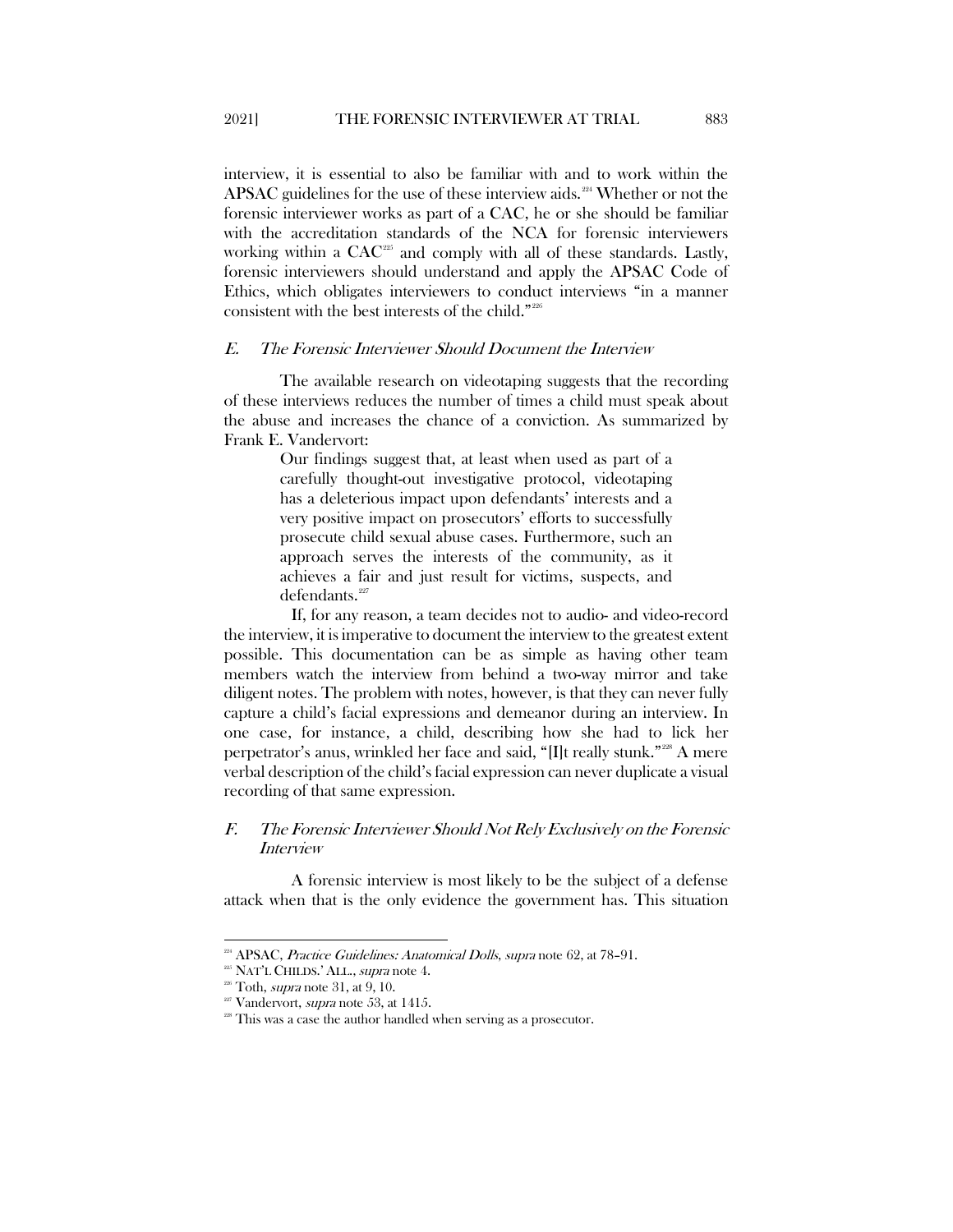should never be the case. Instead, the forensic interviewer should, during the abuse scenario of the interview, obtain as much detail as is developmentally appropriate. It is essential that the investigators scrutinize the child's verbal statements during the interview and then attempt to corroborate as much as possible. If, for example, the child described "sticky, white stuff" coming from the perpetrator's penis, the interviewer may want to ask what happened to the "sticky, white stuff," and, based on this information, the investigators should attempt to find semen stains. In nearly all cases, the forensic interview should enable investigators to examine and photograph one or more crime scenes.<sup>[229](#page-38-2)</sup>

## <span id="page-38-0"></span>G. The Forensic Interviewer Should be Cognizant of the Rules of Evidence

To the extent the purpose of the forensic interview is to collect evidence in a legally sound manner, it is essential that interviewers become familiar with pertinent rules of evidence and other legal standards. For example, when the interviewer understands that information such as "sensory detail" may determine the admissibility of the forensic interview into evidence, the interviewer is more likely to seek this information during the interview.<sup>230</sup>

## <span id="page-38-1"></span>H. The Forensic Interviewer Should Function as Part of a Multidisciplinary Team

It is not enough that the interviewer follows a forensic interviewing protocol. It is equally important that the entire investigation be conducted by a multidisciplinary team functioning pursuant to a jurisdiction-wide protocol.[231](#page-38-4) There are a number of examples documenting that a community-wide protocol improves the quality of not only the forensic interview but the investigation as a whole.<sup>[232](#page-38-5)</sup> Functioning as part of a team makes the interviewer, and every other potential witness, look more professional. Assume, for example, a teenage victim discloses during the interview that he received alcohol and drugs prior to the sexual assault. The

<span id="page-38-2"></span><sup>&</sup>lt;sup>229</sup> Victor Vieth, *Investigating and Prosecuting Child Abuse*, 3 CHADWICK'S CHILD MALTREATMENT 179, 188–91 (2014).

<span id="page-38-3"></span> $\mathcal{E}^{\text{230}}$  See generally Idaho v. Wright, 497 U.S. 805 (1990) (holding that a child's hearsay statements made to her doctor violated the defendant's confrontation clause rights); INVESTIGATION AND PROSECUTION OF CHILD ABUSE 369–72 (Nat'l Ctr. for Prosecution of Child Abuse et al. eds., 3d ed. 2004) (explaining the federal rules of evidence concerning prior consistent statements) [hereinafter INVESTIGATION AND PROSECUTION].

<span id="page-38-6"></span><sup>&</sup>lt;sup>231</sup> INVESTIGATION AND PROSECUTION, *supra* note 230, at xxix-xiiv.

<span id="page-38-5"></span><span id="page-38-4"></span><sup>&</sup>lt;sup>232</sup> See generally Victor I. Vieth, In My Neighbor's House: A Proposal to Address Child Abuse in Rural America, 22 HAMLINE L. REV. 143 (1998) (noting the success of a jurisdiction-wide protocol in dramatically improving a rural county's response to cases of child maltreatment).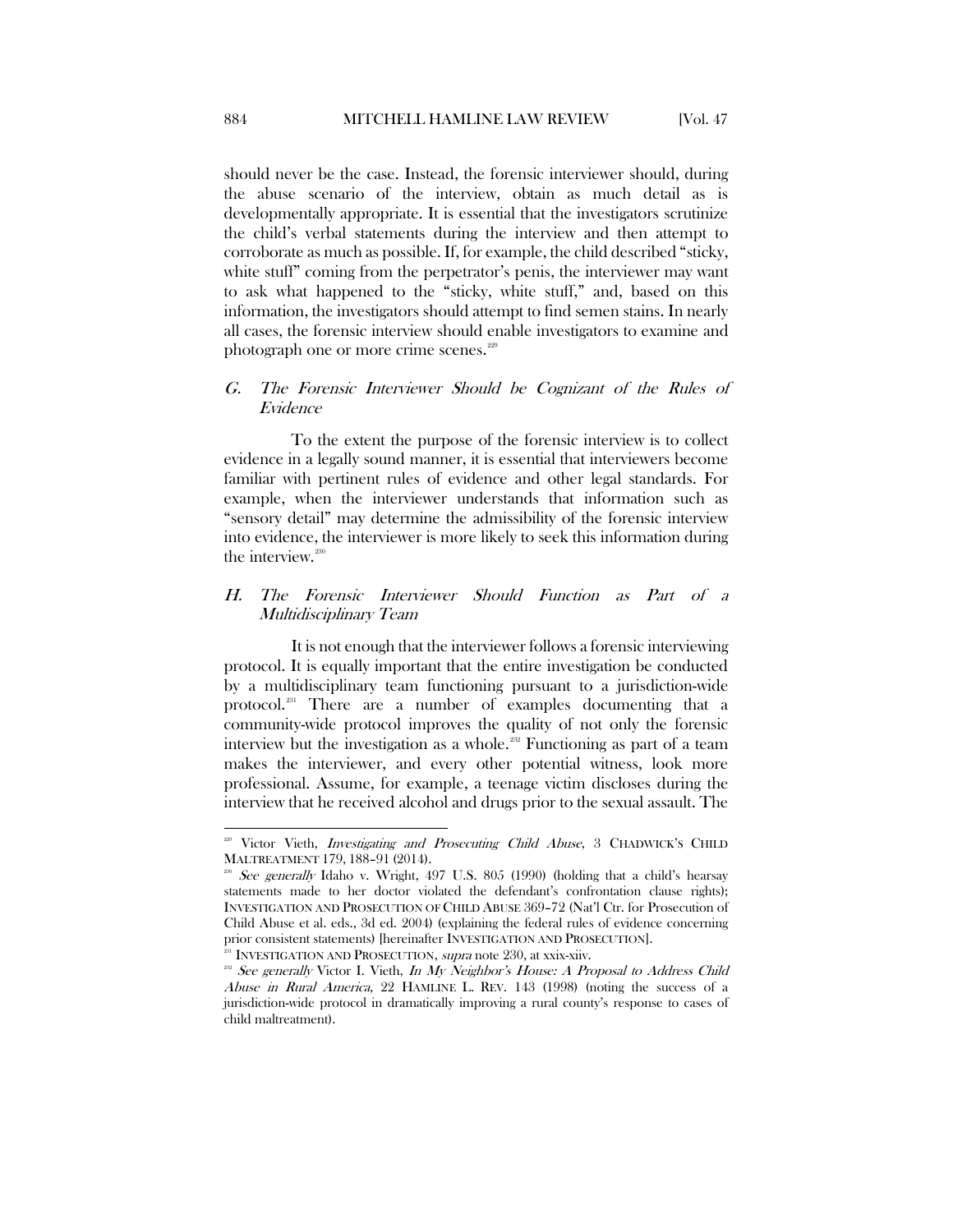lead investigator shares this information with a toxicologist or other expert who advises that, based on the child's description of when the alcohol and drugs were consumed, there would be no basis to assume the substances were still in the child's system. When the case comes to trial and the investigator or interviewer is challenged as to why blood or urine was not seized from the child to corroborate this part of the statement, the investigator can respond: "Pursuant to our jurisdiction-wide protocol, I defer to the medical expert on our team." That expert will testify later on and will be able to explain why he concluded there would be no value in seizing blood or urine from the child. Functioning as part of a team makes each witness look more professional.

## <span id="page-39-0"></span>V. GUIDELINES FOR CHALLENGING THE ADMISSION AND SCOPE OF DEFENSE EXPERTS

Thus far, this Article has focused primarily on the admission and scope of the forensic interviewer as an expert witness. It is also essential that courts consider the admission and scope of the testimony of defense experts who may be called to attack a forensic interviewer's questions or other techniques. Although some appellate courts have held it is reversible error not to allow a defense expert to critique the techniques used in a forensic interview,<sup>233</sup> this does not mean that a particular witness is qualified to offer this expertise to a jury or that the scope of the testimony is without limitation. There are at least five criteria for discrediting, if not disqualifying, an expert called by the defense.

#### <span id="page-39-1"></span>A. Forensic Interviewing Credentials

Defense experts, many of whom are psychologists, have little, if any, training in the field of child abuse, much less in the more specific field of forensic interviewing. A study of American Psychological Association (APA) accredited graduate programs found that many of the programs "fall far short" of guidelines proposed by the APA for minimal levels of competence in handling child maltreatment cases.<sup>[234](#page-39-3)</sup> The study found the lack of graduate training for psychology students "contradict[ed] the rapidly expanding literature on responding to maltreatment and the demands of

<span id="page-39-2"></span> $2^{23}$  See, e.g., State v. Hakala, 763 N.W.2d 346, 352 (Minn. Ct. App. 2009) (determining that the refusal to allow the defendant to have an expert witness testify concerning the interview protocol was not a harmless error).

<span id="page-39-3"></span> $^{34}$  Kelly M. Champion, Kimberly Shipman, Barbara L. Bonner, Lisa Hensley & Allison C. Howe, Child Maltreatment Training in Doctoral Programs in Clinical, Counseling, and School Psychology: Where Do We Go From Here?, 8 CHILD MALTREATMENT 211, 215 (2003).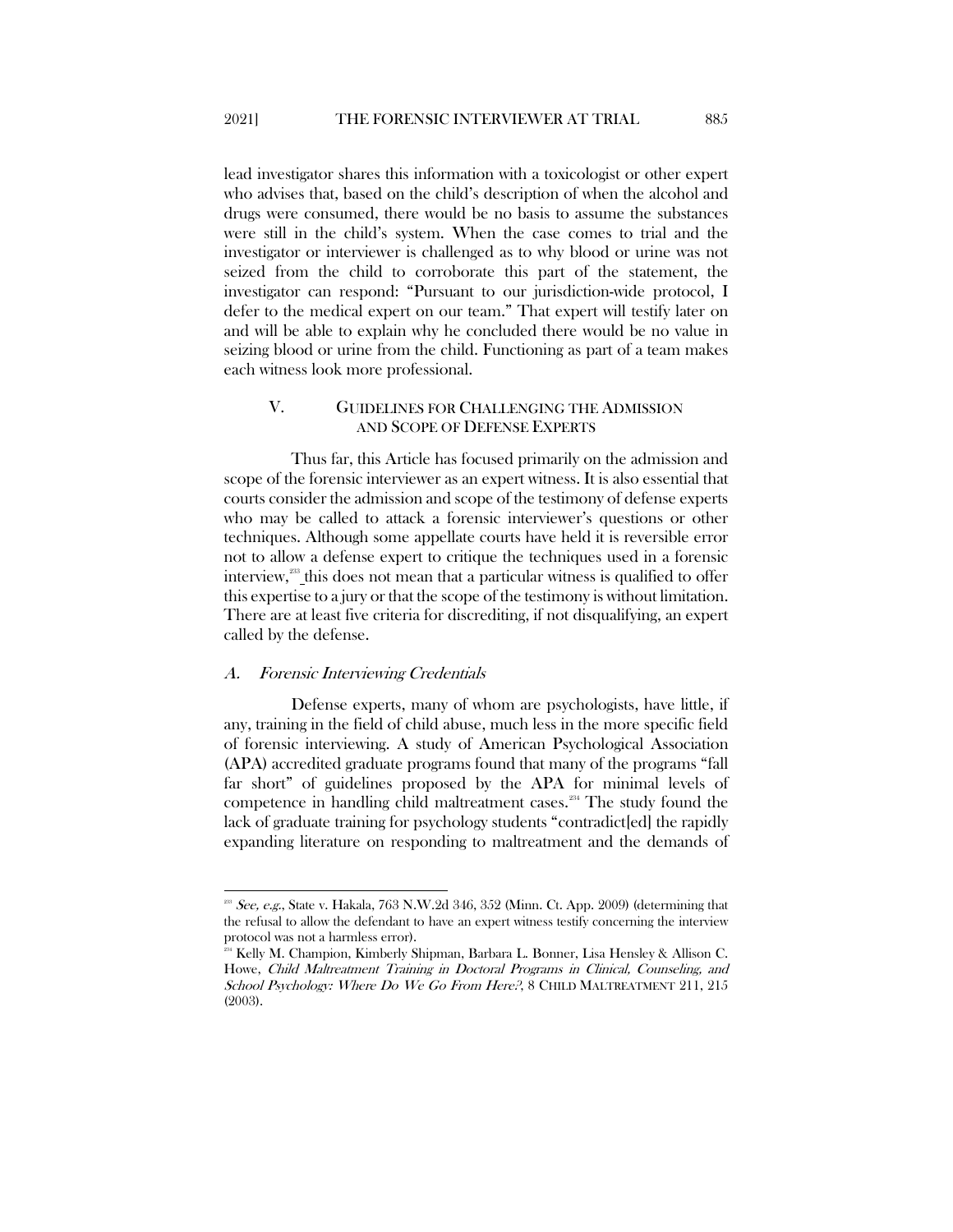this interdisciplinary, professional endeavor."<sup>[235](#page-40-0)</sup> Twelve years later, researchers reached a similar conclusion.[236](#page-40-1) Discussing her educational background, psychologist Anna Salter wrote:

> In the two years I spent at Tufts getting a Masters degree in Child Study and the five years I spent at Harvard getting a Ph.D. in Psychology and Public Practice, there was virtually nothing on child sexual and physical abuse in any course I took. I had one lecture on the victims of child abuse, but not a single lecture anywhere on offenders. Ironically, many of the lectures were on maladies so rare I've yet to see them in twenty years of practice. $237$

Not only do many psychologists lack any meaningful training in child abuse, but they are also part of a profession that has historically been slow to acknowledge the seriousness, even the existence of, child sexual abuse. Commenting on this history, Dr. Salter noted:

> The history of psychology in the past one hundred years has been filled with theories that deny sexual abuse occurs, that discounts the responsibility of the offender, that blame the mother and/or child when it does occur, and that minimize the impact. It constitutes a sorry chapter in the history of psychology, but it is not only shameful, it is also puzzling. Hostility toward child victims and adult women leaks through this literature like poison. [238](#page-40-3)

Even if a psychologist or other defense expert is not overtly biased against any allegation of child sexual abuse and has kept current on child development or other pertinent literature, he or she may nonetheless lack the credentials to testify as an expert on forensic interviewing. If the psychologist has never attended any of the major forensic interviewing courses, much less conducted a forensic interview, he or she should not be addressing the jury as to the specifics of any interviewing protocol he or she

<span id="page-40-0"></span> $^{255}$  Id. at 215. To improve graduate training of psychologists, the authors recommended "team-taught classes, visiting instructors, and class visits by outside professionals" as "means by which to increase interdisciplinary training without developing entirely new programs." Id.

<span id="page-40-1"></span><sup>&</sup>lt;sup>286</sup> Maureen C. Kenny & Roberto L. Abreu, *Training Mental Health Professionals in Child* Sexual Abuse: Curricular Guidelines, 24 J. CHILD SEXUAL ABUSE 572, 578 (2015).

<span id="page-40-2"></span>ANNA C. SALTER, PREDATORS: PEDOPHILES, RAPISTS, AND OTHER SEX OFFENDERS 2 (2003).

<span id="page-40-3"></span> $Id.$  at 57. Other commentators have echoed similar sentiments. Law professor John Myers notes that prior to the mid-1970s, the "legal, mental health, and medical literatures contributed to a legacy of skepticism about allegations of rape and sexual abuse." John E. B. Myers, Susan E. Diedrich, Devon Lee, Kelly Fincher & Rachel M. Stern, Prosecution of Child Sexual Abuse in the United States, in CRITICAL ISSUES IN CHILD SEXUAL ABUSE: HISTORICAL, LEGAL, AND PSYCHOLOGICAL PERSPECTIVES 27, 41 (Jon R. Conte ed., 2002).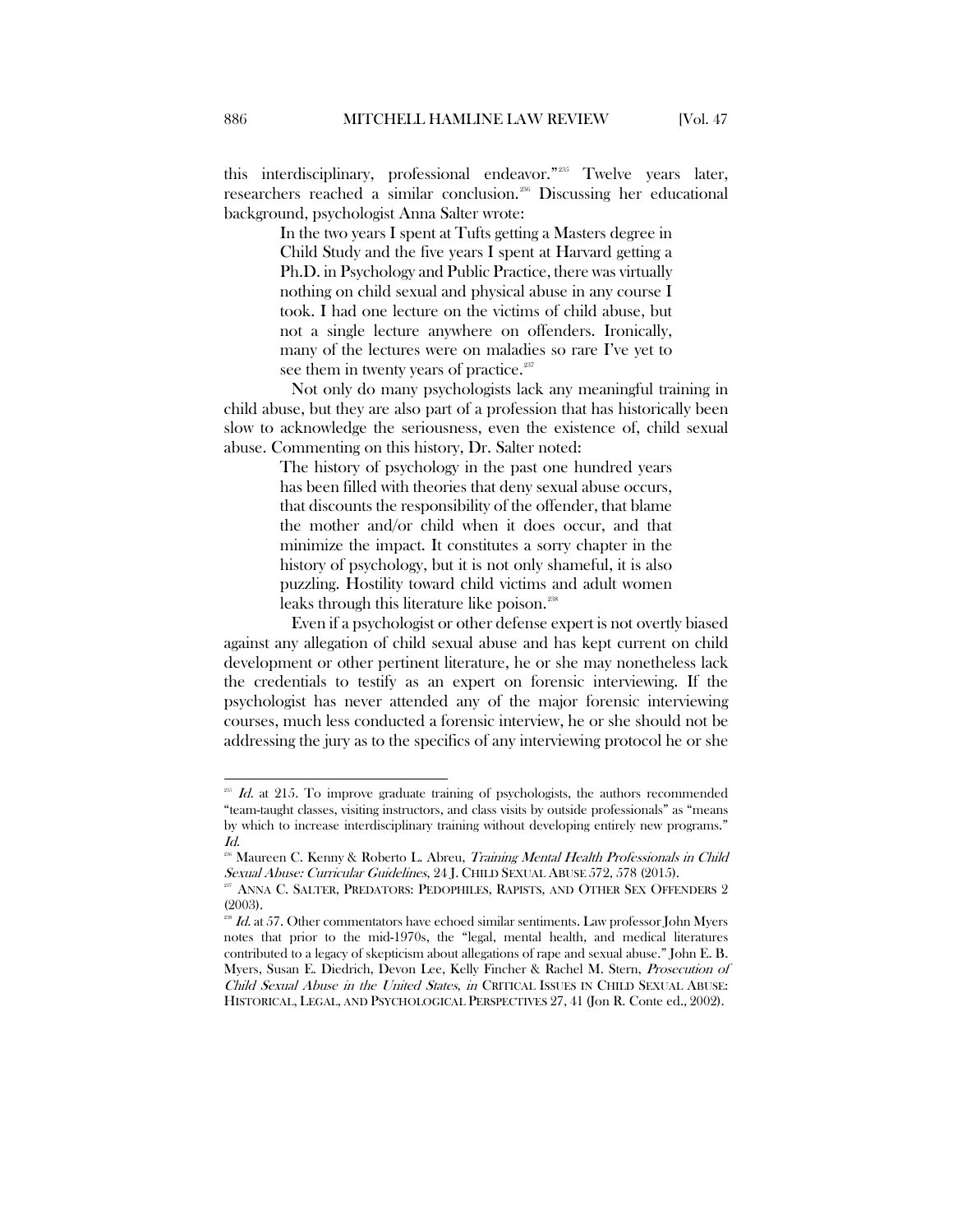has not been trained in, much less commenting on acceptable standards in a profession he or she is not part of. Stated differently, "[o]ne can attempt to learn to swim by reading books about the techniques involved in swimming, but at some point one simply has to get wet to find out what swimming is really about."<sup>229</sup> Similarly, if a witness understands the theory behind forensic interviewing but has never actually practiced the craft, his or her credentials as an expert are limited if not completely absent. This may still allow the witness to testify as to issues, such as the process by which a child may code or retrieve a memory or aspects of the forensic interview process that fall within his or her expertise, but he or she should refrain from commenting on appropriate standards for conducting an investigative interview as a whole.

#### <span id="page-41-0"></span>B. Ethical Guidelines

The ethical guidelines of the APA require psychologists to be competent in the area he or she is practicing in or is otherwise offering expertise.<sup>[240](#page-41-3)</sup> These rules also require a psychologist to "undertake ongoing" efforts to develop and maintain competence."[241](#page-41-4) Accordingly, if a psychologist testifies as an expert in a case of child abuse, the expert must be competent in this area and remain current with the literature. If the expert offers expertise specifically on issues pertaining to forensic interviewing, the expert must demonstrate knowledge or experience with this specific topic. If the expert has never attended a major forensic interviewing course, has never worked as a forensic interviewer, or has never been part of a multidisciplinary team or a CAC, the witness may be hardpressed to meet these ethical standards. This is because work in the field of forensic interviewing requires those who interview children to not utilize research but also to be "practice-informed."[242](#page-41-5)

#### <span id="page-41-1"></span>C. Disclosure of Research Supporting Testimony

Although the state's forensic interviewer may qualify as an expert based on training or experience, many defense experts have had no training or experience as a forensic interviewer but are instead relying on their reading of the literature. When this is the case, it is essential that the witness disclose the study or studies he or she is relying on in rendering an opinion. If, for example, the witness contends that a forensic interview was leading and suggestive, the prosecutor should request, and the court should require,

<span id="page-41-2"></span><sup>239</sup> DAVID J. MONGE, LIFE-CHANGING FAITH FOR TODAY:WHY LUTHER'S THEOLOGY STILL MATTERS 92 (2003).

<span id="page-41-3"></span><sup>&</sup>lt;sup>240</sup>AMERICAN PSYCHOLOGICAL ASSOCIATION, ETHICAL PRINCIPLES OF PSYCHOLOGISTS AND CODE OF CONDUCT § 2.01 (2017).

<span id="page-41-5"></span><span id="page-41-4"></span><sup>&</sup>lt;sup>241</sup> Id. § 2.03.<br><sup>242</sup> NEWLIN ET AL., *supra* note 13, at 3.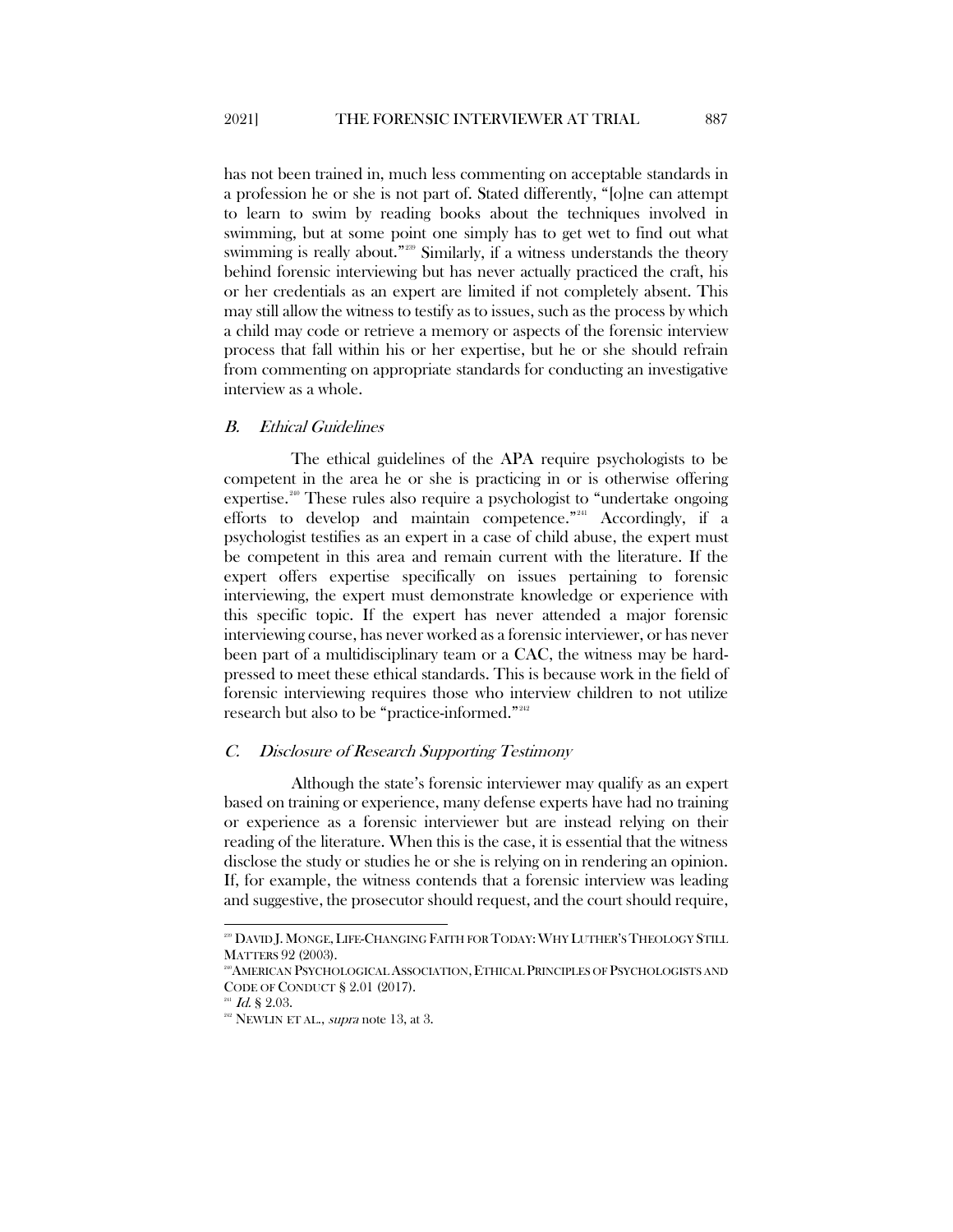the witness to specify what in the interview is suggestive and the specific research that is being relied on in rendering this opinion. Failure to do so impairs the government's ability to respond to this attack on the interview, which, in many cases, is ultimately an attack on the credibility of the child. As Justice Cardozo once noted, "[J]ustice, though due to the accused, is due to the accuser also. The concept of fairness must not be strained till it is narrowed to a filament. We are to keep the balance true."<sup>[243](#page-42-2)</sup>

#### <span id="page-42-0"></span>D. An Acknowledgement of Contradictory Research

If the expert is truly well-versed on the literature on one or more issues pertaining to forensic interviewing, it is incumbent upon him or her to disclose research that contradicts, as well as supports, his or her testimony. For example, if the defense expert cites a handful of studies condemning the usage of anatomical dolls but fails to reference the large body of studies supporting their usage,<sup>[244](#page-42-3)</sup> the competence and ethics of such a witness may be appropriately challenged. When a defense expert is unaware of or purposely fails to disclose contradictory research, the court should, at the very least, give the prosecutor considerable latitude in crossexamining the witness.

#### <span id="page-42-1"></span>E. An Awareness of Sensitivity Versus Specificity Bias

In the field of forensic interviewing, sensitivity bias "emphasizes minimizing false negative errors or errors of undercalling abuse" whereas specificity bias "focuses on preventing false positive errors or errors of overcalling abuse."[245](#page-42-4) As a result of high-profile daycare cases of the 1980s, Mark Everson and Scott Rodriguez argue the field of child protection "pivoted sharply from a focus on sensitivity and child protection to a sustained embrace of specificity and adult protection."<sup>[246](#page-42-5)</sup> Everson and Rodriguez describe the impact on forensic interviewing this way: "Interview protocols became more structured, if not scripted, to reduce room for interviewer error. To overgeneralize only slightly, the implicit attitude in interview methodology changed from 'Tell me if you have a secret, so I can help.' to 'Convince me, if you say you were abused.'"<sup>[247](#page-42-6)</sup>

Everson and Rodriguez note:

The imbalance of specificity over sensitivity can be seen in the relative emphasis placed in interview design,

<sup>&</sup>lt;sup>248</sup> Snyder v. Massachusetts, 291 U.S. 97, 122 (1934).

<span id="page-42-3"></span><span id="page-42-2"></span><sup>&</sup>lt;sup>244</sup> Faller, *Anatomical Dolls, supra* note 54, at 6-8 (noting that although the majority of studies indicate anatomical dolls can be a useful tool, there are also a few studies which do not support their use).

<sup>&</sup>lt;sup>245</sup> Everson & Rodriguez, *supra* note 59, at 92.

<span id="page-42-6"></span><span id="page-42-5"></span><span id="page-42-4"></span> $^{246}$  *Id.* at 93.<br> $^{247}$  *Id.*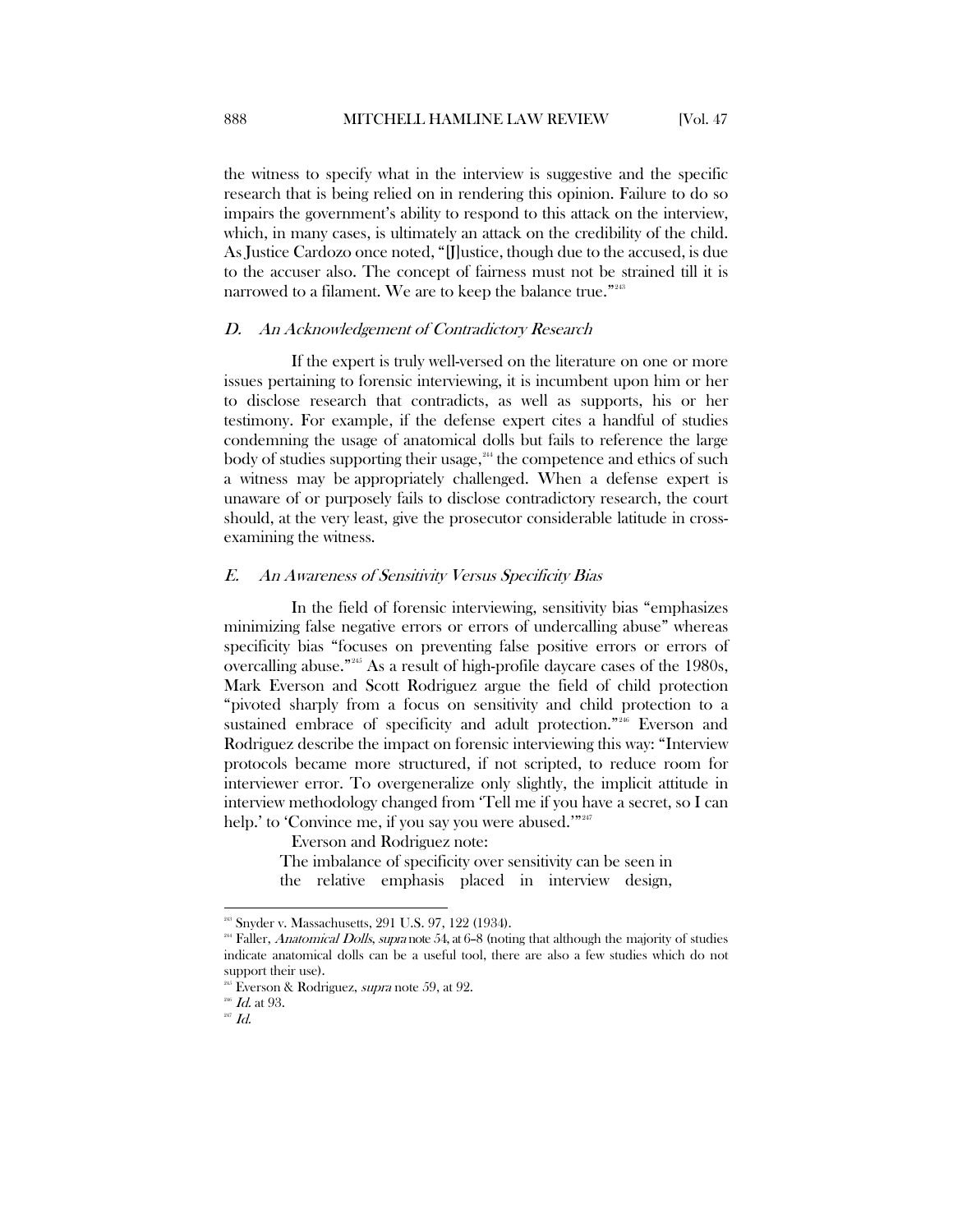instruction, and practice on preventing interviewer suggestion while virtually ignoring the effect of perpetrator "suggestion." The interviewer's access to the child is most often limited to a single, one-hour, videotaped interview. In contrast, the perpetrator may have 24/7 access to the child for years to manipulate, threaten, and intimidate the child into silence.<sup>248</sup>

Everson and Rodriguez cite an article summarizing sixteen studies involving children identified as child sexual abuse victims because of sexually transmitted diseases who nonetheless failed to disclose sexual abuse in forensic interviews involving the NICHD protocol.<sup>[249](#page-43-2)</sup> Driving this point home, Everson and Rodriguez write that "[u]p to 50% of true cases of abuse may fail to disclose their abuse in the forensic interview process because of interview methodology that has prioritized specificity over forensic balance for at least the last  $25+$  years."<sup>[250](#page-43-3)</sup> As a result, Everson and Rodriguez call for a "forensically balanced" interview process that will combine "both sensitivity and specificity methodology to elicit a full and detailed account from the child."<sup>[251](#page-43-4)</sup>

Everson and Rodriguez's critique of the current state of forensic interviewing is a critical issue to bear in mind as courts grapple with the admission and scope of expert testimony on forensic interviewing. Any expert, for either the State or the defense, who swings too far in one direction or the other may improperly influence our judicial system to over or under-call cases of child maltreatment.

#### VI. CONCLUSION

<span id="page-43-0"></span>As a direct result of the high-profile daycare cases of the mid-1980s, the United States has moved rapidly toward the development of forensically defensible investigative interviews. There is considerable consensus on proper interviewing methods, and these methods are taught in major forensic interviewing courses. Although there remains a concern as to whether trained interviewers retain or apply this knowledge, the growing emphasis on continual training and peer review bodes well for the field. Obviously, the appropriateness of a particular forensic interview and the weight it should be accorded in considering the evidence against an accused is an issue for the judge or jury.

In assessing this evidence, expert testimony can and should aid the trier of fact. This Article offered guidelines for the admission and scope of this evidence when presented by the State and set forth criteria for

<span id="page-43-3"></span><span id="page-43-2"></span><span id="page-43-1"></span><sup>&</sup>lt;sup>248</sup> *Id.* at 94.<br><sup>249</sup> *Id.* at 95.<br><sup>250</sup> *Id.* at 97.

<span id="page-43-4"></span>